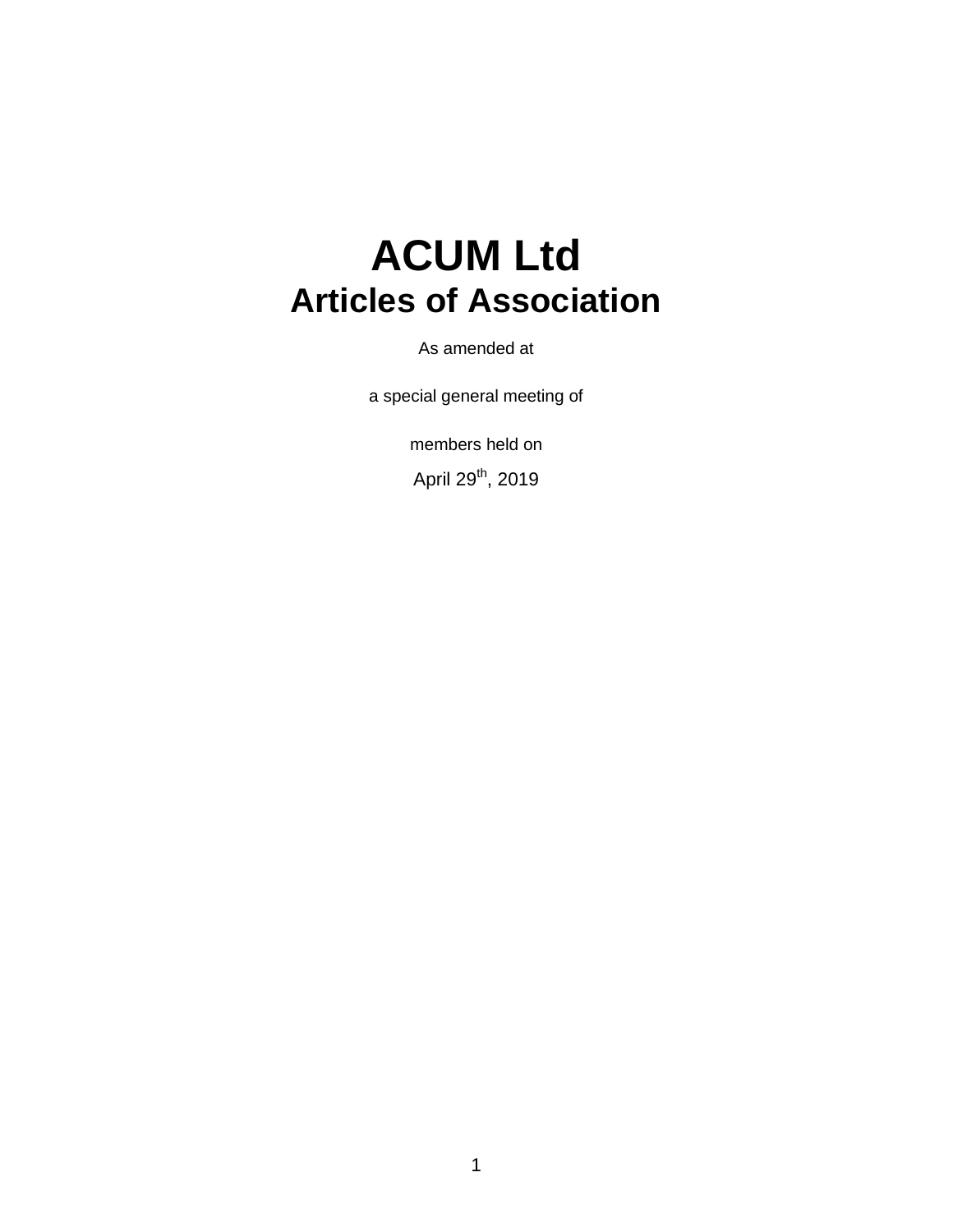# **Table of Contents**

| 4a. Compliance with the terms set out by the Restrictive Trade Practices   |  |
|----------------------------------------------------------------------------|--|
| 9. Handling Copyright of Members or Affiliated Foreign Societies/Companies |  |
| 16. Company Shareholder Register and Issue of Share Certificates 22        |  |
| 23. Annual, Extraordinary and Class General Meetings  29                   |  |
|                                                                            |  |
|                                                                            |  |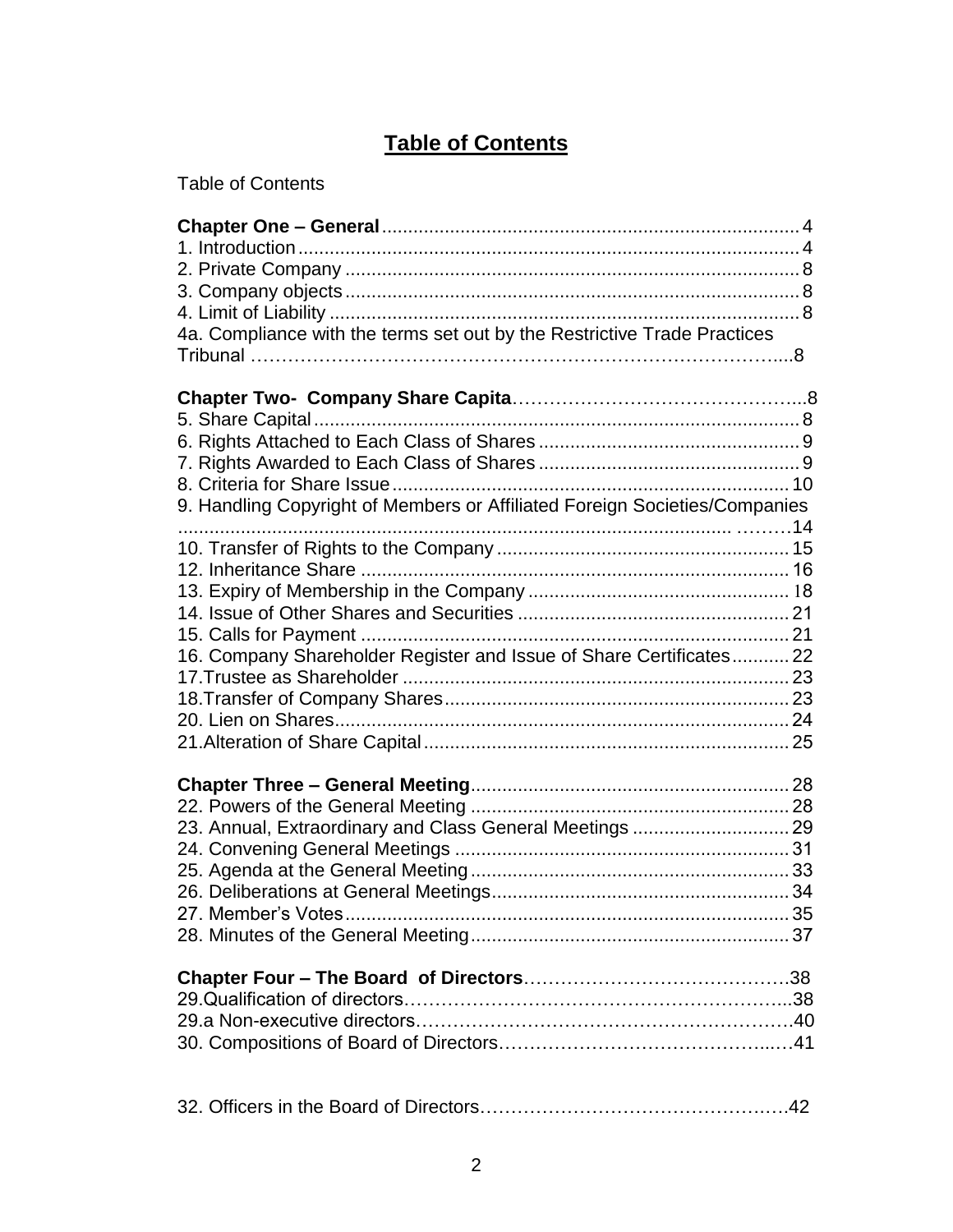| 34. Election of Directors who are not non-executive directors and Their Period |  |
|--------------------------------------------------------------------------------|--|
|                                                                                |  |
|                                                                                |  |
|                                                                                |  |
|                                                                                |  |
|                                                                                |  |
|                                                                                |  |
|                                                                                |  |
|                                                                                |  |
| 43. Company Rights of Signature and Power of Attorney On Its Behalf  56        |  |
|                                                                                |  |
|                                                                                |  |
|                                                                                |  |
|                                                                                |  |
|                                                                                |  |
|                                                                                |  |
|                                                                                |  |
|                                                                                |  |
|                                                                                |  |
| Chapter 5 - Company Officers who are not Directors, the Company's              |  |
|                                                                                |  |
|                                                                                |  |
|                                                                                |  |
|                                                                                |  |
|                                                                                |  |
|                                                                                |  |
|                                                                                |  |
|                                                                                |  |
| Chapter 7- Officers' Insurance, Indemnification and Waiver of Liability        |  |
|                                                                                |  |
|                                                                                |  |
|                                                                                |  |
|                                                                                |  |
| Chapter 8- Dissolution and Reorganization of the Company 79                    |  |
|                                                                                |  |
|                                                                                |  |
|                                                                                |  |
|                                                                                |  |
|                                                                                |  |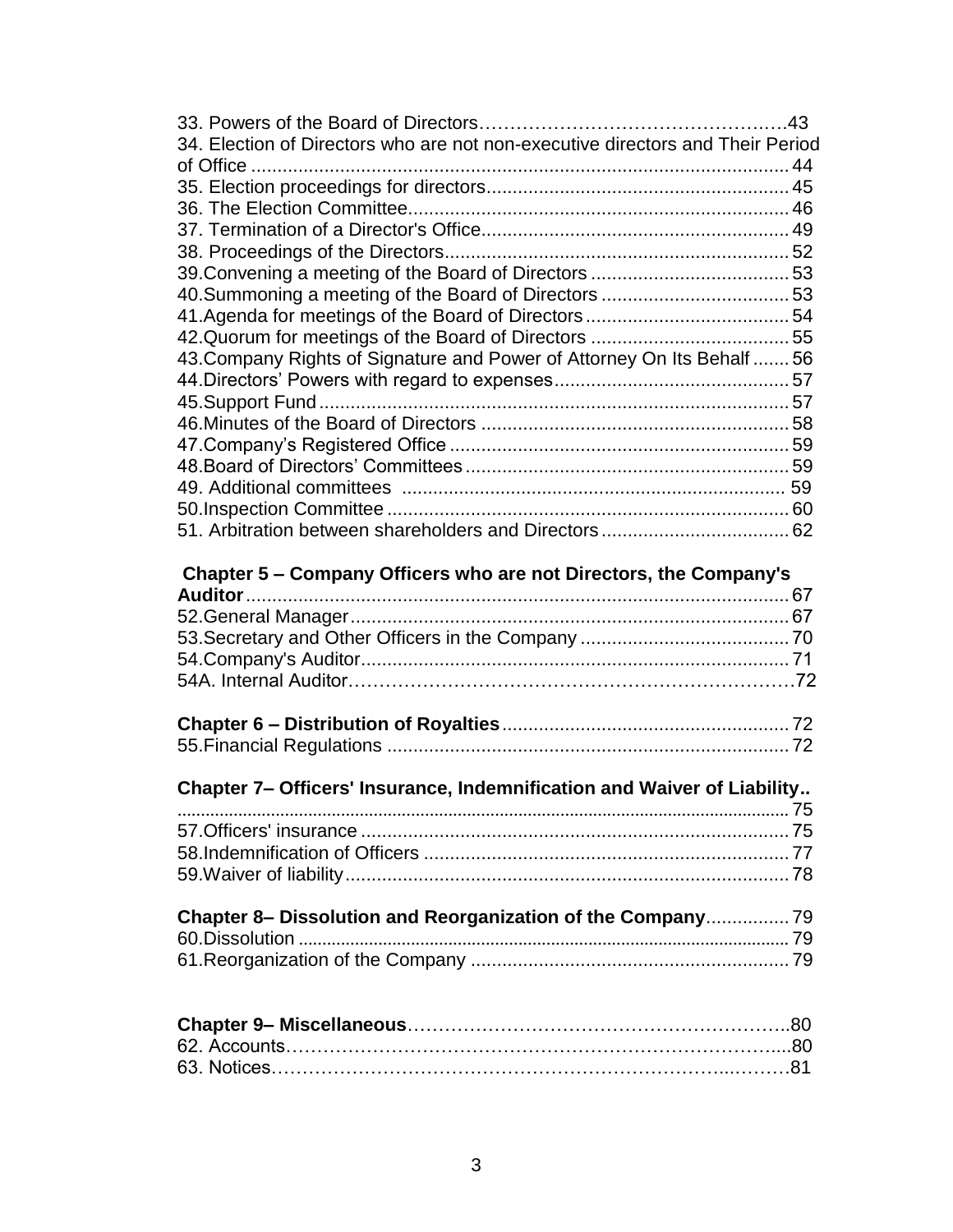# <span id="page-3-0"></span>**Chapter 1 – General**

<span id="page-3-1"></span>1. Introduction

1.1 Each of the words below shall have the meaning appearing opposite it below:

| Affiliated<br>Foreign<br>Company or Society | Each of the Societies or companies in other countries whose<br>objects are similar to those of the Company, affiliated with<br>the Company from time to time.                                 |
|---------------------------------------------|-----------------------------------------------------------------------------------------------------------------------------------------------------------------------------------------------|
| Dramatic<br><b>Stage</b><br>Performance     | Public performance of live musical-dramatic works, as<br>defined below, performed live on stage using means such<br>as: acting, dance, direction, costumes, sets, all or any of the<br>above. |
| In writing                                  | In writing or printed, or part in writing and part printed.                                                                                                                                   |
| Shareholder                                 | Anyone registered as a shareholder in the Company's<br>shareholder's register.                                                                                                                |
| <b>Financial statements</b>                 | Balance sheets, statement of profits and loss, reports on<br>changes in equity capital and cash flow reports, including<br>the explanations thereto.                                          |
| Law                                         | The provisions of any law applicable in the State of Israel.                                                                                                                                  |
| <b>Director</b>                             | As defined in section 1 of the Companies Act, including<br>alternates and authorized representatives.                                                                                         |
| Non-executive director                      | A- Non-executive director as defined in section 1 to the<br>Companies Act.                                                                                                                    |
| public                                      | Making available to the As set forth in section 15 to the Copyright Law                                                                                                                       |
| <b>Public Performance Right</b>             | The right to publicly perform as set forth in section 13 to the<br>Copyright Law.                                                                                                             |
| Synchronization                             | The combination of a musical or literary work with a visual<br>(frontal) work, such as a movie, television broadcast,<br>commercials, computer game, application                              |
| <b>Reproduction Right</b>                   | As set forth in section 12 to the Copyright Law.                                                                                                                                              |
| <b>Broadcasting Right</b>                   | As set forth in section 14 to the Copyright Law                                                                                                                                               |
| Moral right                                 | As defined in section 45 to the Copyright Law. This right is                                                                                                                                  |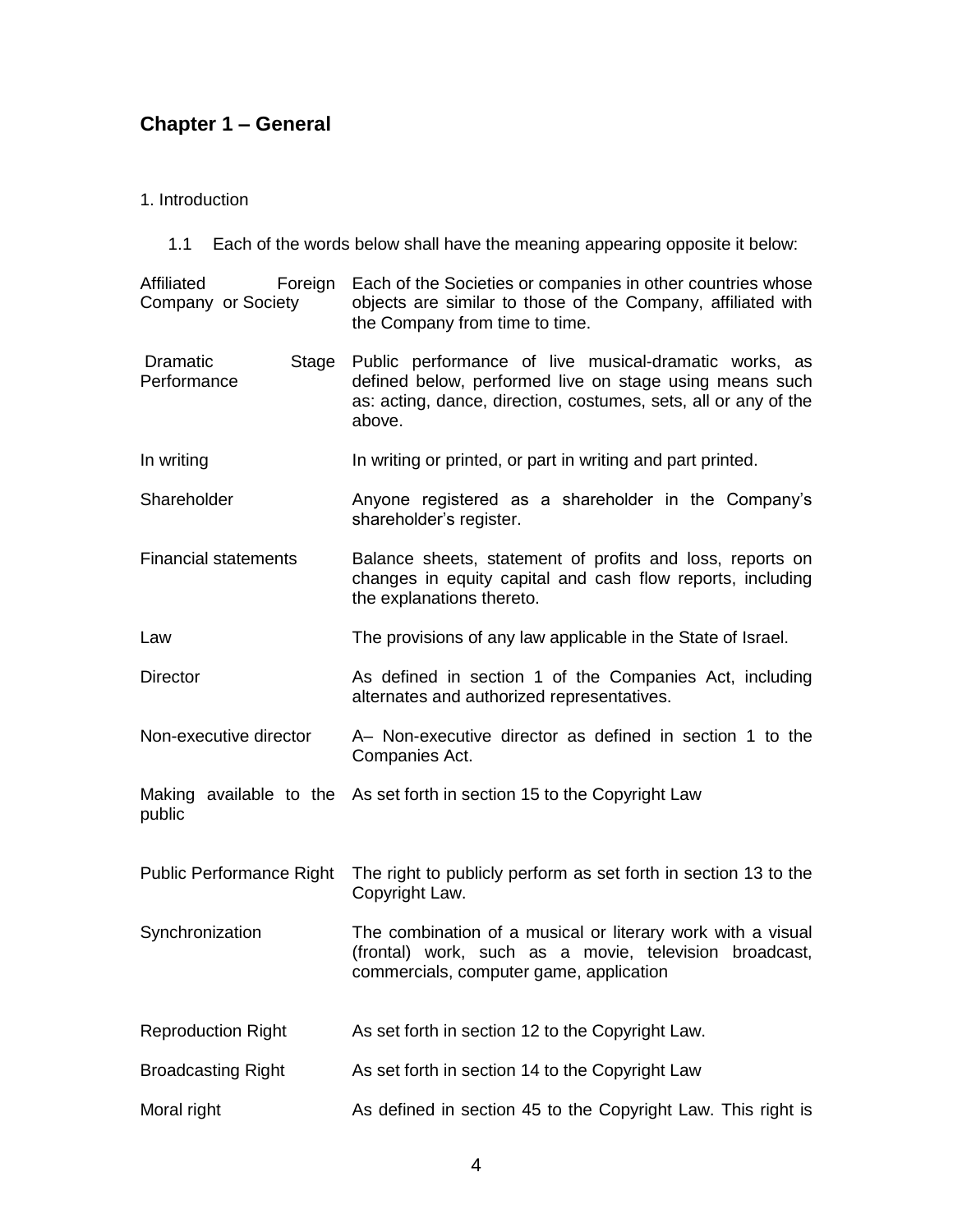| Holder of Inheritance<br>Share            | not transferred to the company and is not administered by it.                                                                                                                                                                                                                                                                                                                                                                                                                                                                                                                                                                    |
|-------------------------------------------|----------------------------------------------------------------------------------------------------------------------------------------------------------------------------------------------------------------------------------------------------------------------------------------------------------------------------------------------------------------------------------------------------------------------------------------------------------------------------------------------------------------------------------------------------------------------------------------------------------------------------------|
|                                           | The heir of a deceased member who comes in place of the<br>member.                                                                                                                                                                                                                                                                                                                                                                                                                                                                                                                                                               |
| Membership for Israel<br>Only Shareholder | An author who is not a resident of Israel, or a publisher<br>whose main office is not located in Israel, and is a member<br>of one of the Associated Societies and has transferred all his<br>rights to the Company, at least with regard to the State of<br>Israel; and an Israeli resident who the Board of Directors has<br>resolved, at its exclusive discretion, to accept as a member<br>for Israel only. Notwithstanding the aforementioned, it shall<br>be clarified that the shareholder of the membership for Israel<br>shall be entitled to a different share of the Company, as<br>detailed in section 13.9.2 below. |
| The Companies Act                         | The Companies Act, 5759 - 1999.                                                                                                                                                                                                                                                                                                                                                                                                                                                                                                                                                                                                  |
| The Copyright Law                         | The Copyright Law, 5768-2007.                                                                                                                                                                                                                                                                                                                                                                                                                                                                                                                                                                                                    |
| <b>The Securities Act</b>                 | The Securities Act, 5728 -1968                                                                                                                                                                                                                                                                                                                                                                                                                                                                                                                                                                                                   |
| <b>Business Day</b>                       | Sundays to Thursdays, except official and national holidays<br>in Israel.                                                                                                                                                                                                                                                                                                                                                                                                                                                                                                                                                        |
| Working days                              | Every day except Friday, Saturday, Saturdays, holiday eves,<br>two days of Rosh Hashanah, Yom Kippur eve and Yom<br>Kippur, first of Chol HaMoed and Shemini Atzeret of Succot,<br>Purim, first and seventh day of Pesach, the Independence<br>Day, the festival of Shavuot and the Ninth of Av, and except<br>for any other day which shall be determined by the<br>Superintendent of the banks as non-banking business day                                                                                                                                                                                                     |
| Work                                      | A musical and/or literary work which the Company holds<br>copyright for, or is administered by it, and is set forth in the<br>royalties distribution table as set from time to time by the<br>Board of Directors.                                                                                                                                                                                                                                                                                                                                                                                                                |
| <b>Dramatic-Musical Works</b>             | Work such as opera, musical play, ballet where the words<br>and/or music from which the work is made up were<br>composed especially for such work and that the number of<br>its creators is not more than 4.                                                                                                                                                                                                                                                                                                                                                                                                                     |
| Writing                                   | Print or any other form of printing of words, including<br>documents, transferred in writing by facsimile, electronic<br>mail, computer, or through any other means of electronic                                                                                                                                                                                                                                                                                                                                                                                                                                                |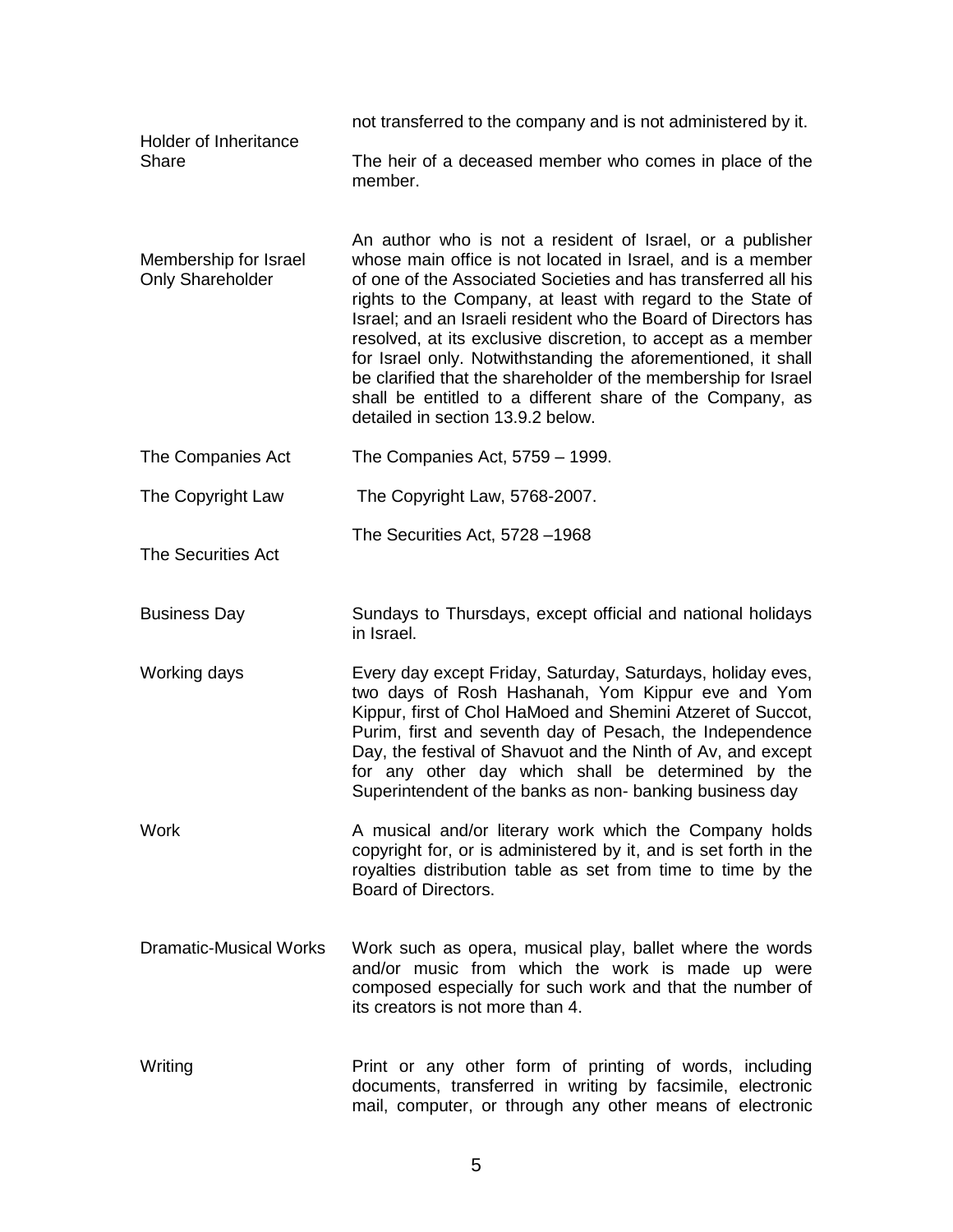|                                               | communication, creating or allowing the creation of a copy<br>and/or printout of the document.                                                                                                                                                                                                                                                              |
|-----------------------------------------------|-------------------------------------------------------------------------------------------------------------------------------------------------------------------------------------------------------------------------------------------------------------------------------------------------------------------------------------------------------------|
| <b>Music Publisher</b>                        | Any music publisher whose main area of business is<br>publication and/or distribution of the works' music and lyrics<br>accompanying music.                                                                                                                                                                                                                 |
| Composer                                      | Including a person who adapts musical composition.                                                                                                                                                                                                                                                                                                          |
| Distribution<br><b>Royalties</b><br>Table     | The table established by the Board of Directors from time to<br>time, for the appraisal of works through a number of points<br>of distribution of royalties between members and between<br>partners in copyright. Wherever the term "table" or "work<br>appraisal table" appears in these Articles – reference is to<br>the "Royalties Distribution Table". |
| Office                                        | The Company's registered office.                                                                                                                                                                                                                                                                                                                            |
| <b>Securities</b>                             | Shares, debentures, capital bills, convertible bonds and<br>certificates, awarding rights to such securities, issued by the<br>Company.                                                                                                                                                                                                                     |
| Writer                                        | Including a person who adapts, translates or compiles a<br>literary work.                                                                                                                                                                                                                                                                                   |
| The Companies<br>Ordinance                    | The Companies Ordinance [New Version], 5733 - 1983.                                                                                                                                                                                                                                                                                                         |
| <b>Special Majority</b>                       | A majority of at least 70% of votes of Shareholders present<br>at the shareholders meeting having the right to vote and<br>voted during the meeting, without taking into consideration<br>the voices of those abstaining.                                                                                                                                   |
| Special majority of the<br>board of directors | A majority of at least 70% of the members of the board<br>serving at such time on the board of the company.                                                                                                                                                                                                                                                 |
| Simple Majority                               | A majority of Shareholders who are present at the<br>shareholders meeting or at the special type of shareholders<br>meeting and who are eligible to vote and voted during the<br>meeting, without taking into consideration the voices of<br>those abstaining.                                                                                              |
| Simple majority of the<br>board of directors  | A majority of members of the board of directors present at<br>the board of directors meeting.                                                                                                                                                                                                                                                               |
| Acum's Repertoire                             | Includes:                                                                                                                                                                                                                                                                                                                                                   |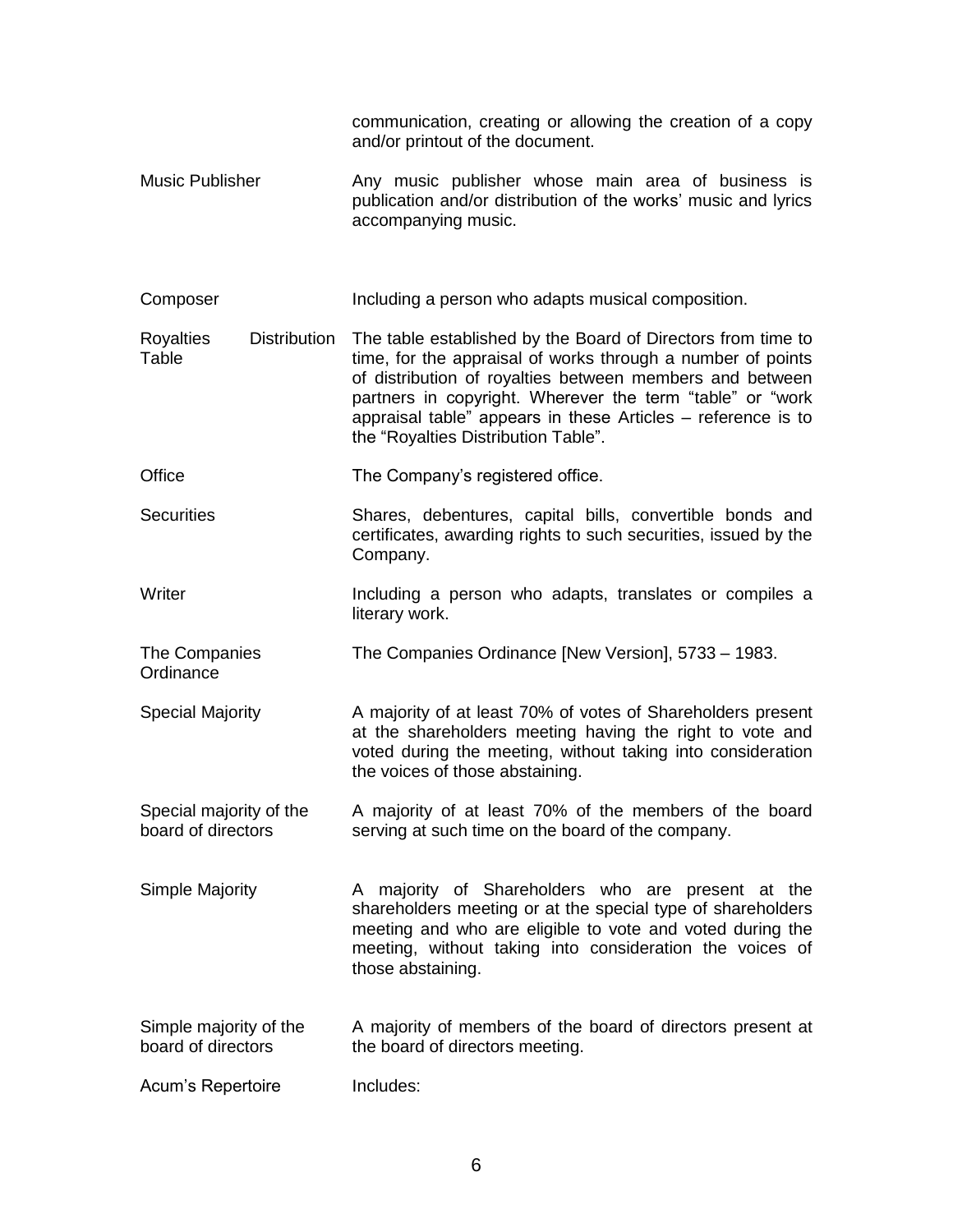All works for which rights have been assigned to Acum, by a deed of assignment under Article 10 herein; and all works in which the Company is authorized to enforce copyright with regard thereto from time to time, by virtue of agreements with affiliated Societies, by virtue of agreements with other bodies or persons, or in any other manner.

Articles The Company Articles as set forth herein, or as modified, whether explicitly or by law.

Company Regulations Regulations issued by virtue of the Companies Act.

Securities Regulations Regulations issued by virtue of the Securities Act.

Words of the singular number shall include the plural, and vice versa.

Words of the masculine gender shall include the feminine.

Words of persons shall include legal bodies.

The provisions of Sections 3-10 of the Interpretation Act, 5741 – 1981 shall apply, mutatis mutandis, with regard to interpretation of these Articles in the absence of any other provision in respect thereof, and provided that such application is not inconsistent with any matter provided for herein.

Except as provided in this regulation, Words or expressions not defined in this Article shall be interpreted as provided in the Companies Act, and if no interpretation is provided in the Companies Act, then such word or expression shall be interpreted as provided in the Securities Act, and if no interpretation is provided in the Securities Act, then such word or expression shall be interpreted as provided in the Securities regulations and if such word or expression has no such interpretation, such term shall be interpreted as provided in any other Act, unless such interpretation be contrary to the written subject matter or to the content thereof.

If these Articles refer to any provision of the Companies Act, and such provision or regulation has been annulled, the original provision mentioned shall be deemed to have effect, as if such were part of these Articles, unless prohibited by law.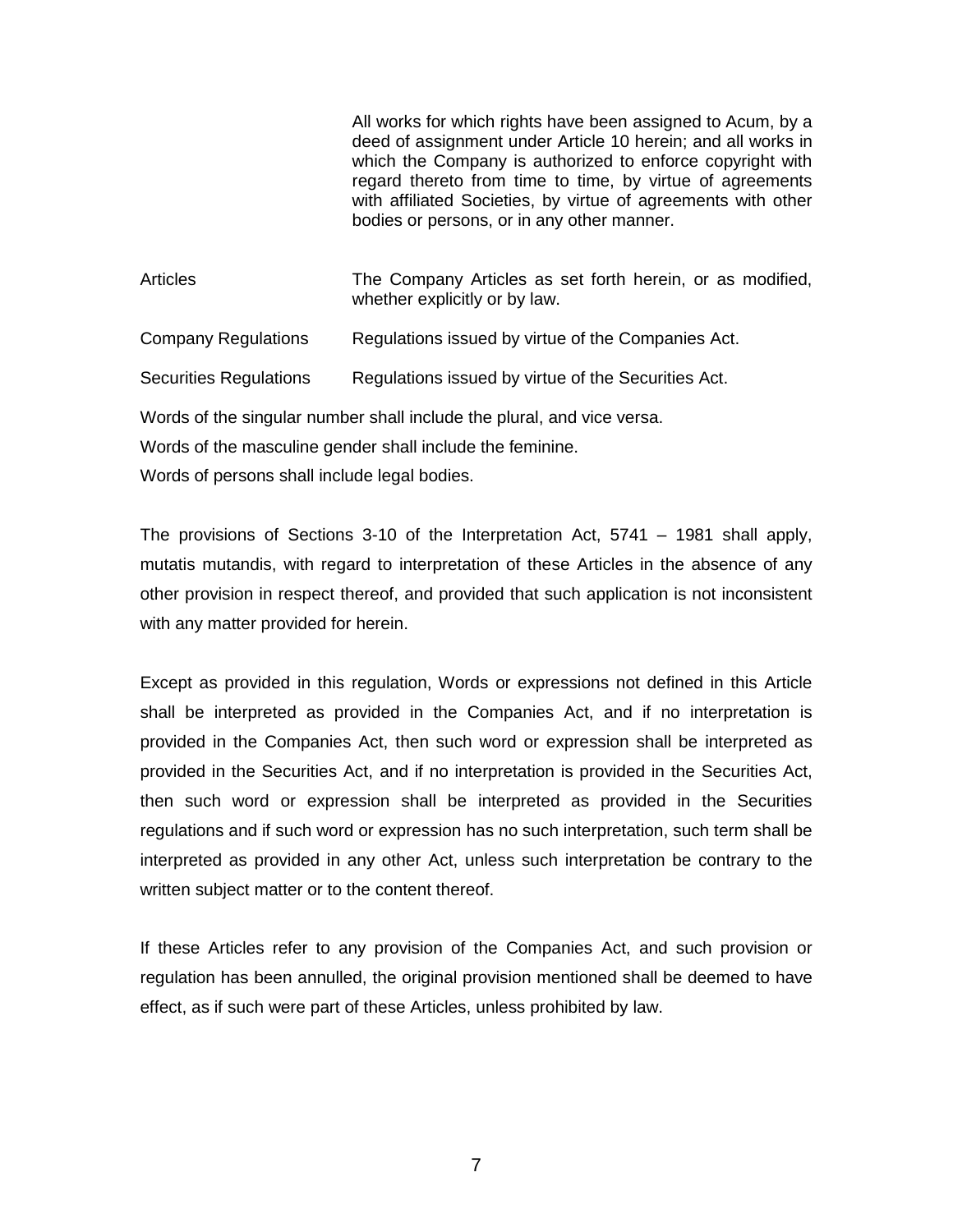# <span id="page-7-0"></span>2. **Private Company**

The Company is a private Company, as defined in section 1 of the Companies Act.

# <span id="page-7-1"></span>**3. Company objects**

The Company shall deal in all legal dealings.

# <span id="page-7-2"></span>**4. Limit of Liability**

The liability of the members is limited, each to the payment of the amount such member undertook to pay for the shares allotted at the time of allotment. The liability of members who were members of the Company limited by guarantee only shall be NIS 1 only.

# **4A. Compliance with the terms set out by the Restrictive Trade Practices Tribunal**

These Articles are subject to "the terms for the activity of ACUM" as approved by the Restrictive Trade Practices Tribunal (in these Articles: "the Terms") as they may be from time to time and these Articles shall be interpreted in accordance with the Terms.

# **Chapter Two – Company Share Capital**

# <span id="page-7-3"></span>**5. Share Capital**

- 5.1 The Company's registered share capital is 200,200 shares of 1 NIS each, divided into:
	- 5.1.1 50,000 ordinary shares of 1 NIS each.
	- 5.1.2 50,000 participation shares of 1 NIS each.
	- 5.1.3 50,000 royalty shares of 1 NIS each.
	- 5.1.4 200 honorary shares of 1 NIS each.
	- 5.1.5 deleted
	- 5.1.6 50,000 inheritance shares of 1 NIS each.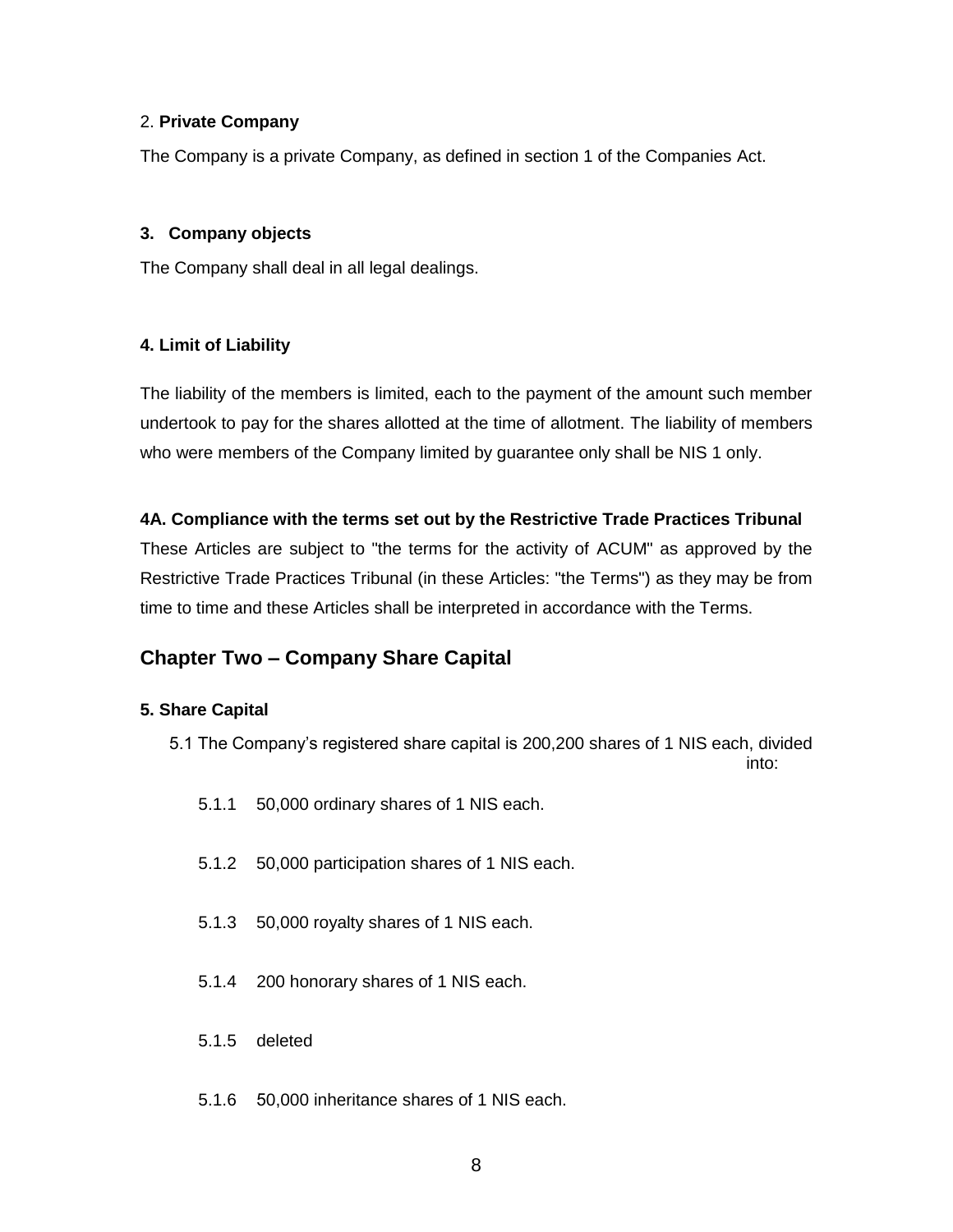# <span id="page-8-0"></span>**6. Rights Attached to Each Class of Shares**

- 6.1 The rights attached to all types of shares are as set forth in Article 7 below.
- 6.2 A person shall not hold more than one of the Company's share, unless expressly allowed by these Articles.
- 6.3 Transfer of shares shall be carried out only in accordance with the provisions of these Articles.
- 6.4 A person shall not be entitled to hold more than one ordinary share in the Company. A person that holds an ordinary share in the Company and is also a controlling body and/or an officer in the Company or in a business holding its shares, and is entitled under these Articles to a further share, then this further share shall be a royalty share only.

# <span id="page-8-1"></span>**7. Rights Awarded to Each Class of Shares**

- 7.1 A holder of an ordinary share has the following rights:
	- (1) To receive invitations, participate and vote at the General Meetings.
	- (2) To elect and be elected to the Company's organs.
	- (3) The right to royalties.
	- (4) Every ordinary shareholder has one vote for each share held.
- 7.2 A holder of a participation share has all rights held by a holder of an ordinary share, expect for the right to elect and be elected to the Company's organs and except for the right to vote at the General Meeting.
- 7.3 A holder of a royalty share has the right to receive royalties for use of his works only. A royalty share does not award any other rights.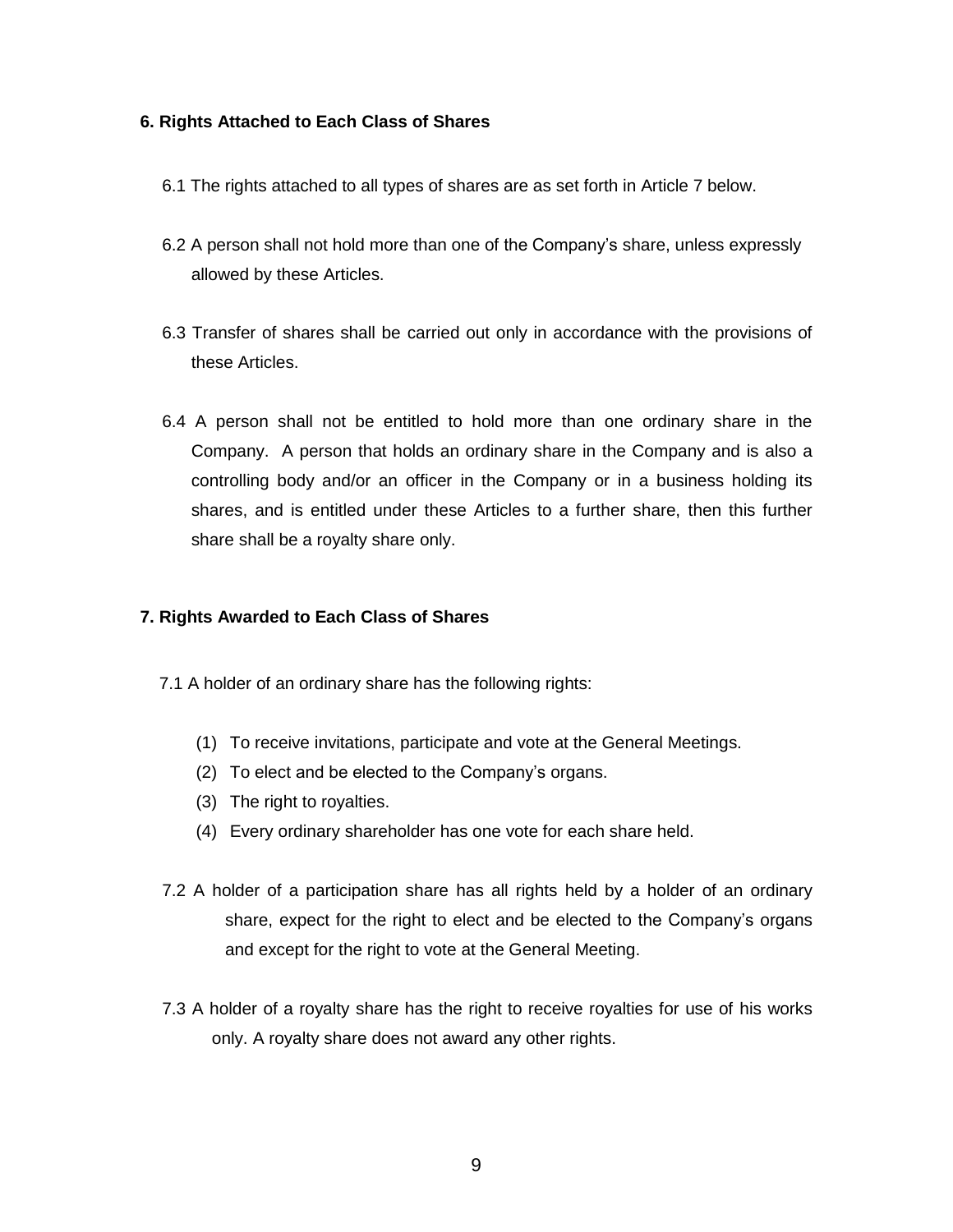- 7.4 A holder of an honorary share has only the right to receive invitations to General Meetings, and to receive any material distributed to Company members.
- 7.5 A holder of a membership for an Israel only share has only the right to receive royalties as the board of director resolves. Despite the above, it should be clarified that the share of the owner of the shares of the Membership for Israel only will be converted to another share of the company, as detailed in Section 13.9 below and on that date the share of the Membership for Israel only will be canceled.
- 7.6 A holder of an inheritance shares has the right to royalties only.
- 7.7 No share other than an ordinary share awards any rights whatsoever regarding any settlement with the Company or the right to convene a class shareholders meeting.
- 7.8 The provisions of these Articles regarding shares shall apply, mutatis mutandis, with regard to other securities if and so far as any such securities are issued by the Company.
- 7.9 The Company has the power to purchase and/or redeem its shares in accordance with the provisions of these Articles and the Companies Act.

# <span id="page-9-0"></span>**8. Criteria for Share Issue**

8.1 (A) Dealing with a candidacy for share purchase allotment:

The Company's Board of Directors shall deal with an application for issue of a share submitted by a composer and/or a writer, or by a limited company in which such aforesaid composer and/or writer is the sole shareholder and sole director and/ or a music publisher, after such has submitted applications to the Board of Directors using the forms customarily used from time to time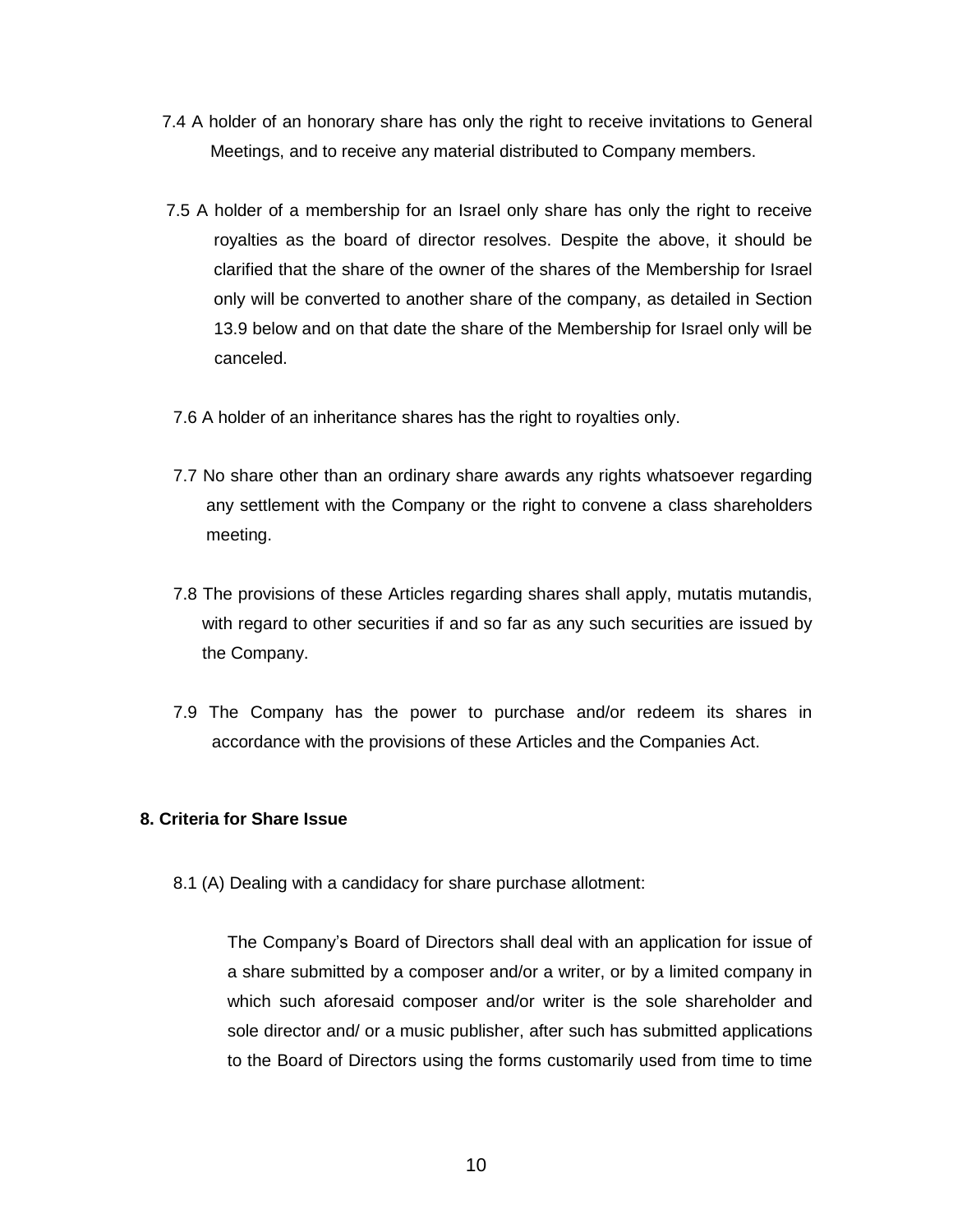by the Company, and has filled out all information required by the Board of Directors.

(B) The Company's Board of Directors may provide for a detailed procedure for submitting an application for the cancellation of the share of a member who is a composer and/or writer, and allocating instead a share to a limited company in which he is the sole shareholder and sole director (such a company shall hereinafter be referred to as: "a sole member company", and the sole shareholder in the company shall be referred to as: "the sole shareholder").

All such applications shall be submitted according to the aforesaid procedure.

- (C) A Sole Member Company shall be entitled to assign to the Company by a deed of assignment the copyright in works created by its sole shareholder only.
- (D) When a sole shareholder dies, the following provisions shall apply:
	- (1) The share held by the sole shareholder shall become a deferred share, awarding its holder only the right to receive 1 NIS upon dissolution of the Company;
	- (2) The heir or heirs of such deceased sole shareholder may ask the Company to issue to him or to them an Inheritance Share, and the provisions of Articles 8.11 and 12.2 shall apply.
- 8.2 The Company's Board of Directors shall deal with an application by a music publisher for an allotment of a share, provided that contractual engagement has been made with an Israeli resident creator.
- 8.3 Notwithstanding the aforesaid in Article 8.2 above, the Board of Directors shall allocate a royalty share to the music publisher who publishes only its own musical works and/or works authored by him together with others.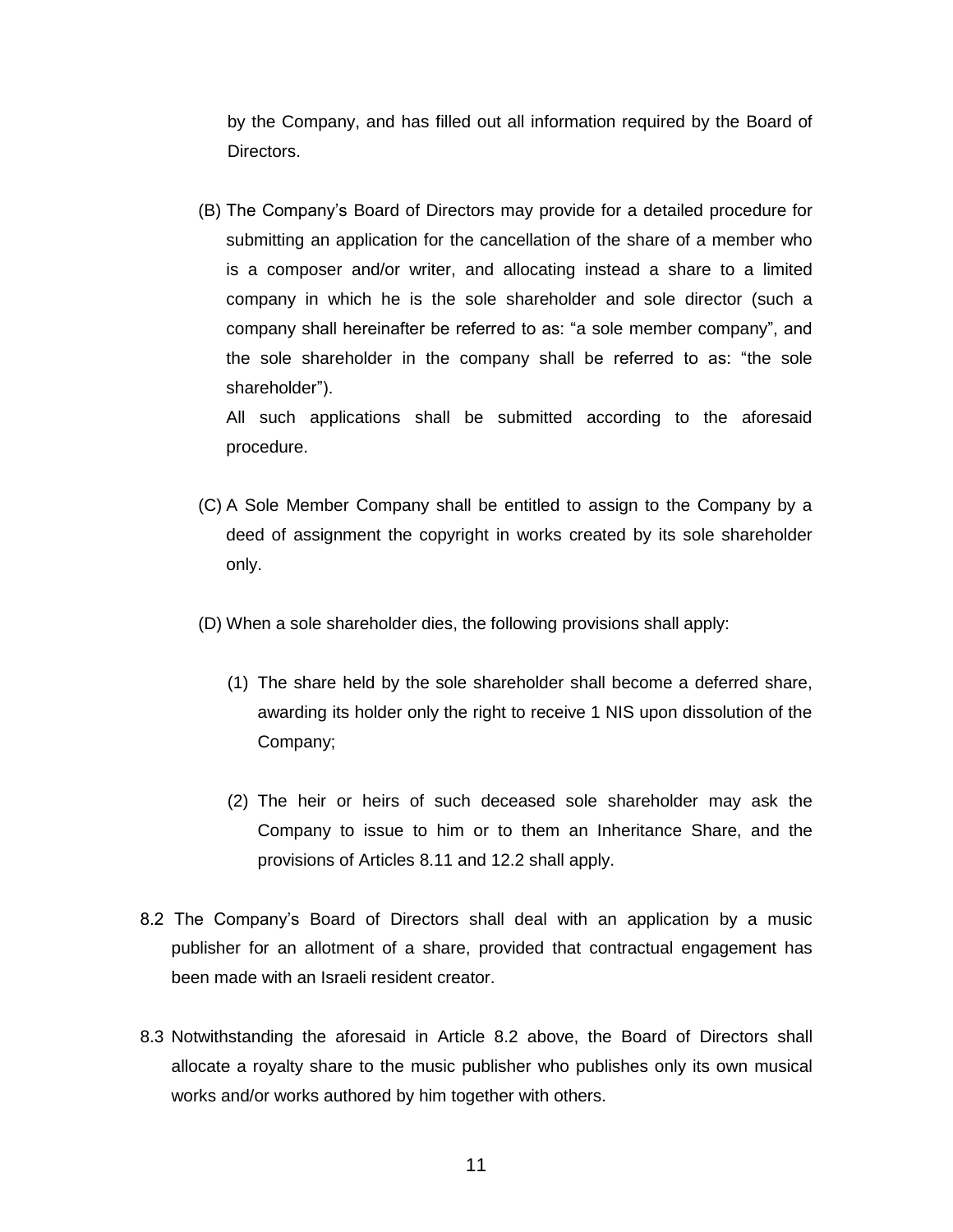#### 8.4 deleted

8.5 A candidate may submit an application for a Company share as stated in Article 8.8 below. An Application is to be submitted to the Company's Board of Directors in writing, in the form decided upon by the Board of Directors from time to time. If and insofar as the Company's Board of Directors approves the application, the applicant shall be allotted a share of the class the Board of Directors resolves upon, beginning as of the date given in the certificate. The Board of Directors shall deliberate and resolve from time to time the conversion of a share of a certain class to another class, according to the circumstances of each case. A shareholder who believes he is entitled to convert his share to another class of shares, according to criteria set forth from time to time by the Board of Directors, may apply to the Arbitrator, whose decision shall be final. Inheritance Shares and Honorary Shares are not convertible.

The Board of Directors may from time to time prescribe criteria for determining those entitled to be allocated a share of the Company or to convert a share held by a member to another share. The approval and the determination of the criteria will be made by the Board of Directors by a special majority of its members.

#### 8.6 deleted

- 8.7 If a candidate's application for share allotment is rejected by the Board of Directors, the candidate may appeal to the Arbitrator, as set forth in section 51 below; a candidate whose appeal is rejected by the Arbitrator shall not have the right to any other appeals.
- 8.8 Any person who fulfills the conditions for allotment of a share, as set forth in these Articles, may submit an application for share allotment ("Share Application"), subject to the Articles' limitations regarding the class of share.

12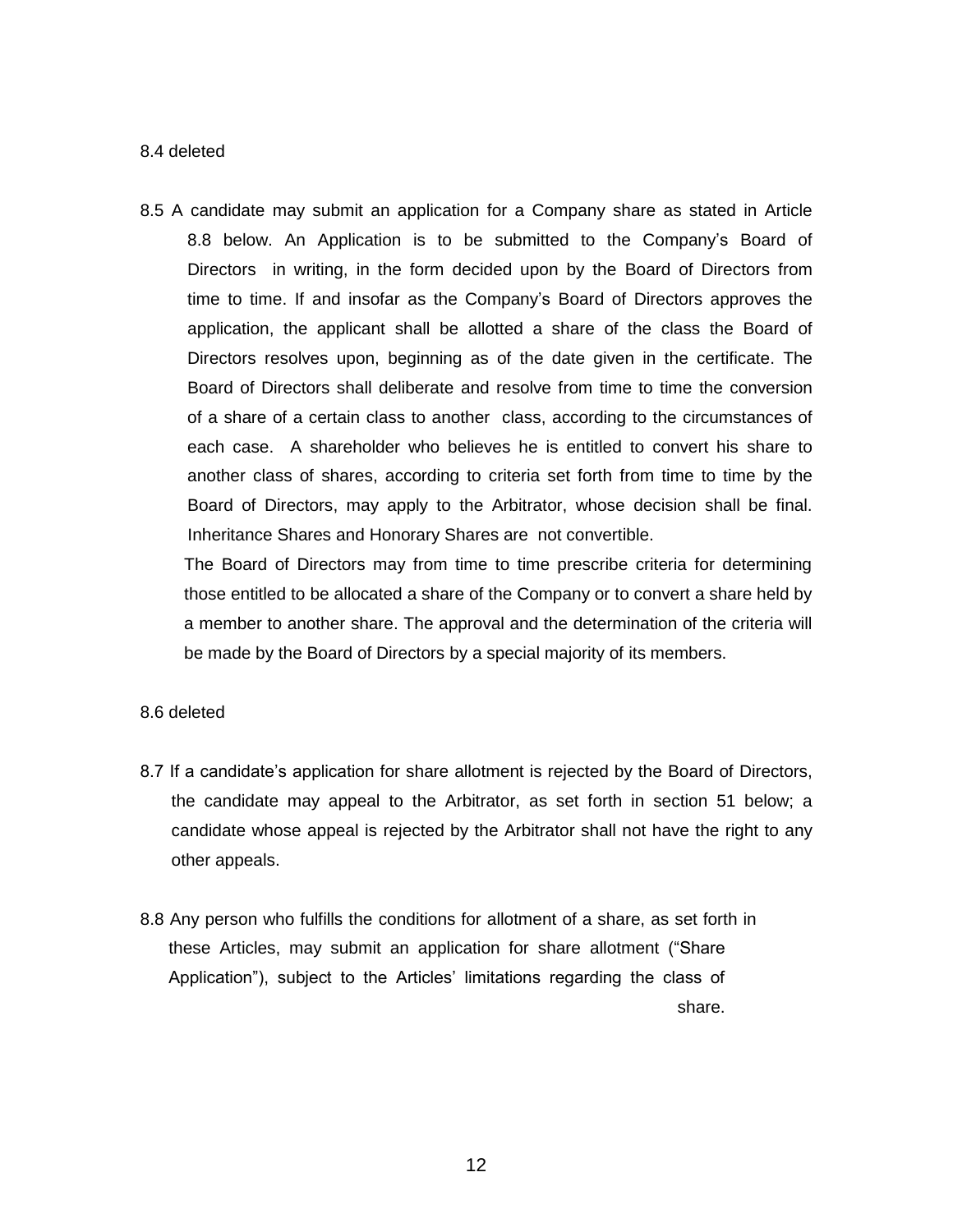# 8.9 The majority required for a resolution of share allotment or conversion

A resolution regarding allocation of any share in the Company, including a resolution regarding the conversion of any share into another class of share, shall be adopted by the Board of Directors by a simple majority, unless the allocation is not in accordance with the criteria that were established by the Board in accordance with article 8.5 above, whereby the resolution will be adopted by a special majority of the Board.

# 8.10 deleted

# 8.11 Inheritance Share

The Board of Directors may allot an Inheritance Share also to the heir of a person who had been eligible to receive a share in the Company under the conditions set forth in Articles 8.1 to 8.10. If such an Inheritance Share is allotted, the provisions of Article 12 shall apply.

# 8.12 Honorary Shares

The Board of Directors may allot an Honorary Share to a person who is not a writer or composer, and has made a special contribution to the advancement of the objects of the Company or of the copyright or of the creation in Israel. A person to whom an Honorary Share is allotted shall give his consent to such allotment.

# 8.13 deleted

- 8.14 deleted
- 8.15 deleted

#### 8.16 Employment in the Company

A Company employee that is a shareholder may hold a Royalties Share only. A holder of a Participation Share or an Ordinary Share who desires permanent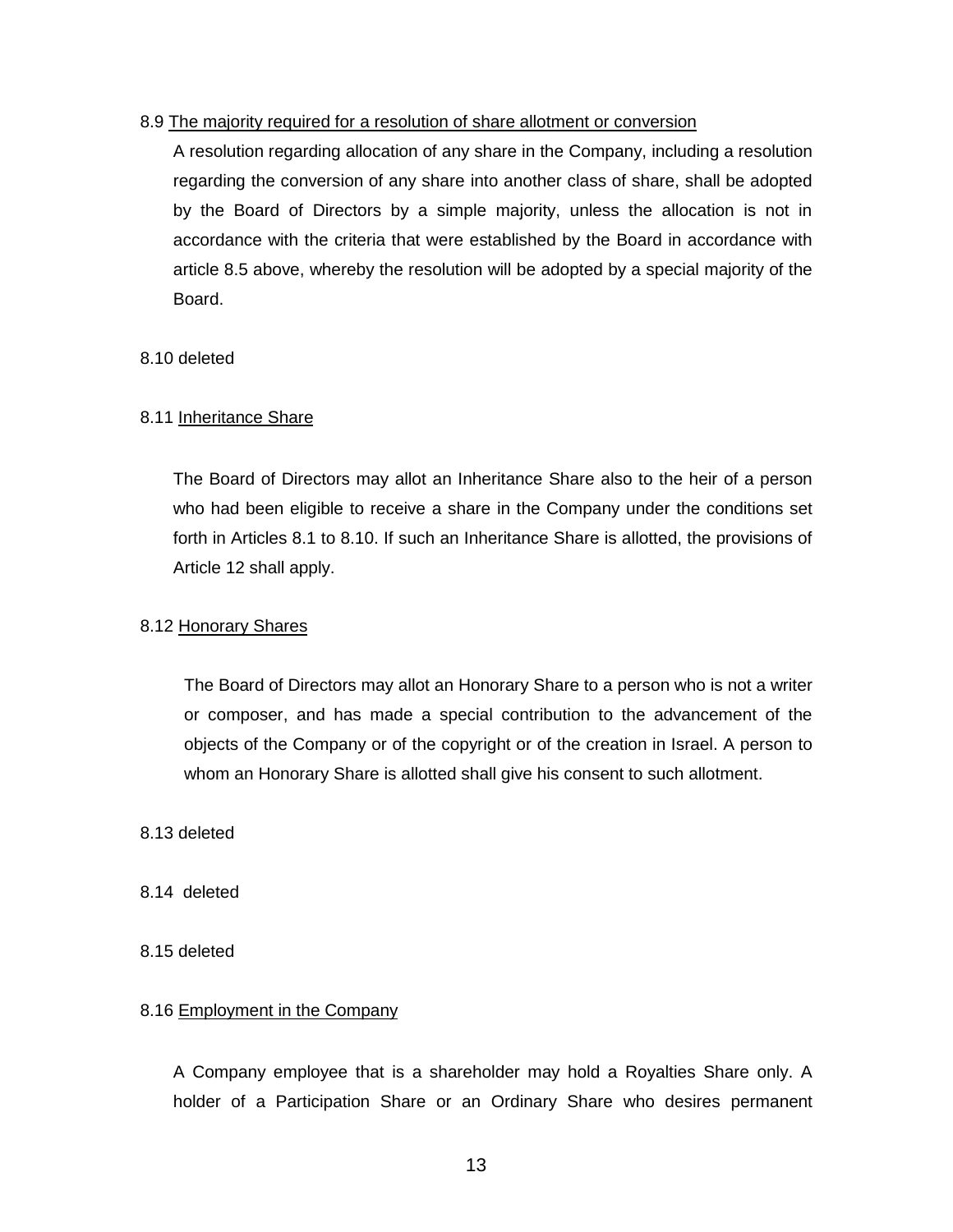employment with the Company shall not be accepted unless he agrees to the conversion of his share to a Royalty Share. If the shareholder has ceased employment with the Company, his Royalty Share shall be converted to a share of the class he held before he was accepted as a Company employee.

#### 8.17 A Body Corporate as a Shareholder

Where a person or a group of persons who are controlling shareholders and/or officers of a legal entity, who have received a share in the company and belong to the musical publishing sector and who establish a new legal entity and control it and/or are officers in the new legal entity, the company will be able to accept the new legal entity as a shareholder in ACUM in the musical publishing sector, provided that the new legal entity complies with the provisions of Regulation 8.2 and further provided that only one of the entities will receive an ordinary share, while the rest will receive royalty shares.

- 8.18 Legal entities or other businesses which are music publishers, who have been accepted as royalty shareholders, and are under the control of one person or a number of persons, shall continue as royalty shareholders, save for one of the aforesaid legal entity or business, which may receive another class of share, subject to the provisions of these Articles.
- 8.19 A person or corporation that serves as a music publisher, a member of a foreign affiliated association, or an exclusive representative of such music publisher (a sub-music publisher) may be admitted to the company and will be allotted a royalty share only.
- 8.20 If a publisher who holds an ordinary share ceases to comply with the conditions required under these Articles for the allotment of shares under Article 8.2, the Board of Directors shall convert his share into a Royalty Share.
- <span id="page-13-0"></span>**9. Handling Copyright of Members or Company /Affiliated Foreign Society.**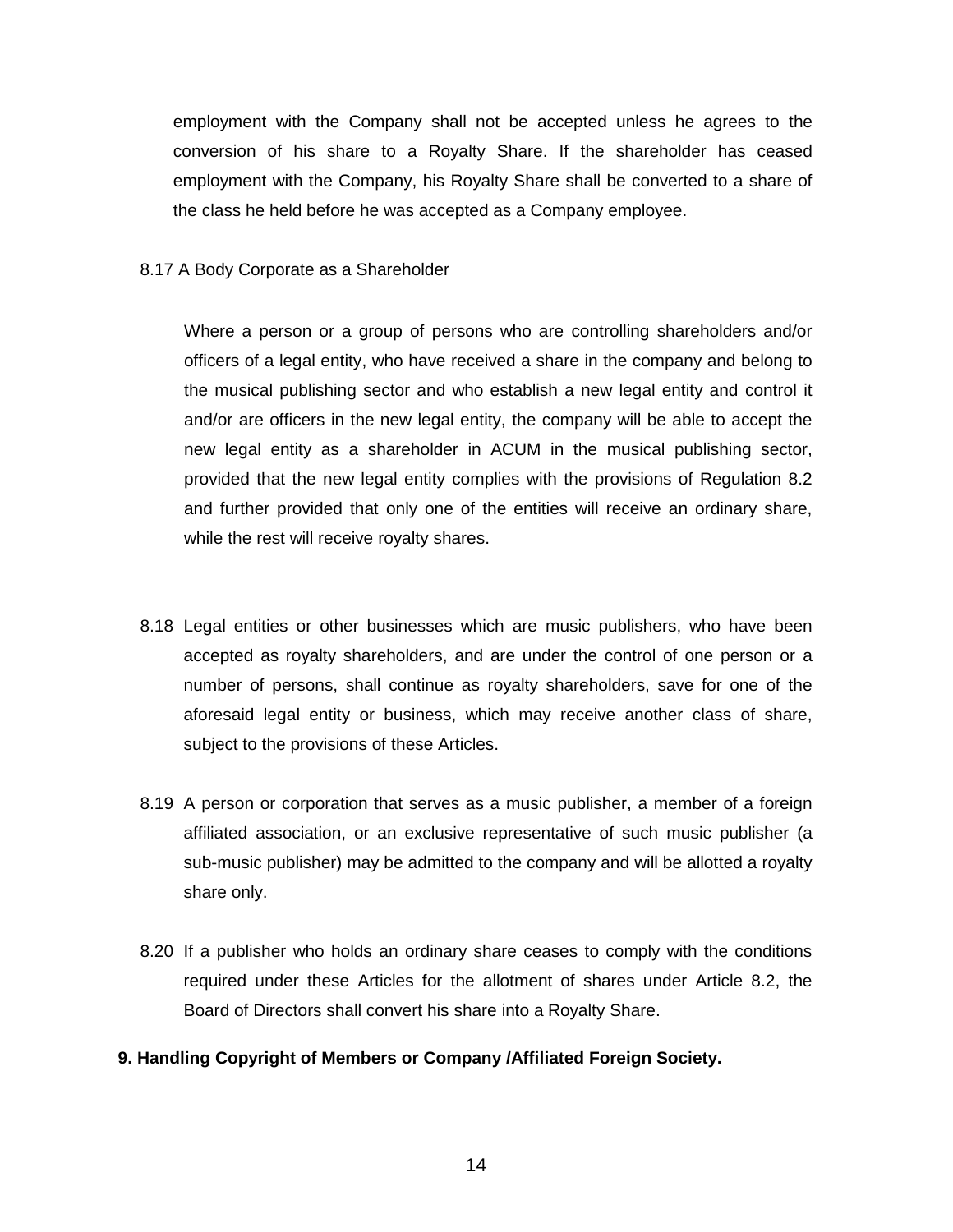- 9.1 The Company is entitled by authorization of any shareholder or a company or affiliated foreign Society, to administer their copyrights in works in a manner even more comprehensive than that defined in these Articles.
- 9.2 The Company is entitled to accept authorizations, and act in accordance therewith, from owners of copyrights in the areas the Company deals with, who are not shareholders in the Company, including from owners of performance rights in respect to their rights under the Rights of Performers and Broadcasters Law, 5744-1984, as it will be amended from time to time and the regulations under it.
	- 9.2A Notwithstanding what is stated in the Deed of Assignment, the Board of Directors may, at a meeting at which all members of the board are present, by a special majority of the board, decide that the Company shall or shall not administer a specific right or rights of those which are included in the Deed of Assignment (hereinafter: "the Rights").

#### <span id="page-14-0"></span>**10. Transfer of Rights to the Company**

- 10.1(A) Simultaneously with and as a condition of allotment of any share, a candidate must sign a deed of assignment in accordance with the rights administered by the Company. The deed of assignment, signed by the candidate, shall be interpreted in accordance with these Articles, as they are from time to time.
- 10.1(B) A shareholder shall assign to the Company by a deed of assignment the following rights in his works: public performance, broadcasting, copying (including synchronization) and making available to the public. It should be clarified that the right of copying will not apply solely where the required copying is of a novel or a play in their entirety, a collection of works, all of them belonging the same author, and/or of a musical work in its entirety, that is not melody, with or without words. Also, the deed of assignment shall not apply to a dramatic stage performance of a dramatic musical work.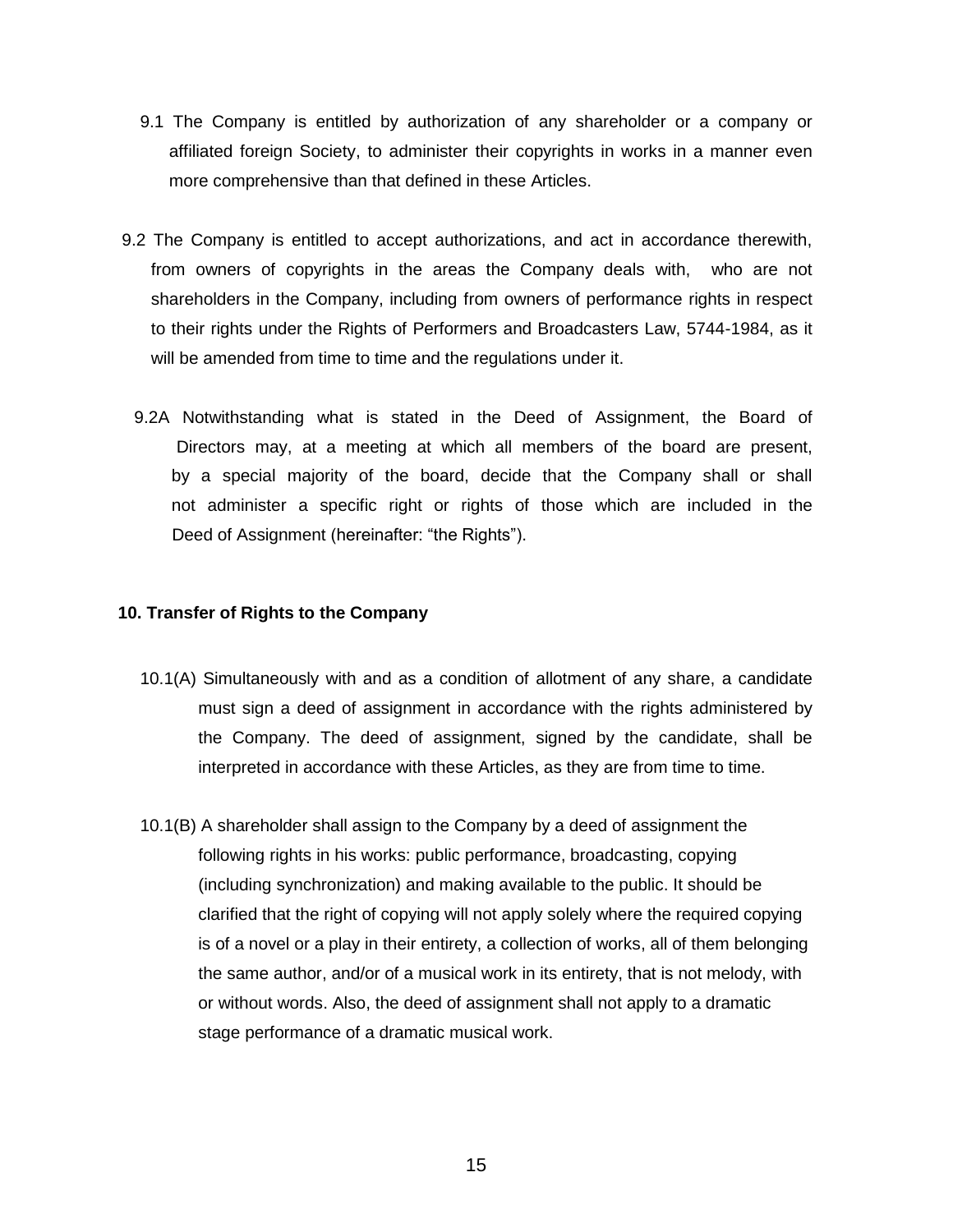Any shareholder of this Company is entitled to notify the Company that he wishes to administer certain rights or certain works by himself (hereinafter: "**Exclusion**"). Such exclusion shall be only in accordance with the Terms. In the absence of any Terms, the Exclusion shall be subject to a decision of the Board of Directors.

- 10.2 Deleted
- 10.3 At the request of a shareholder, the Company may represent his rights in his dramatic musical works performed in a dramatic stage performance.
- 10.4 A shareholder must notify the Company, periodically, of any work he has written, by means of a declaration form as determined by the Company. In respect to a work for which such declaration has not been delivered to the Company as aforesaid, the Company may not distribute the royalties accrued thereon until the said declaration is received.
- 10.5 The provisions of Article 10.4 shall apply mutatis mutandis with regard to publishers in respect of any work in which such publisher received publishing rights.
- 10.6 The shareholders shall sign any additional deed of assignment, as needed from time to time, in the form decided by the Company and approved by the Board of Directors.
- 10.7 deleted
- **11**. deleted**.**

#### <span id="page-15-0"></span>**12. Inheritance Share**

12.1 Upon the decease of a shareholder and subject to the provisions of this Article, the Board of Directors shall allot an Inheritance Share to the heir or heirs of the deceased shareholder (in this Article "the Deceased"). The Deceased's share shall be cancelled simultaneously with the allotment of the Inheritance Share.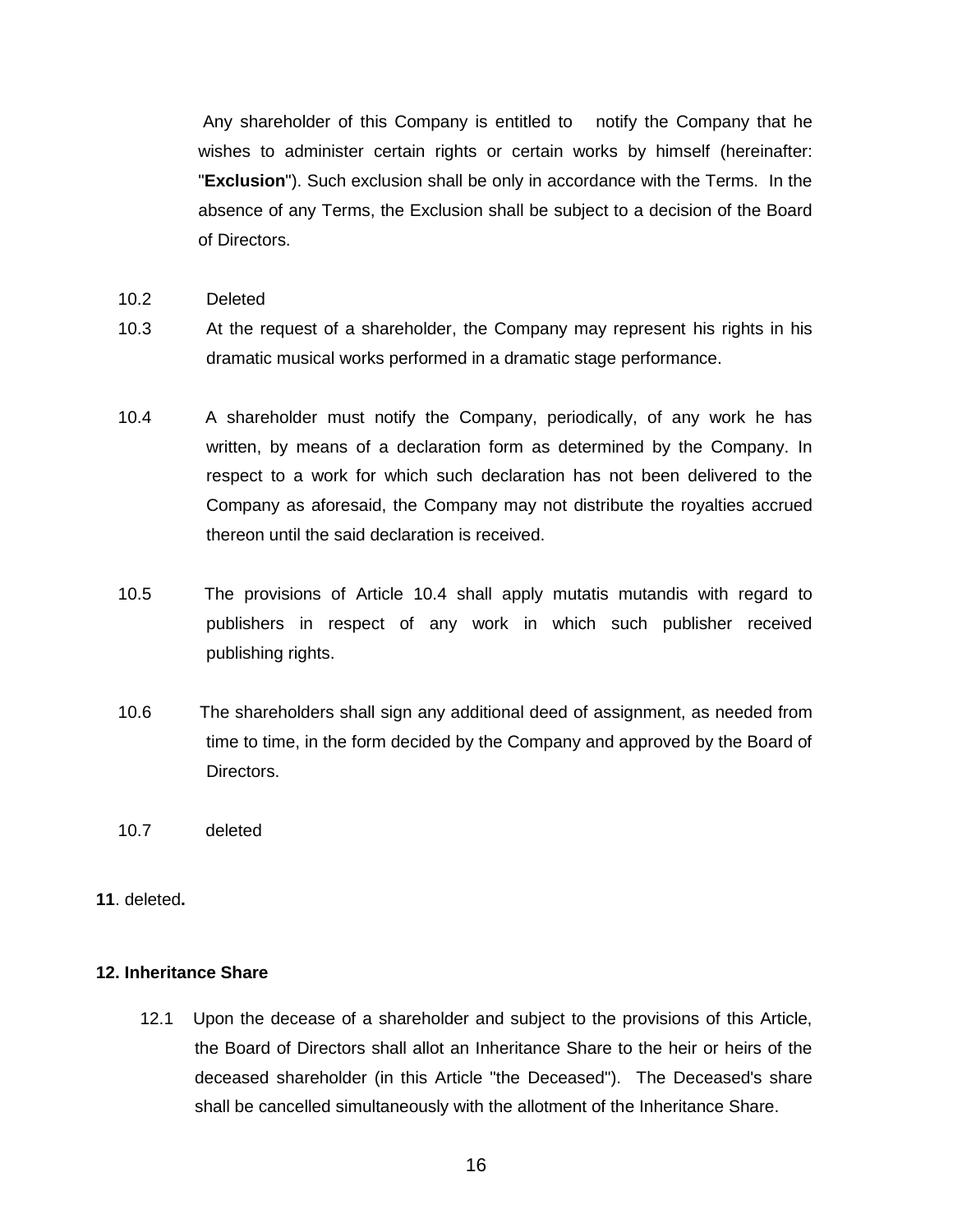If the heir or heirs of the Deceased pass away, the provisions of this Article and Articles 12.4A and 12.4B hereunder shall apply mutatis mutandis.

- 12.2 The Deceased's heir or heirs shall submit to the Company an application for the allotment of the Inheritance Share to them. The application shall be made in writing, and a certified copy of the inheritance order in respect of the Deceased's estate or probate of the Deceased's will, as the case may be, shall be attached thereto.
- 12.3. The Board of Directors, upon receiving such application and being satisfied that the applicant or applicants are indeed the Deceased's heirs, shall allot the inheritance share to him or them, as the case may be.
	- 12.3. A If upon decease of a shareholder (hereinafter: "the deceased") no application for allotment of the Inheritance Share is submitted within three years from the date of decease (hereinafter in this article: "the effective date"), as prescribed in Article 12.2, The Company shall act in accordance with the provisions of the Administrator- General Law, 5738-1978 (including with respect to the cancellation of the deceased's share, if no successor was found) , or the share will become a deferred share, if for some reason the share could not be cancelled, and the provisions of Article 13.1.4 will apply, mutatis mutandis, unless the Board of Directors decides, upon its sole and absolute discretion to postpone the date of the cancellation of the share to another date, which will be decided by resolution of the Board of Directors, and the Board of Directors will announce its grounds in its minutes.
	- 12.4 During the period from the day of Deceased's death until the date of allotment of the Inheritance Share to the Deceased's heir or heirs, as prescribed in Article 12.1, or until the date of the cancellation of the Deceased's Share, as prescribed in Article 12.3A, whichever is earlier, the Company shall continue to administer and enforce all the rights assigned to the Company by the Deceased, in order to ensure the rights of the heirs. After the allotment of the Inheritance Share, all the monies accrued to the heirs during the period from the day of Deceased's death until the date of allotment of the Inheritance Share, will be transferred to the heirs.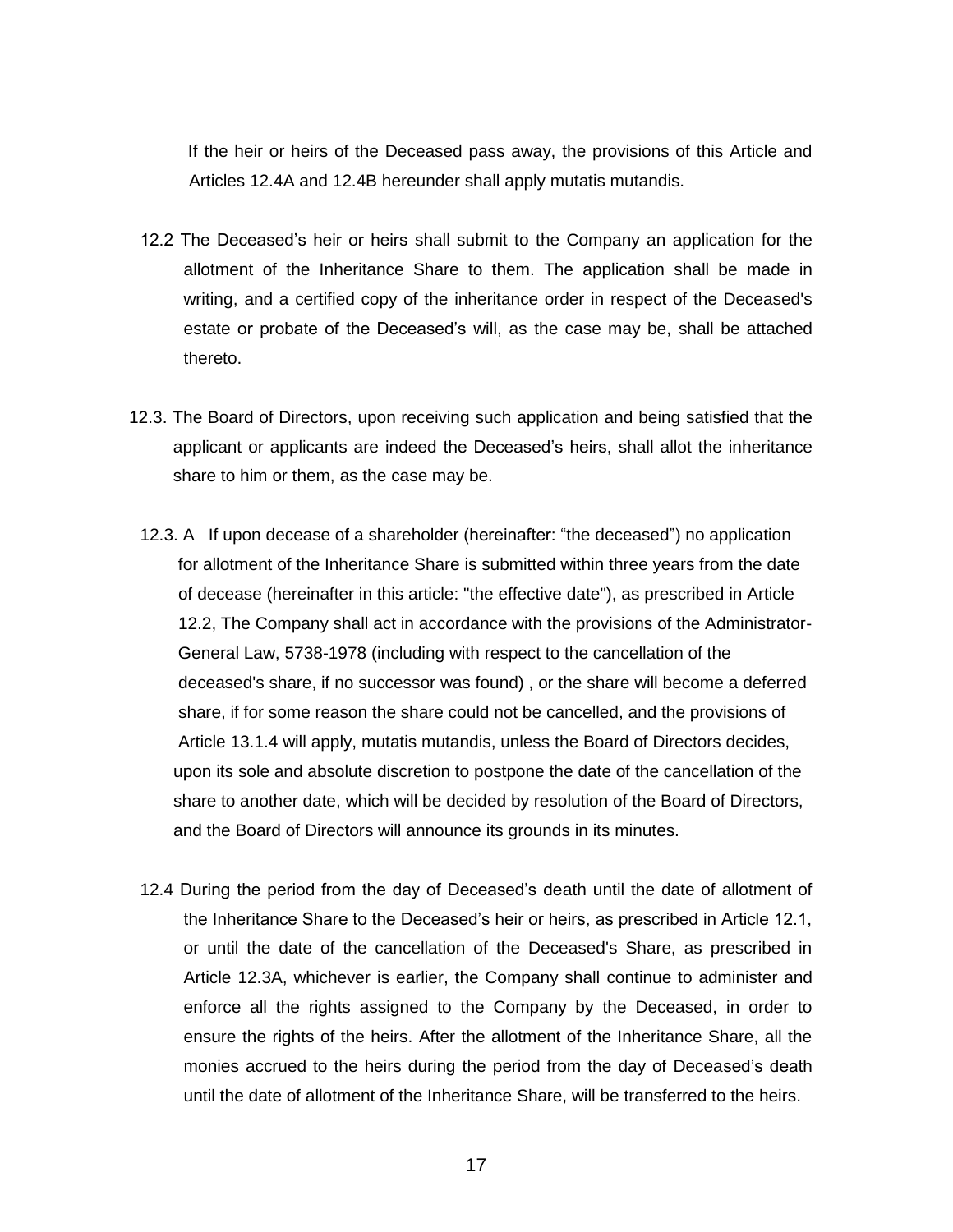- 12.4A The Board of Directors shall deal with any application of any or some of the Deceased's heirs (hereinafter: the "Heirs") to allot the Inheritance Share to a limited company (hereinafter: the "Heirs' Company"), provided that:
	- (A) Only the Heirs, one or more of them shall be the shareholders and directors of the Heirs' Company;
	- (B) Only the works authored by the Deceased shall be registered in the name of the owners of an Inheritance Share - physical people and/or a limited company.

The Board of Directors may provide for a detailed procedure for filing an application for allotment of an Inheritance Share to an Heirs' Company. All such applications shall be submitted to the Company in accordance with such aforesaid procedure.

12.4B Notwithstanding any provision in these Articles, the Board of Directors may deal with and decide on a written application of the holder of an Inheritance Share, to transfer the share or any part thereof to his relative only. The Board of Directors may set up a detailed procedure for the submission of such an application.

> For the purpose of this Article: a "**relative**" as defined in the Companies Act.

- 12.4C In case the Deceased's Share is cancelled, as prescribed in Article 12.3A, the Company will act with the monies accrued to the heirs of the Deceased, according to the law.
- 12.5 The rights of a holder of an Inheritance Share are as stated in Article 7.6 above.

#### <span id="page-17-0"></span>1**3. Expiry of Membership in the Company**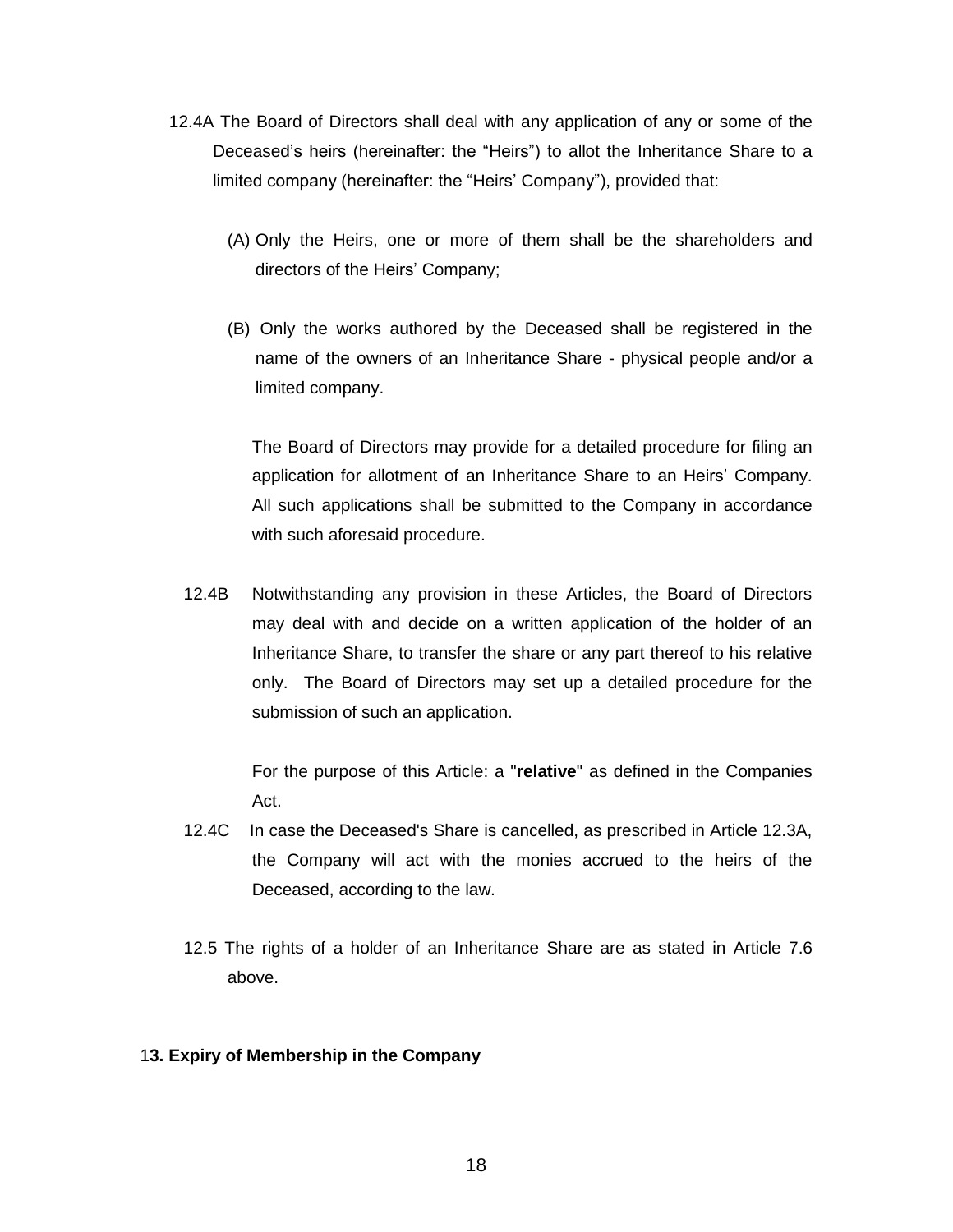13.1 Subject to the provisions of Article 13.1.4 below, a shareholder whose share has been redeemed shall be entitled to the rights assigned by him to the Company and the nominal sum paid for the purchase of the share returned to him. A shareholder's share in the Company shall be redeemed in the following cases:

#### 13.1.1 Rights validity period

A shareholder's membership shall terminate upon the expiration of the term of copyright in the shareholder's works, in accordance with the provisions of the copyright law applicable at the relevant time. If the law allows collection of royalties after this period, the Company may collect royalties for the purpose prescribed by law.

# 13.1.2 Expiry of shares and redemption shares

A shareholder may deliver a written notice to the Company notifying of his intent to resign from the Company. Such notice shall come into effect on 1<sup>st</sup> January of the year following the date of delivery of such notice, and the share shall expire at that time.

- 13.1.3 Upon receipt of such aforesaid written notice, the shareholder's duty to notify the Company of works created shall cease from the date on which notice was given (as stated in Article 10.4 above), and the deed of assignment of rights given to the Company shall be cancelled, subject to the provision of Article 13.1.4.
- 13.1.4 The Company shall delete the name of the shareholder from the list of shareholders, and that shareholder's repertoire of the works shall no longer be part of the Company's repertoire; however, the rights shall remain a part of the Company's repertoire until the expiration of a global license granted by the Company for the use of its repertoire;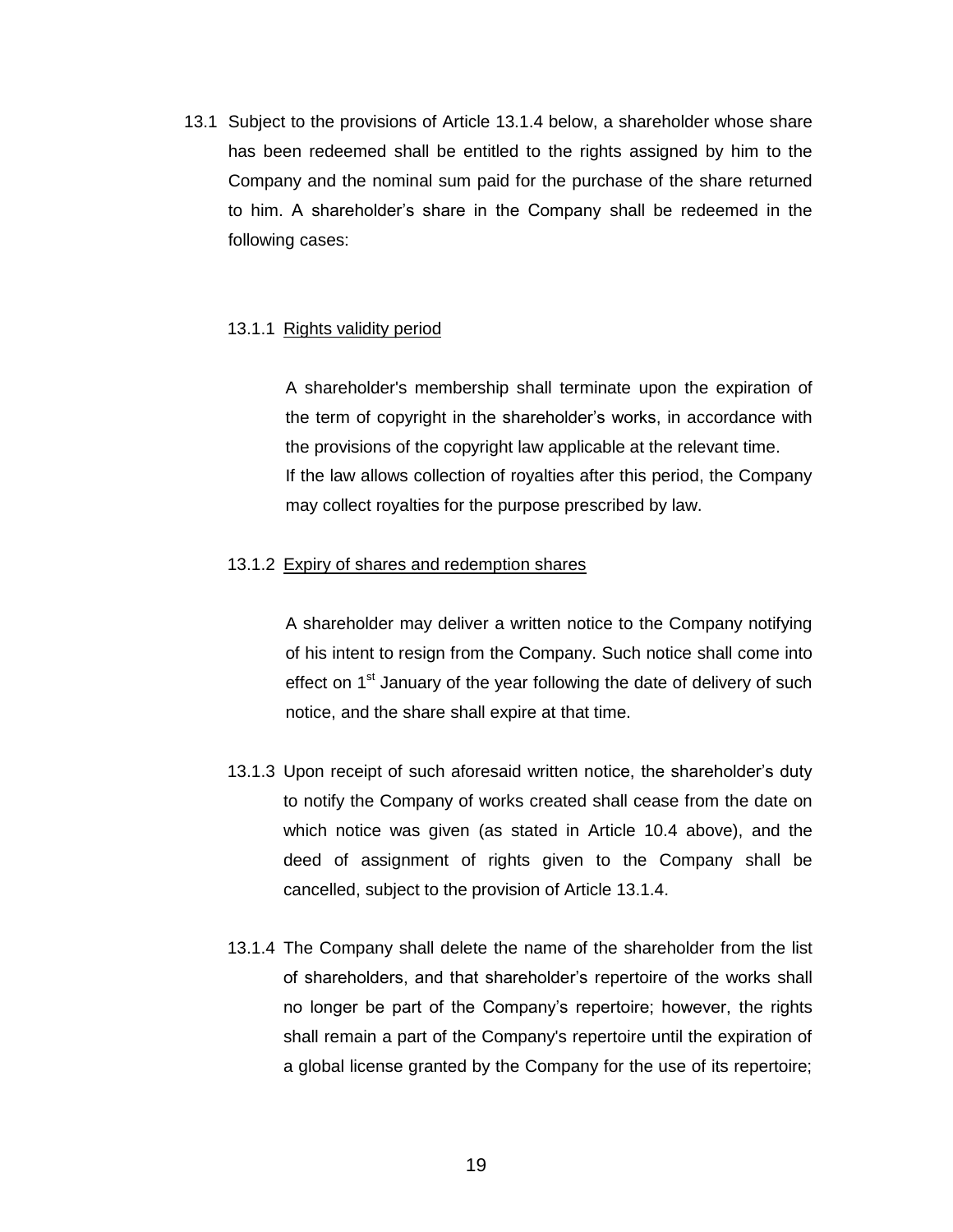or until the termination of any pending legal proceedings involving the Company's repertoire.

13.1.5 The account of a shareholder who has given such aforesaid notice and whose membership has been terminated shall be settled upon the Company's first distribution of royalties to members immediately after 1st January in the year in which the shareholder's membership terminated. The Company shall give the shareholder confirmation of the expiry of his share together with the final account.

#### 13.2 Additional Rights and Obligations

No provision herein shall restrict or preclude a shareholder from his right to administer his rights as he sees fit in any work not assigned to the Company under a deed of assignment, or in any work which the member was not required to assign under the provisions of these Articles.

#### 13.3 deleted

13.4 A shareholder shall take no action which can harm the Company; a shareholder shall cooperate with the Company, its clerks and directors in order to ensure the fulfillment of these Articles and/or rules of procedure under Article 33.3 in order to promote the Company's business, and shall provide reasonable assistance to the Company, its clerks and directors, towards the achievement of this goal.

#### 13.9 Transitory Provision

The shareholders that were registered in the Company by 29.4.19 (hereinafter: the **"Determination Date**") as entitled to the Membership for Israel only share , shall be entitled to receive in consideration the following: 13.9.1 If until the allotment date of the Membership for Israel only shares , the shareholder held a different kind of share and this was converted into a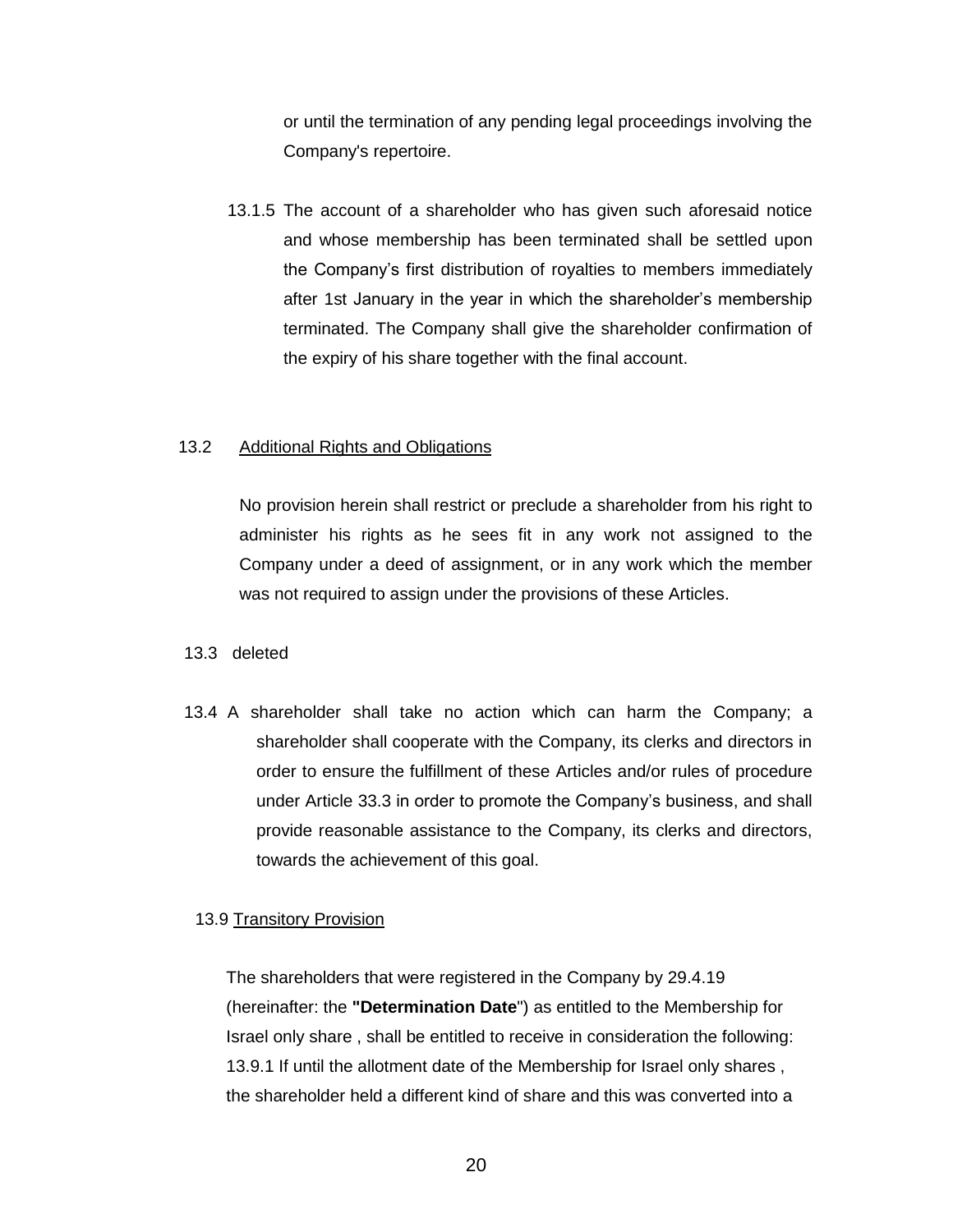Membership for Israel only share , his share will be converted into the original share (hereinafter: the "**Original Share**").

13.9.2 If the Original Share is a Membership for Israel only share , the share shall be converted into another share in accordance with the criteria determined by the Board of Directors for the transition from type to type, as they shall be examined in respect to a period of six (6) years prior to the Determination Date.

# <span id="page-20-0"></span>14. **Issue of Other Shares and Securities**

- 14.1 The Company shall not offer securities or bonds to the public.
- 14.2 The Company's Board of Directors may issue Company shares up to the number of registered Company shares.
- 14.3 Subject to the provisions of these Articles, the Board of Directors may allot shares to such persons and of such class and under such conditions as it sees fit.
- 14.4 The Company's existing shareholders shall not have any precedence, preference or any other rights to purchase Company securities. The Board of Directors may, at its exclusive discretion, offer Company securities first to all or some of its existing shareholders.

# <span id="page-20-1"></span>15. **Calls for Payment**

- 15.1 Upon the Company's allotment of shares, shareholders shall pay the Company the sum of one (1) NIS for the share's par value.
- 15.2 Shareholders shall not be entitled to dividends or shareholders' rights unless they have paid all amounts set out in the calls for payment issued to such member, plus interest, linkage and expenses, if any, unless the Board of Directors has otherwise directed.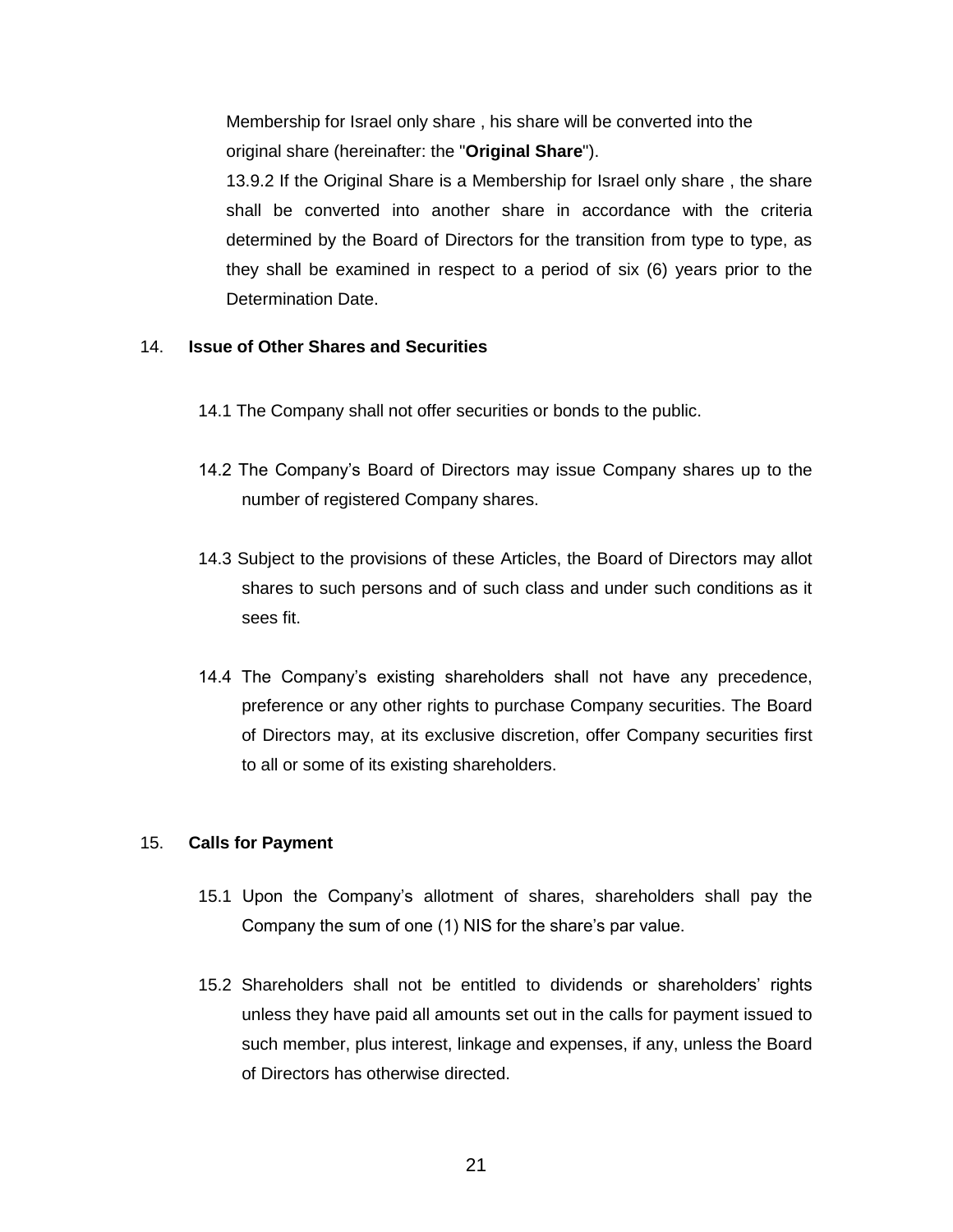- 15.3 The Board of Directors may sell, re-allot or otherwise transfer any share forfeited in any manner resolved, with or without charge paid up or deemed paid up for the share.
- 15.4 The Board of Directors may revoke forfeiture at any time before the sale or any form of transfer of the forfeited share, under such conditions as it resolves. Any shareholder whose shares have been forfeited must pay the Company all calls for payment with regard to these shares not yet paid up before the forfeiture, notwithstanding the forfeiture, in the same manner as if the shares had not been forfeited, and must fulfill all other demands and requirements the Company had the right to enforce with regard to the shares up to the date of forfeiture, without deduction or reduction for the value of the shares on the date of forfeiture. The shareholder's obligations shall be fulfilled only after the Company receives full payment as prescribed at the time of share issue.
- 15.5 The Board of Directors may collect calls for payment not paid up for all or some shares forfeited, as it sees fit, but shall not be obligated to do so.
- 15.6 Forfeiture of a share shall cause revocation of all rights in the Company at the time of forfeiture and any demands or claims towards the Company with regard to the share, save those rights and duties excluded under these Articles or granted or imposed by law to or on a former shareholder.

#### <span id="page-21-0"></span>16. **Company Shareholder Register and Issue of Share Certificates**

- 16.1 The Company shall keep a register of shareholders, managed by the Company secretary, subject to the supervision of the Board of Directors.
- 16.2 A shareholder is entitled to receive one or a number of share certificates regarding all shares of a certain class registered in his name, free of charge, within two months of allotment or registration of a transfer (unless the terms of issue prescribe a different time period). Share certificates shall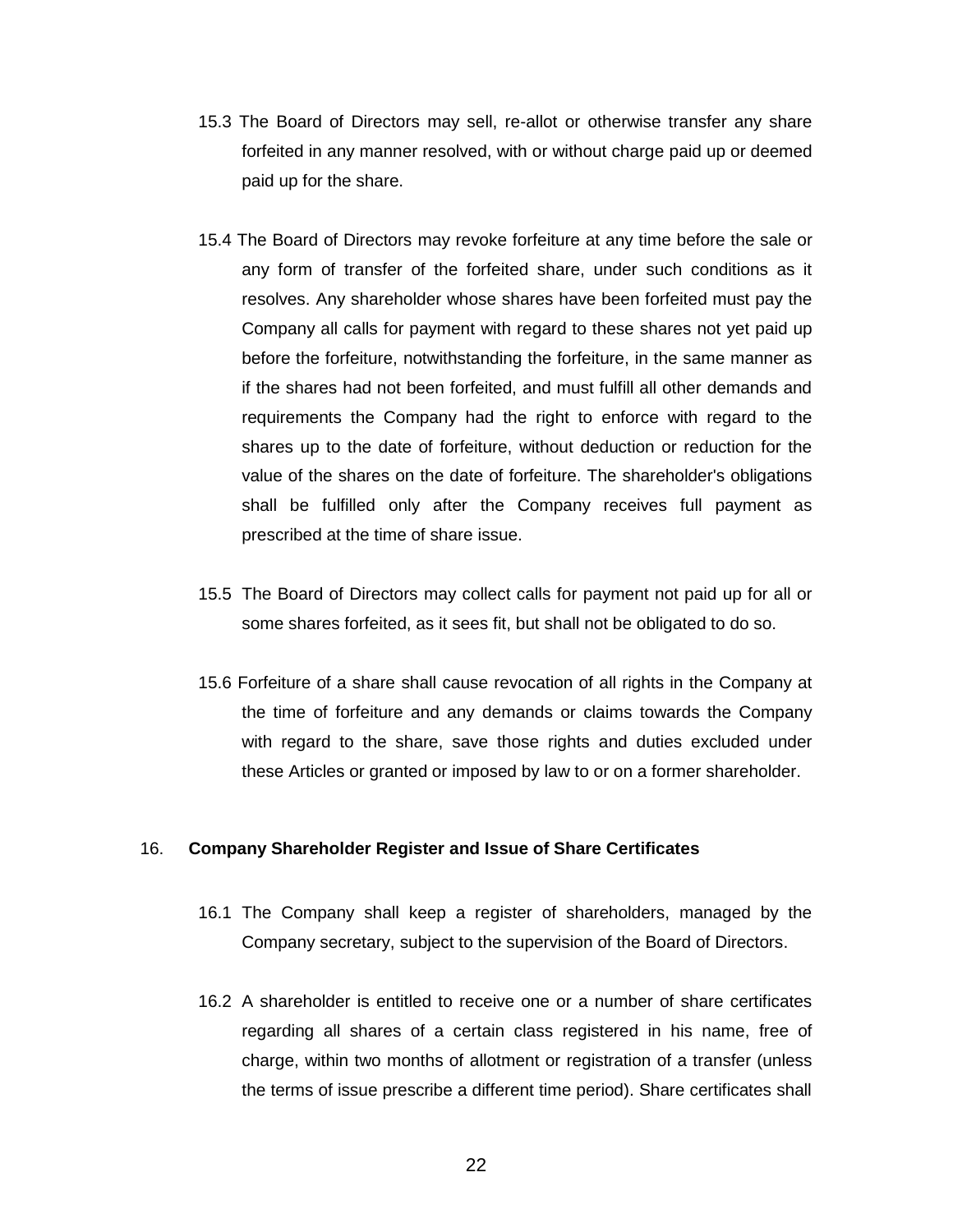state the number of shares and the sum paid for such, and any other particulars deemed important by the Board of Directors. In the event of a share held jointly, the Company shall not be obligated to issue more than one share certificate for all the joint holders, and delivery of such certificate to one of the joint holders shall be deemed delivery to all.

- 16.3 Every certificate shall bear the signature or seal or printed name of the Company, and shall bear the signature of one director and of the Company secretary, or of two directors or of any other person appointed by the Board of Directors for this purpose.
- 16.4 The Company may issue a new certificate in place of a certificate issued and lost or defaced, with such proof and guarantees as the Company may demand, subject to payment of a sum prescribed by the Board of Directors.
- 16.5 Where two or more persons are registered as the joint holders of a share, each one may confirm receipt of a dividend or other payments in connection with that share.

#### <span id="page-22-0"></span>17. **Trustee as Shareholder**

The Company shall not recognize a trustee as a shareholder, and shall not be required or obligated to recognize any right based on the rules of equity or any conditional right, or any future right, or partial right in a share, or any other right whatsoever with regard to any share, other than the registered owner's absolute right in connection with any share, unless a judicial decision or a provision of the law requires the Company to recognize such right.

#### <span id="page-22-1"></span>18. **Transfer of Company Shares**

Company shares are not transferable. The Company's Board of Directors has the power to approve the transfer of a Company share in special cases and according to the provisions of these Articles, provided the person receiving the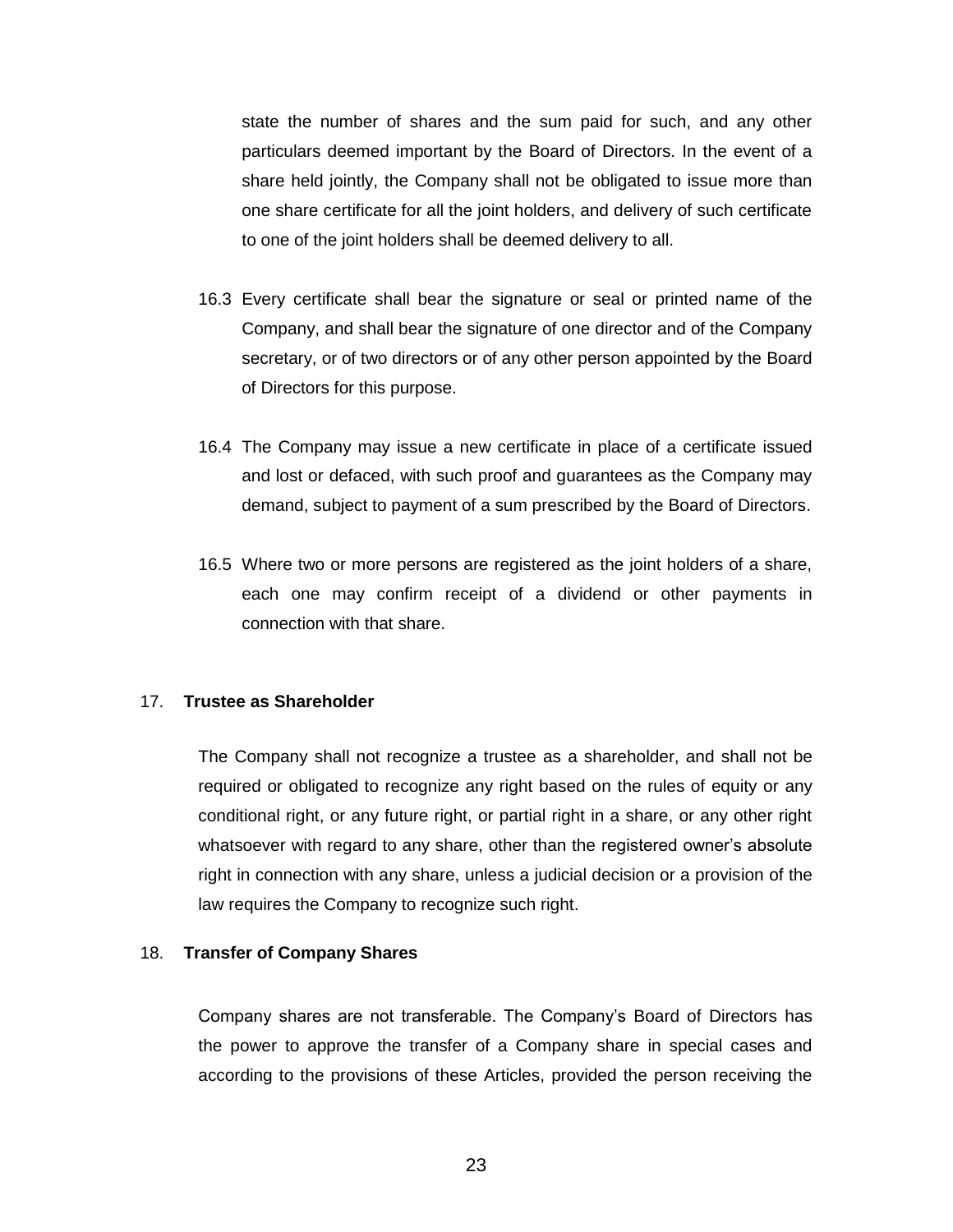transfer is entitled under these Articles to a share of the class of the share being transferred.

- 18.1 The Company may demand a fee for the registration of a transfer, in such amount or at such rate as shall be fixed by the Board of Directors from time to time.
- 18.2 The Board of Directors may close the share register for a period of up to 30 days each year.
- 18.3 Upon the death of a Company shareholder, the Company shall recognize the guardian or administrator of the estate, executor of the deceased's will and in the absence of such, the legal heirs of the shareholder, as the sole persons entitled to the inheritance share for the deceased shareholder's share, after having proven entitlement to such, as prescribed by the Board of Directors, all subject to the provisions of article 12 above.
- 18.4 Any person who has acquired the right to shares by virtue of being a guardian, administrator of the estate, heir of a shareholder, receiver, liquidator or trustee in bankruptcy of a shareholder, or by virtue of any other provision of law, may be registered as the shareholder or, subject to the provisions of these Articles regarding transfer, transfer the share to another, after providing proof of rights as required by the Board of Directors.
- 19. deleted**.**

#### <span id="page-23-0"></span>20. **Lien on Shares**

20.1 A shareholder may not pledge his share. To remove any doubt, and without derogating from the aforesaid, the Company shall be entitled to a first and paramount lien on all shares not paid up in full, which are registered in the name of any member, and also over the proceeds of sale thereof to secure payment of amounts (whether or not such payment has already fallen due) already called or to be called at a fixed time for such shares. The Company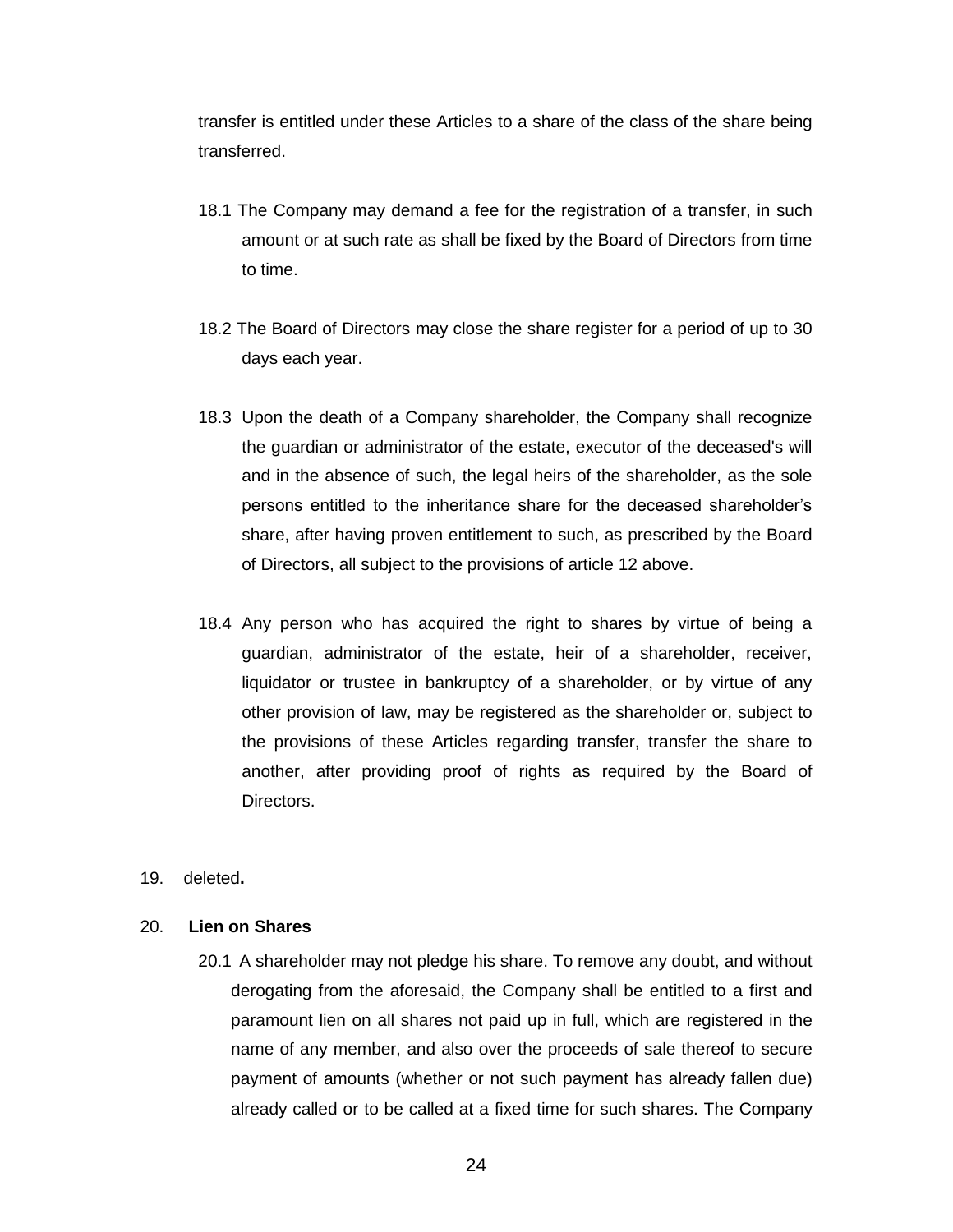shall also have first lien on all shares (except for fully paid up shares) registered in the name of any member for securing payment of money due from such shareholder or from his property, whether such money is due from him only or together with any other person.

The foregoing lien shall apply to all dividends declared from time to time on such shares.

- 20.2 In order to enforce such charge and lien, the Board of Directors may sell the shares the subject of the lien, or any part thereof, in such manner as it sees fit. No share shall be sold unless the time fixed for payment has elapsed and written notice has been given to the member stating that the Company intends to sell the share, and the money has not been paid within fourteen days following such notice.
- 20.3 Net proceeds of any such sale, after payment of the sale, shall be used for payment of the shareholder's debts or liabilities, and the balance (if any) shall be paid to him.
- 20.4 In the event of a sale following the enforcement of a charge or lien by assumed exercise of the powers conferred above, the board of directors may register the purchaser of these shares in the shareholders' register as holder of the shares sold, and the purchaser shall not be liable to verify the validity of such actions or be concerned as to the application of the proceeds of sale. After the shares are registered in the name of the purchaser, no person shall have the right to appeal regarding the validity of the sale.

#### <span id="page-24-0"></span>**21. Alteration of Share Capital**

The General Meeting may resolve to take any of the following actions, provided the General Meeting's resolution is passed by a special majority.

The provisions set forth below shall apply with regard to other Company securities as well, mutatis mutandis.

25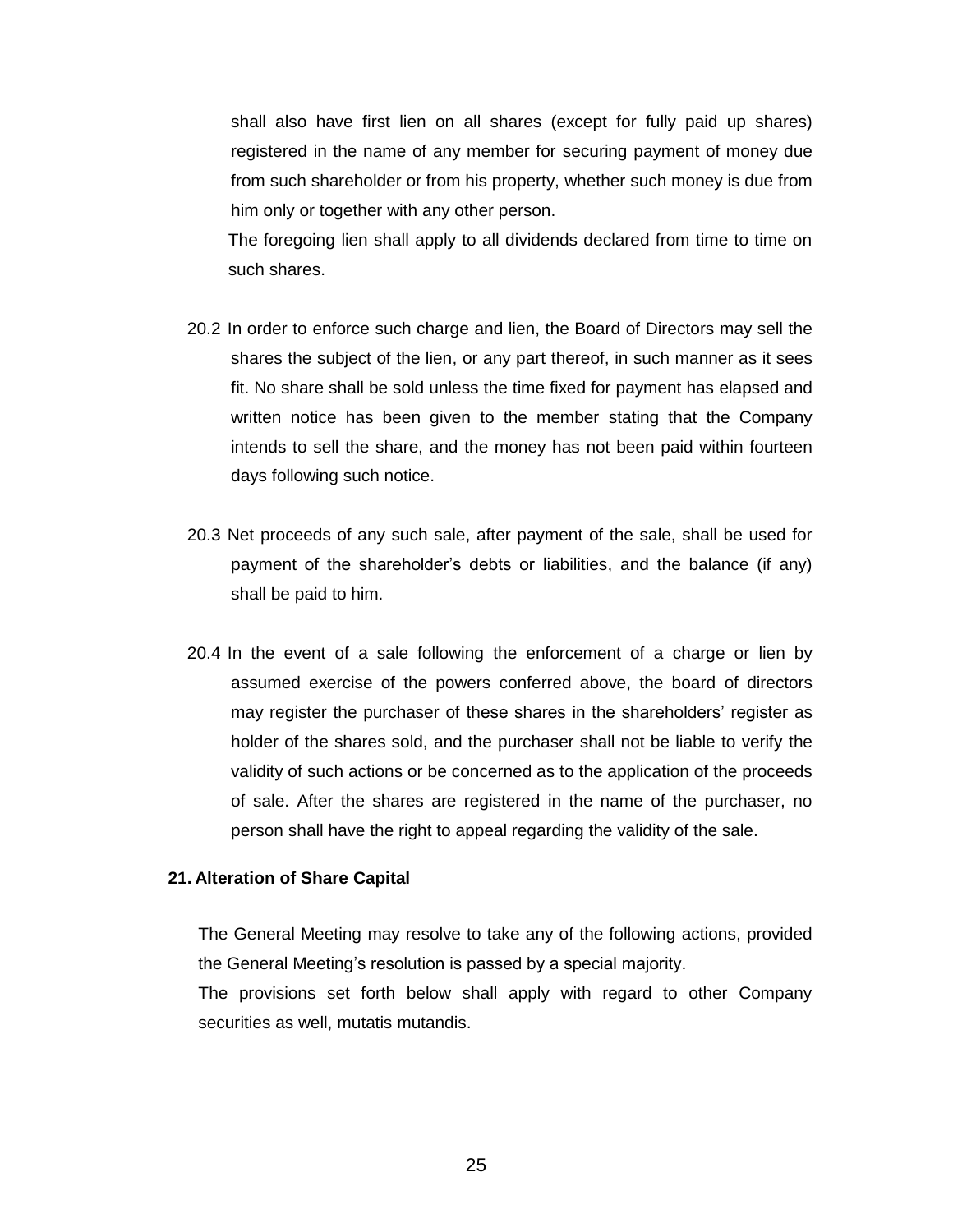#### 21.1 Increase of share capital

 To Increase the Company's share capital, whether or not all the shares registered at such time have been allotted. The increased capital shall be divided into shares with preferred rights or deferred or other special rights (subject to special rights of any existing class of shares), or subject to such conditions and restrictions regarding dividends, return of capital, voting or other conditions as may be prescribed by the General Meeting in its resolution for increase of capital, and in the absence of a special instruction prescribed by the Board of Directors, subject to the provisions of these Articles.

#### 21.2 Classes of shares

To divide the Company's share capital into various classes of shares and to fix and modify the rights attached to any class of shares, under the following conditions:

- A. So long as not otherwise prescribed by the terms of issue of the shares, the rights of any class of shares may be modified, following a resolution of the General Meeting of the shareholders of each class of shares separately or the consent of all shareholders of each class, obtained in writing.
- B. The rights to which the holders of a certain class of shares are entitled shall not be deemed modified by the creation or issue of other shares having identical rights, unless otherwise provided in the terms of issue of such shares.

#### 21.3 Consolidation of capital

To fix a par value for a share, consolidate and redivide all or part the share capital into shares of greater value than the existing one. If as a result of consolidation, fractions of shares remain after consolidation, the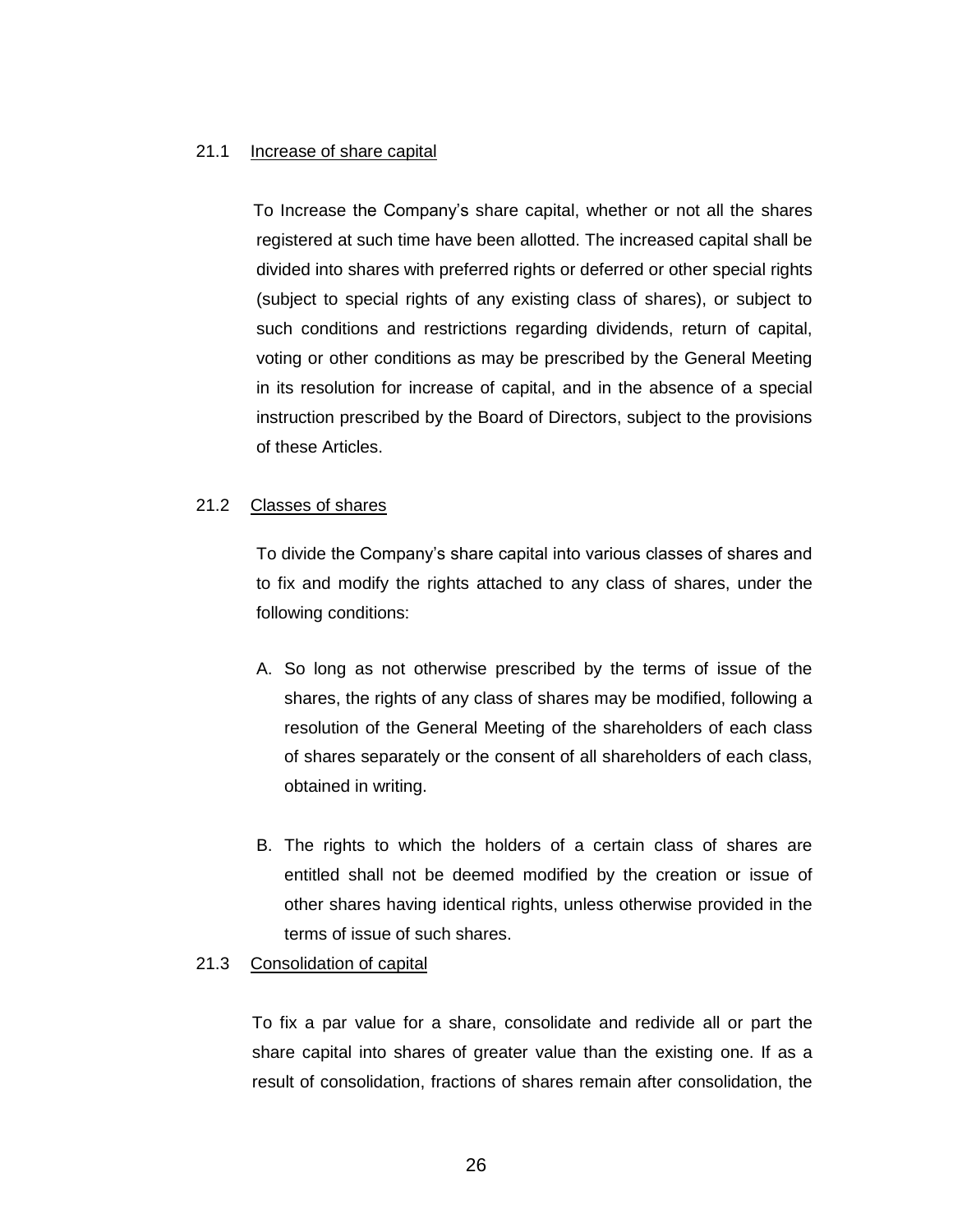Board of Directors may, by resolution, if approved by the General Meeting regarding aforesaid consolidation of capital:

- A.Sell the total of all fractions, and for this purpose, appoint a trustee in whose name share certificates shall be issued on the fractions which will be sold, and the proceeds, after deduction of fees and expenses, shall be divided among those entitled. The Board of Directors may decide that the shareholders entitled to proceeds of less than an amount fixed shall not receive proceeds from the sale of such aforesaid fractions, and their portion of the proceeds shall be divided among the shareholders entitled to proceeds exceeding the sum fixed, pro rata to the proceeds to which they are entitled;
- B.Allot to each shareholder remaining with fractions of shares after consolidation a number of shares of the class as they were prior to the consolidation, paid up in full, in such a number allowing consolidation of these shares with the remaining fraction to create one full consolidated share, and such allotment shall be deemed valid immediately prior to consolidation;
- C.Resolve that shareholders remaining with half or less of the number of shares required for consolidation creating one consolidated share shall not be entitled to receive a consolidated share for fractions remaining after consolidation, and shareholders remaining with more than half of the number of shares required for consolidation creating one consolidated share shall be entitled to receive a consolidated share for fractions remaining after consolidation.

Should action under Sub-Articles B or C above require issue of additional shares, payment shall be made in the same manner as payment for bonus shares. Such aforesaid consolidation and division shall not be deemed modification of rights in the shares the subject matter of the consolidation and division.

27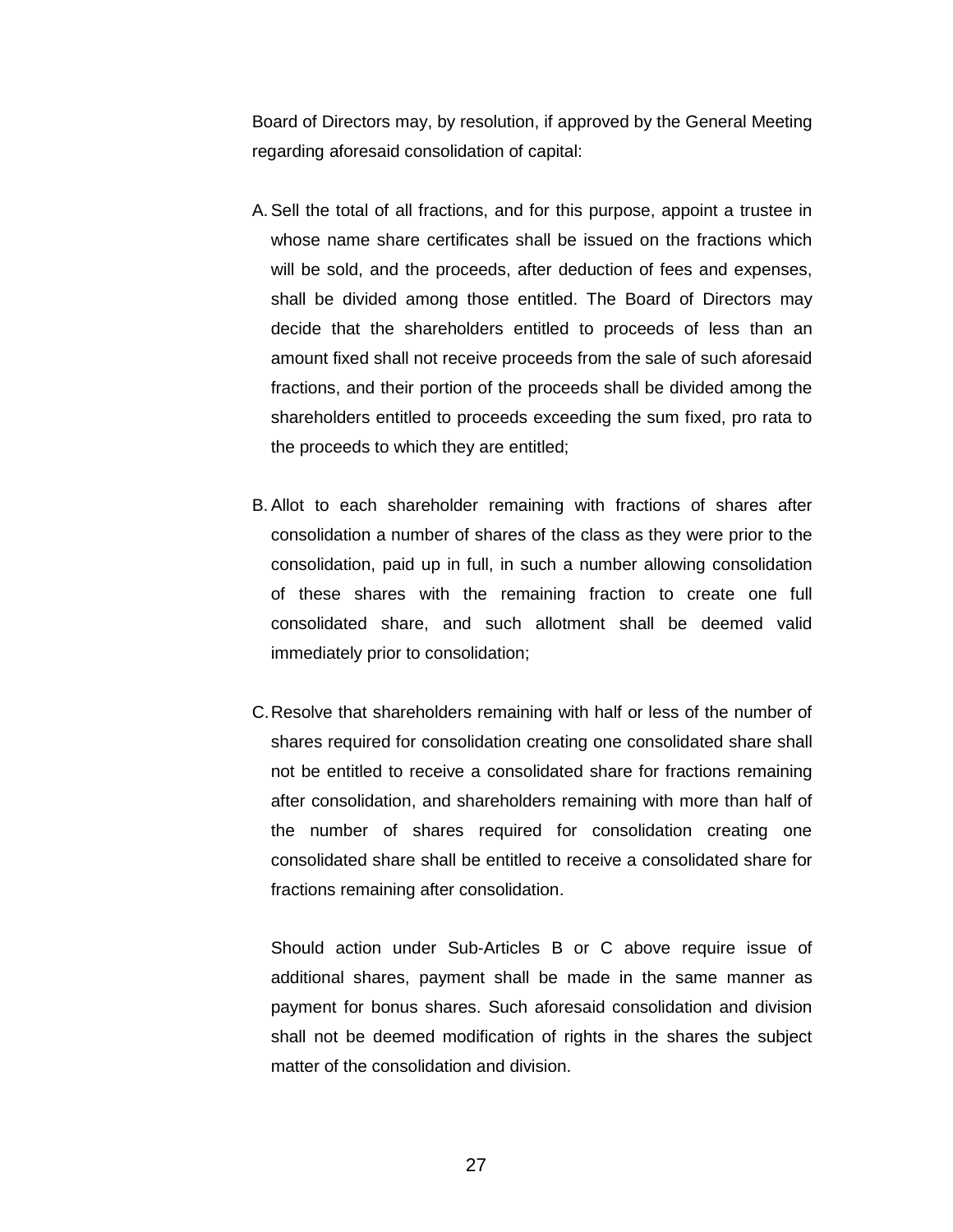21.4 Cancellation of unalloted share capital

Cancel registered share capital not yet allotted, provided the Company has not undertaken to allot such shares.

21.5 Division of share capital

Divide all or part of the Company's share capital into shares of a smaller nominal value than that fixed, by division of all or some Company shares at the time being.

# <span id="page-27-0"></span>**Chapter Three – General Meeting**

# <span id="page-27-1"></span>**22. Powers of the General Meeting**

22.1 Subjects within the power of the General Meeting

Company resolutions on these subjects shall be taken by the General Meeting:

- A. Modifications of the Articles: no General Meeting of the Company shall deal with an amendment or cancellation of any Article under these presents, nor shall it amend or cancel such an Article more than once during a period of twelve months.
- B. Exercising powers given to the Board of Directors, provided the General Meeting has found that the Board of Directors is unable to exercise its powers, and that exercise of the powers is critical for proper management of the Company.
- C. Appointment or renewal of the appointment or termination or nonrenewal of the appointment of the Company's auditor, under Articles 23.1(B)(2) and 54 below.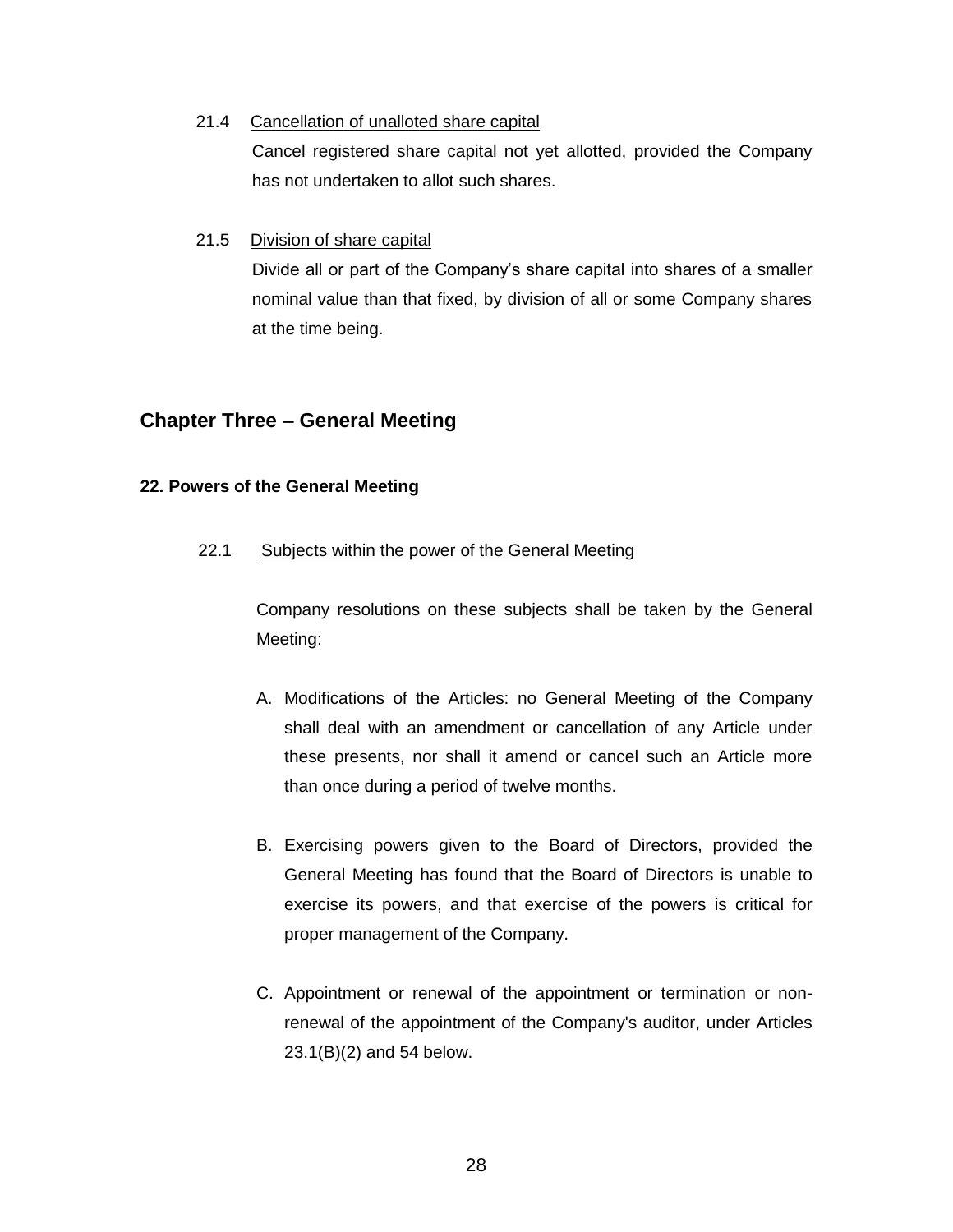- D. Appointment of directors and their layoff, under Articles 34, 35 below and the appointment of non-executive directors in accordance with section 29A below.
- E. Approval of actions and transactions requiring the approval of the Shareholders General Meeting pursuant to the provisions of sections 255 and 268 to 275 of the Companies Act.
- F. Alterations in the Company's share capital, in accordance with the provisions of Article 21 above.
- G. Merger as stated in section 320 (a) of the Companies Act.
- 22.1A In General Meetings of the Company, only shareholders themselves may participate.

# 22.2 General Meeting's power to transfer powers between organs of the Company

The General Meeting may, by a vote passed by simple majority, take upon itself powers given to another organ of the Company. The General Meeting may also transfer powers of the General Manager to the Board of Directors.

Taking or transferring the powers as stated, shall be for specific issues or limited period of time, that shall not exceed the period of time required under the circumstances, all as stated in the General Meeting's resolution.

# <span id="page-28-0"></span>23. **Annual, Extraordinary and Class General Meetings**

# 23.1 Annual General Meetings

An Annual General Meeting shall take place at least once every year, no later than 15 months after the last Annual General Meeting. The meeting shall take place at the Company's registered offices, unless otherwise prescribed by the Board of Directors.

If no such aforesaid meeting has been convened, it must be held at the time and place the Board of Directors prescribes. If no Annual General Meeting was convened as stated, an Annual General Meeting shall be held in the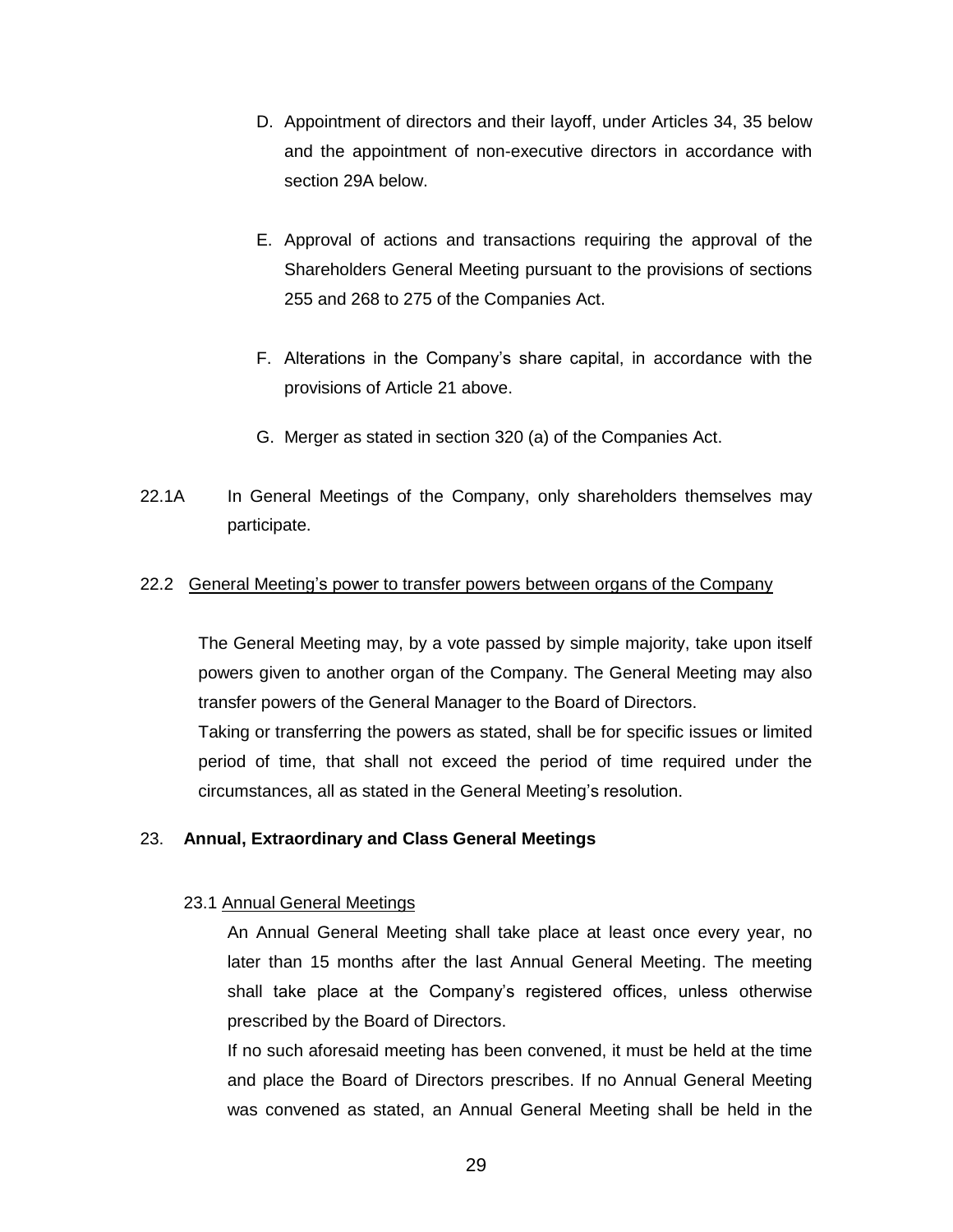month following. If the Board of Directors does not convene the Annual General Meeting as stated, any sixty holders of ordinary shares may convene the Annual General Meeting according to the provisions of this Article, mutatis mutandis.

Such Annual General Meetings shall be termed "annual meetings", and any other General Meetings shall be termed "extraordinary General Meetings".

- A. The Annual General Meeting shall convene for presentation of the following reports:
- (1) Presentation of the Company's financial statements and the Board of Directors' report as of December 31 of the calendar year preceding the year during which the annual meeting is convened.
- (2) Submission of a report from the Board of Directors regarding the remuneration of the Company's auditor, and renewal of his office, while providing particulars of his professional background.
- (3) Submission of the summary report of the Inspection Committee, as provided in Article 50.14 below.
- B. The annual meeting shall be convened for resolving the following matters:
- (1) Appointment of directors and termination of their office, in accordance with the Article below.
- (2) Appointment or renewal of appointment of an auditor, and authorization of the Board of Directors to fix the auditor's remuneration, subject to the provisions of Article 54.4 below.

# 23.2 Extraordinary General Meetings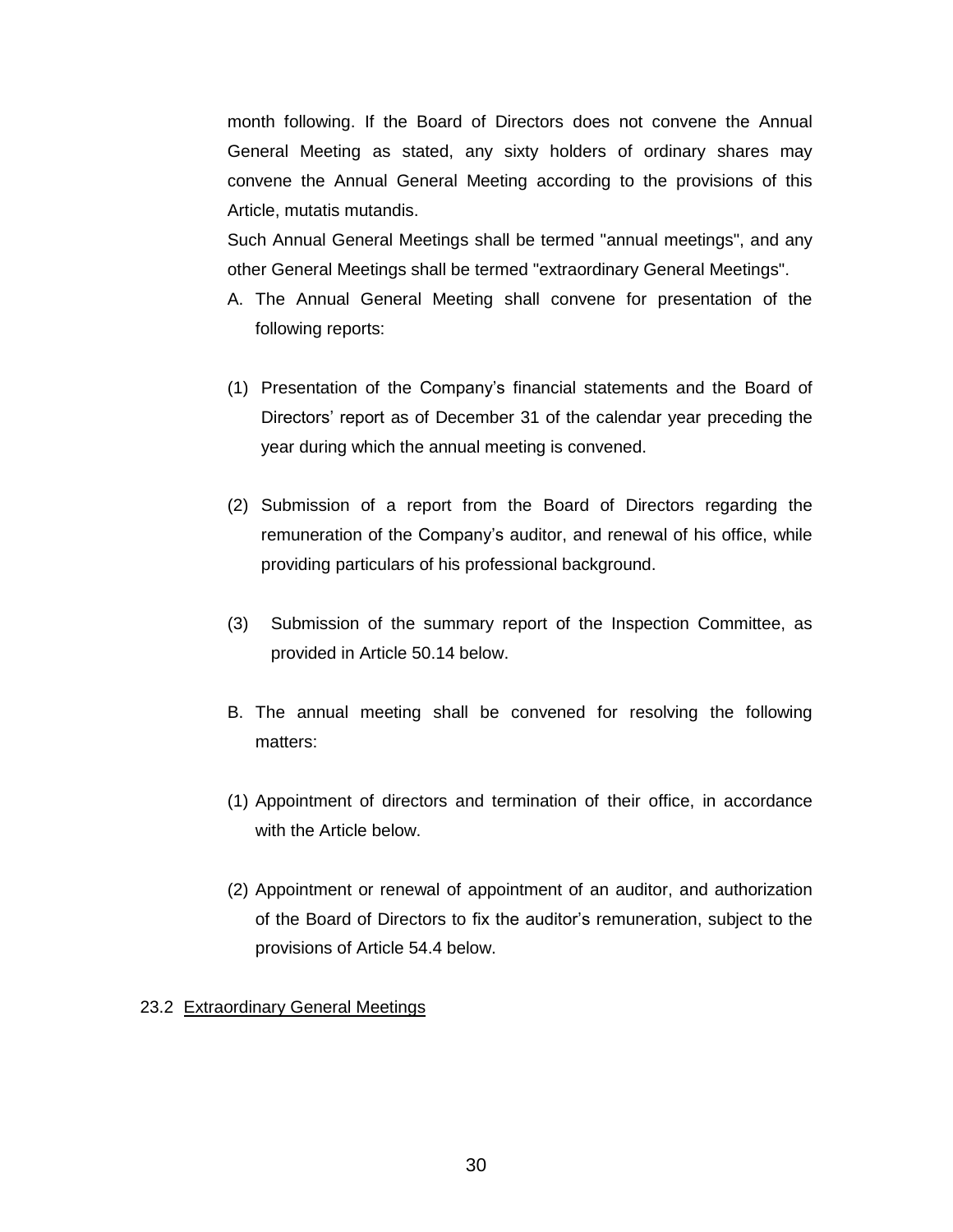An Extraordinary General Meeting shall deliberate and decide all matters which may not be deliberated and decided at an Annual General Meeting and for which the Extraordinary General Meeting was called.

# <span id="page-30-0"></span>24. Convening General Meetings

# 24.1 Convening annual meetings

The Board of Directors shall convene annual meetings in accordance with the provisions of Article 23.1 above.

# 24.2 Convening extraordinary meetings

The Board of Directors may decide to convene an extraordinary meeting.

- 24.3 The Board of Directors shall be bound to convene an Extraordinary General Meeting on the demand of either:
	- A. Two directors or a quarter of the incumbent directors.
	- B. 10% of the holders of the ordinary shares of the Company.

If the Board of Directors has not convened an extraordinary meeting as stated in this Article, the party demanding such meeting – and if it be shareholders, half of their number - may also convene a meeting themselves, provided that it not be convened later than three months after the date on which such demand was submitted, and must be convened, so far as possible in the same manner as a meeting convened by the Board of Directors.

If an Extraordinary General Meeting has been convened as stated, the Company shall cover the reasonable costs incurred by the demanding party.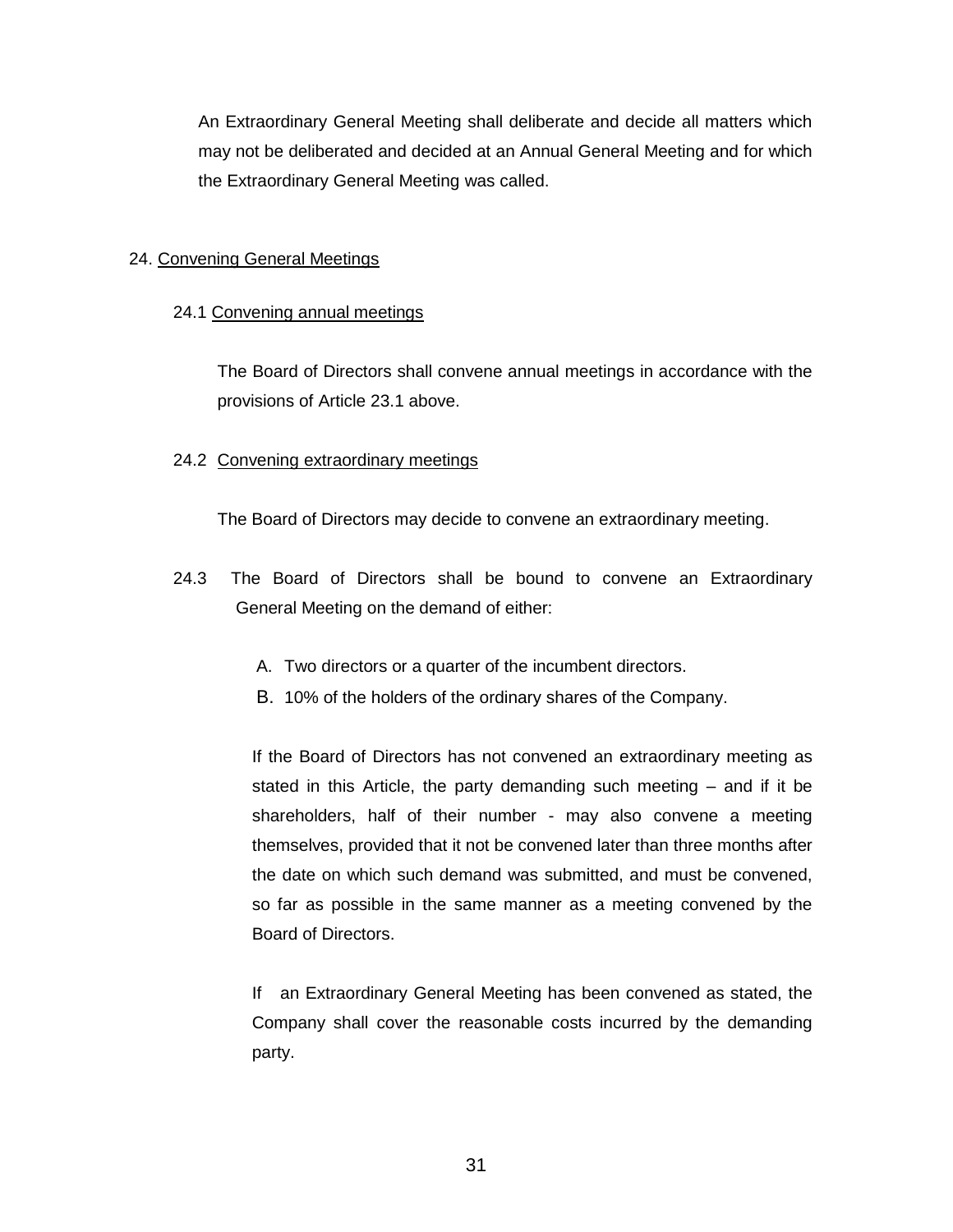C. In any event, no Extraordinary General Meeting shall be convened for deliberating one subject more than once during a period of 12 months. The Board of Directors shall be entitled to refuse to convene an Extraordinary General Meeting under the demand of shareholders or a director if the demand for such convening is contrary to the provisions of this passage.

If there is a dispute between the Board of Directors and the demanding shareholders or director whether the subject for the Extraordinary Meeting is the same subject already decided during the period of 12 months or not, the matter shall be brought to the incumbent Arbitrator under these Articles of Association and his decision shall be final.

The limitation provided for in this passage shall not apply to the convening of an Extraordinary General Meeting by the Board of Directors.

- 24.4 A notice for convening an Annual General Meeting or an Extraordinary General Meeting shall be given no more than 45 days and no less than 7 working days in the Company, prior to the date of the meeting. The day of sending the notices shall not be counted. The notice shall set out the place of the meeting, the date and the hour on which it will take place and the agenda for the meeting. Notice shall be served on all shareholders who are entitled to receive such notice from the Company. Accidental non-delivery of the notice to, or non-receipt of the aforesaid notice by, any shareholder shall not invalidate the meeting.
- 24.5 The Board of Directors shall appoint the time of an Extraordinary General Meeting under demand within 21 days from the date on which the demand was submitted and the notice of convening this meeting shall be given in accordance with Article 24.4 above.

#### 24.6 Deleted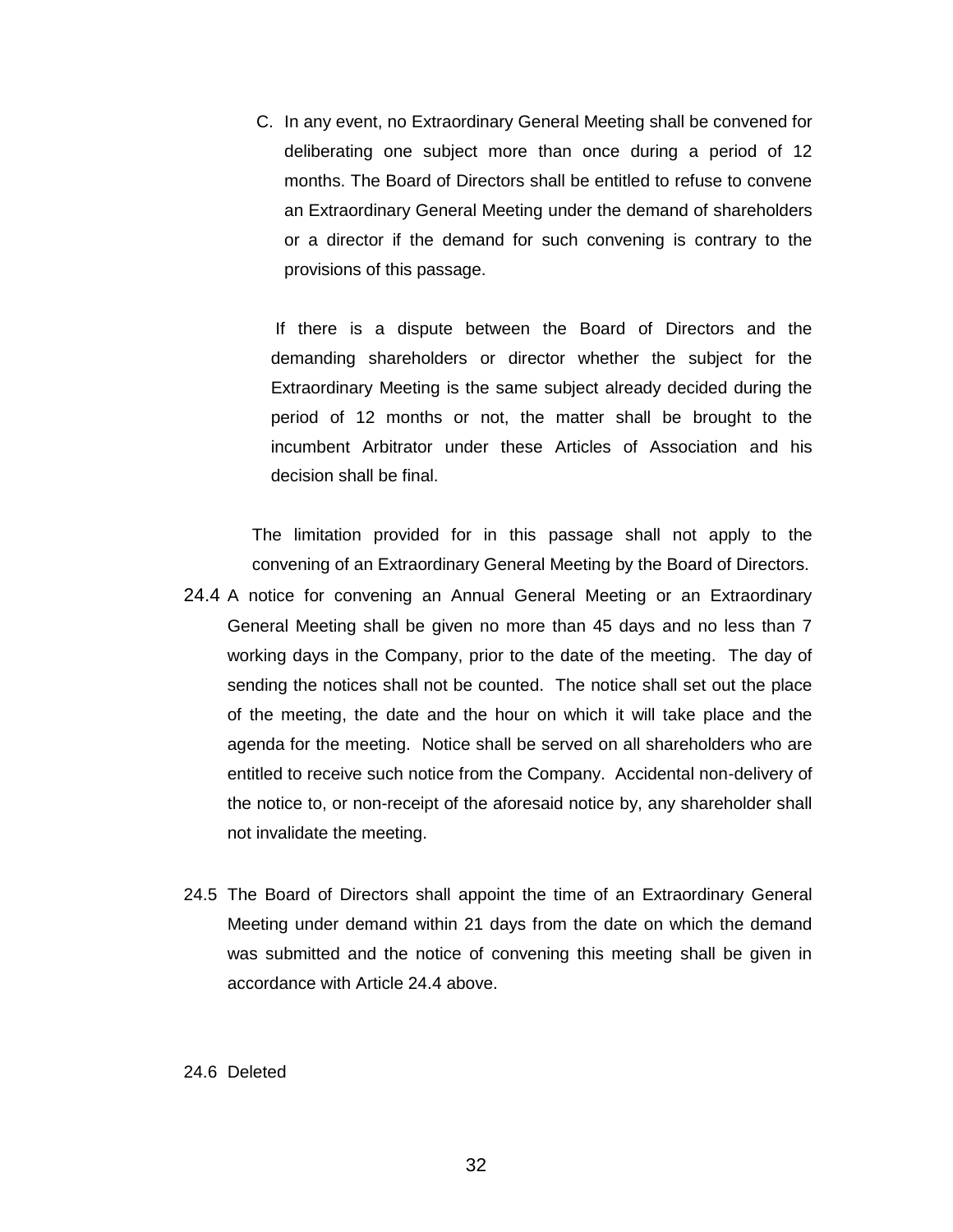#### 24.7 Content of notice

Notice of a General Meeting shall include the place and time of the meeting, and details of the subjects on the agenda. If any proposal for modification of the Articles is on the agenda, the draft proposed modification shall be included in the notice.

No Company financial statements shall be attached to the notice, however, such statements may be examined at the Company's registered office during the 7 days preceding the annual meeting, during normal working hours, or at such place and at such time as noted in the notice.

#### <span id="page-32-0"></span>25**. Agenda at the General Meeting**

- 25.1 The agenda of General Meeting, Annual or Extraordinary, shall be set by the Board of Directors. The agenda of Extraordinary Meeting under demand shall include the issues in the demand for an extraordinary meeting.
- 25.2 One or more shareholders may demand that the Board of Directors include an issue on the agenda of a General Meeting to be convened in the future. The Board of Directors shall include such an issue on the agenda, at their discretion, provided that such issue is, at the discretion of the Board, appropriate for dealing with at the Company's General Meeting.
- 25.3 Only issues appearing on the agenda shall be resolved at the General Meeting.
- 25.4 The General Meeting may pass or reject a proposed resolution on the agenda of a General Meeting, drafted or described in brief and notified by the Company, with slight modifications, however, the meeting may not pass a proposed resolution substantially different from the proposition on the agenda.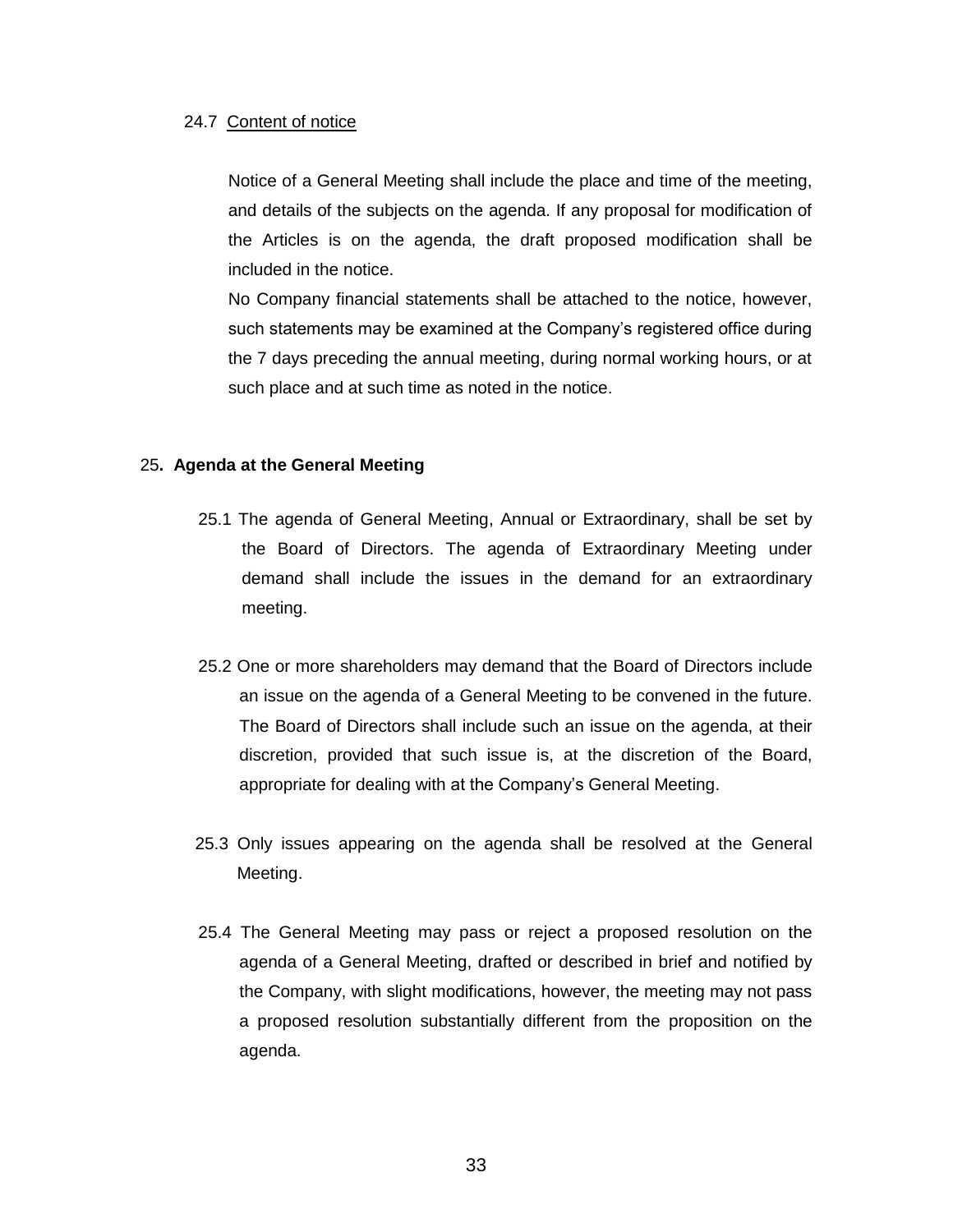#### <span id="page-33-0"></span>26**. Deliberations at General Meetings**

#### 26.1 Holding a meeting through means of communication

The Company may hold a General Meeting using any means of communication, allowing all participating shareholders to hear each other simultaneously.

- 26.2 No business at a General Meeting may be commenced unless a quorum is present at the time set for the meeting or for the half hour following the time set for it. 40 holders of ordinary shares present in person shall constitute a quorum.
- 26.3 If half an hour after the time fixed for a meeting, at least 15 holders of ordinary shares are present, the meeting shall take place. If the above number of holders of ordinary shares are not present, the meeting shall be adjourned to a time appointed by the Board of Directors not later than 6 weeks from the original time. At the adjourned meeting, 15 holders of ordinary shares present shall constitute a quorum.

This provision shall not apply to a special meeting requested in conformity to section 24.3 above, which that meeting shall not be held if the legal quorum is not present.

#### 26.4 Chairman of the General Meeting

The Chairman of the Board of Directors, and in his absence, his deputy, shall open the General Meeting. If there is no chairman or he is not present 15 minutes after the time fixed for the meeting, the members present at the meeting shall elect one of the directors present, or if no director is present at the meeting, shall elect one of the shareholders to serve as chairman of the meeting. Members shall choose the chairman of the meeting immediately upon opening the meeting.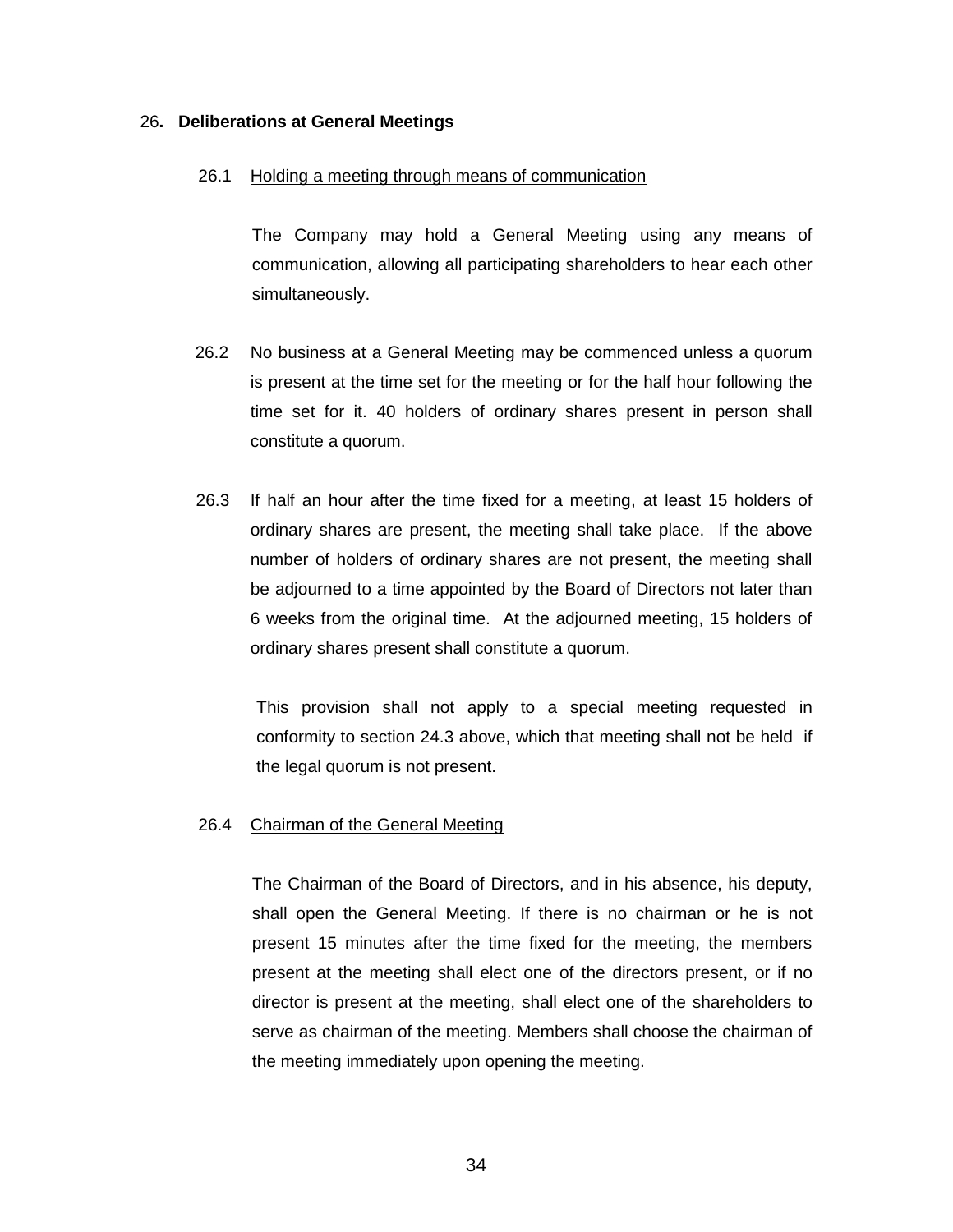#### 26.5 Adjourned meetings

The chairman of a General Meeting may, with the consent of the meeting at which a quorum is present, and if the meeting so resolves, shall adjourn it from time to time and from place to place, as the meeting shall resolve (such meeting is referred to for purposes of this Article as the "adjourned meeting"). If a meeting is adjourned for fourteen days or more, notice of the adjourned meeting shall be given in the same manner as given for the first meeting. Save for the above, no shareholder shall be entitled to receive notice of adjournment or of the issues to be discussed at the adjourned meeting. No business shall be transacted at the adjourned meeting other than the business which was on the agenda of the meeting at which the decision to adjourn was made.

#### <span id="page-34-0"></span>27. **Member's Votes**

27.1 Any resolution at any General Meeting shall be passed by a show of hands, unless a secret ballot has been demanded before the vote by a majority of the owners of ordinary shares present at the meeting. If a decision for a secret ballot is accepted, the meeting shall be adjourned to another time set by the Board of Directors for the purpose of holding a poll.

If no secret ballot has been demanded, a declaration by the chairman that a resolution was passed or rejected shall serve as irrefutable evidence of such fact, and a note thereof shall be entered in the Company's minutes.

Resolutions on the table shall be passed at all General Meetings by simple majority, or by any other majority specially prescribed by law or under these Articles.

27.2 If a secret ballot was demanded, the ballot shall be conducted in such manner and form as the chairman of the meeting directs, and the result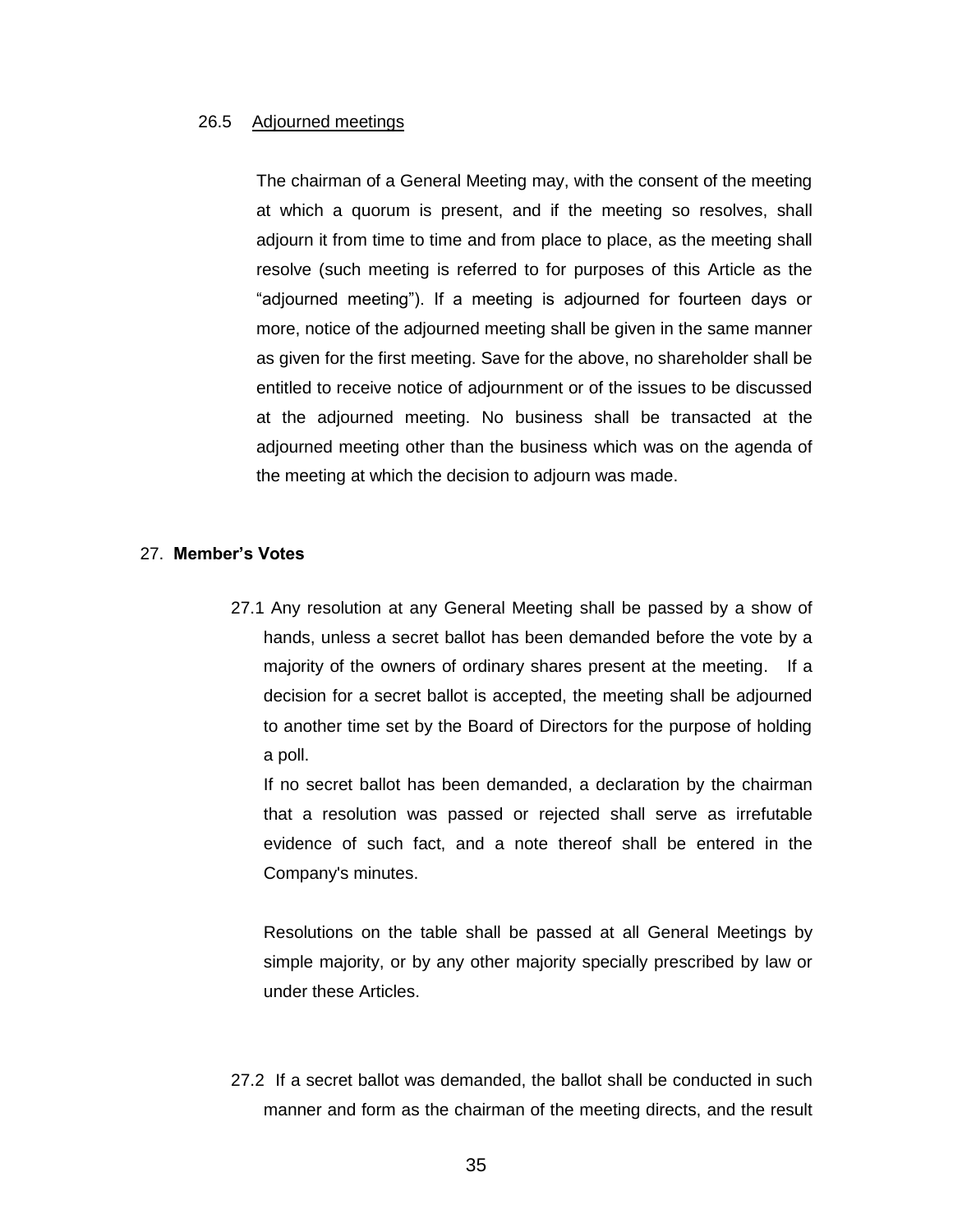of the secret ballot shall be regarded as a resolution of the meeting at which the secret ballot was demanded.

- 27.3 A secret ballot to elect the chairman or to adjourn the meeting shall be held immediately. If a secret ballot is demanded for any other issue, the ballot shall take place at such time as the chairman of the meeting directs.
- 27.4 If the votes are tied, whether in a secret ballot or vote by show of hands, the chairman of the meeting at which the vote or secret ballot was held shall have an additional or casting vote.
- 27.5 Each shareholder entitled to vote shall have one vote, whether in a secret ballot or by show of hands. A shareholder not present in person at the meeting shall not be entitled to vote.
- 27.6 In the event of a secret ballot, the ballot slip must be delivered personally.

#### Tallying the majority

A tally of the majority shall be performed by a count of votes, and each holder of an ordinary share shall be entitled to one vote in respect of each share held by him at the time of voting, paid up in full or calls of payment in respect thereof have been fully paid.

27.7 A declaration by the chairman that a resolution has been passed or rejected unanimously or by a certain majority shall constitute prima facie evidence of such fact.

#### 27.8 Written resolution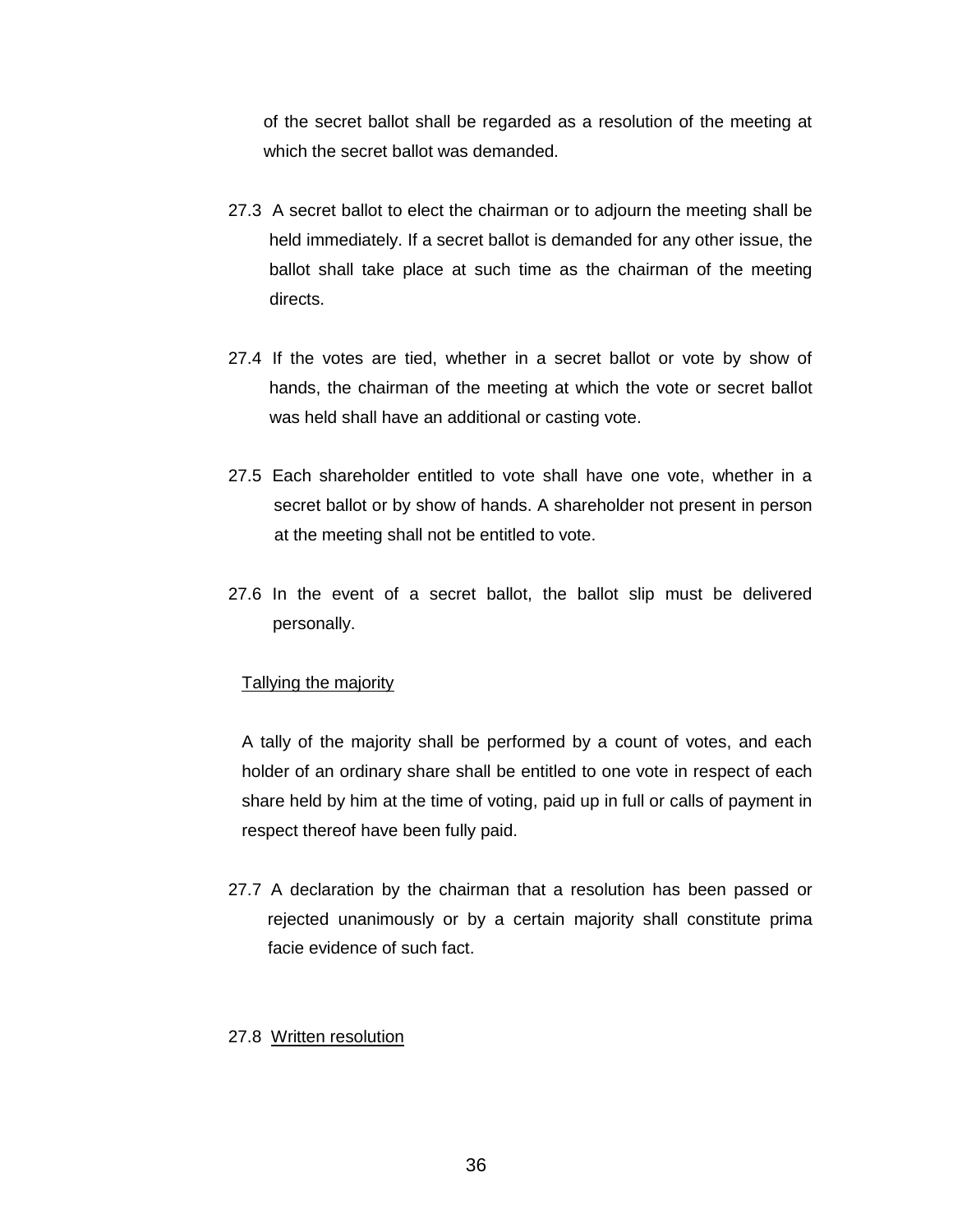Subject to the provisions of any law, any written resolution, signed by the holders at the time of passing the resolution of all issued shares, entitling the holders thereof to participate and vote in the Company's General Meeting, or of a certain class of shares the subject of the resolution, as the case may be, shall be deemed for all intents and purposes a valid resolution passed at a General Meeting of the Company or of that class of shares, as the case may be, duly convened for the purpose of passing such a resolution. Such a resolution may be included in a number of documents all worded identically, each signed by one or more shareholders.

#### 27.9 The determining date for participation and voting

Only holders of ordinary shares registered in the shareholders' register of the Company at the time of the meeting shall be eligible to participate and vote in a General Meeting.

#### 27.10 The right to participate and vote

A shareholder owing the Company payment already called for the shares held by him shall not be entitled to participate and vote in any General Meeting or be counted for a quorum, unless the terms of issue of the shares otherwise prescribe.

#### 27.11 deleted

#### 27.12 Votes of legally disqualified members

A legally disqualified member may vote only through his trustee or natural or legal guardian, who shall personally vote.

#### 28. **Minutes of the General Meeting**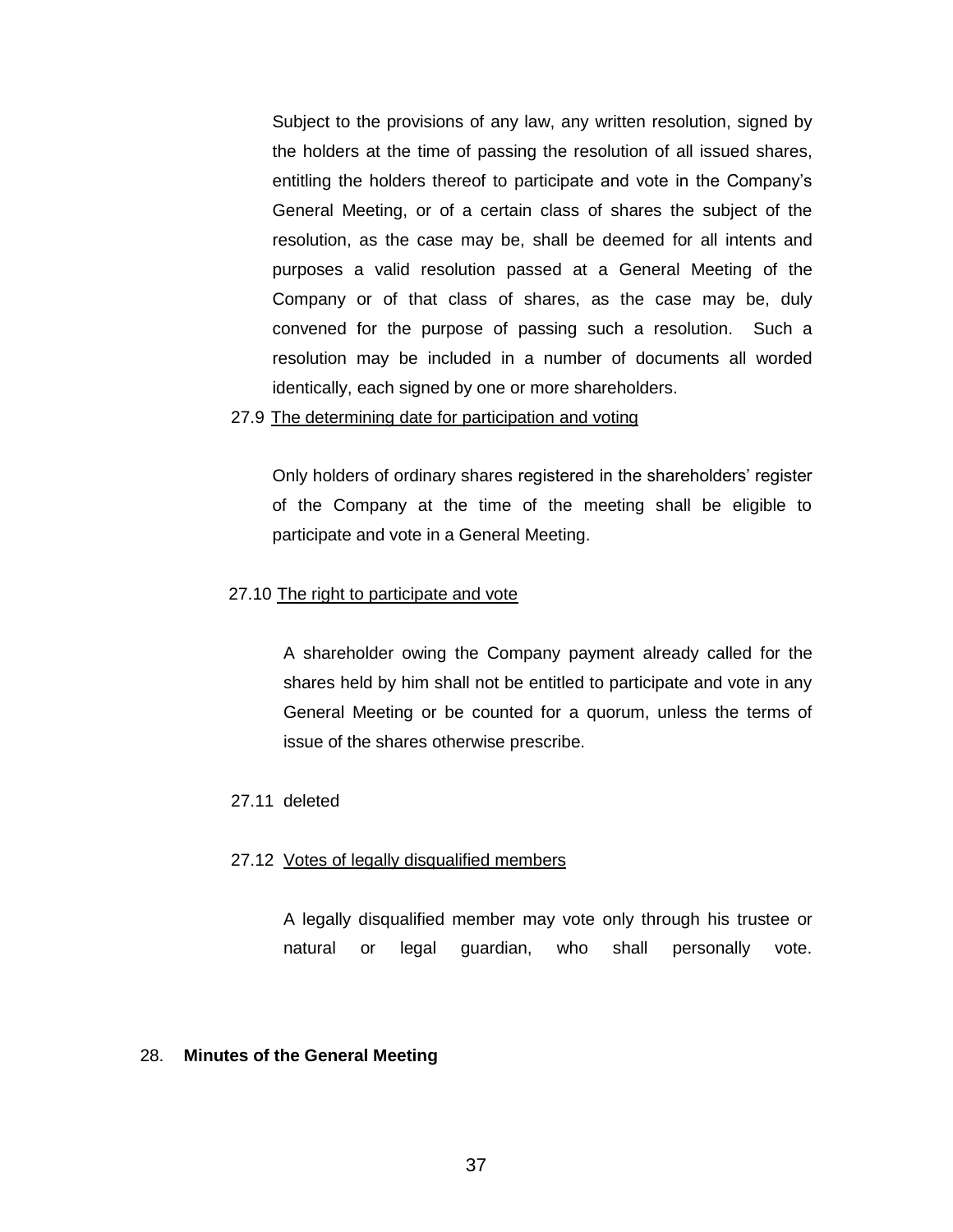The chairman of the General Meeting shall cause the minutes of each General Meeting to be duly kept and including:

- (A) The name of the shareholders that attended the meeting.
- (B) The main points of the deliberations and resolutions passed or rejected at the General Meeting, and if passed – by what majority.
- (C) The date and place where the meeting or the assembly took place
- (D) Documents, reports, certificates, opinions and the like that were presented, discussed and/or attached.
- (E) Any such protocol of a general meeting, signed by the chairman of the meeting, shall serve as prima facie evidence as to its content.

# **Chapter Four – The Board of Directors**

## 29**. Qualification of directors**

- 29.0 All the provisions in these Articles concerning the qualification of a shareholder to be elected and to serve as a director shall apply to a substitute director.
- 29.1 A person who does not hold shares of the Company cannot be elected, nor can he act as a director with the exception of a person as detailed in section 29.2 and with the exception of a Non-executive director as detailed in section 29A.
- 29.2 As a director shall be appointed only an individual resident of Israel who is qualified to be appointed as a director. A corporation that is a shareholder shall not be elected and shall not act as a director, however a person who controls such body corporate or acts as an officer therein may be elected and serve as a director, as long as he controls the body corporate or acts as an officer therein.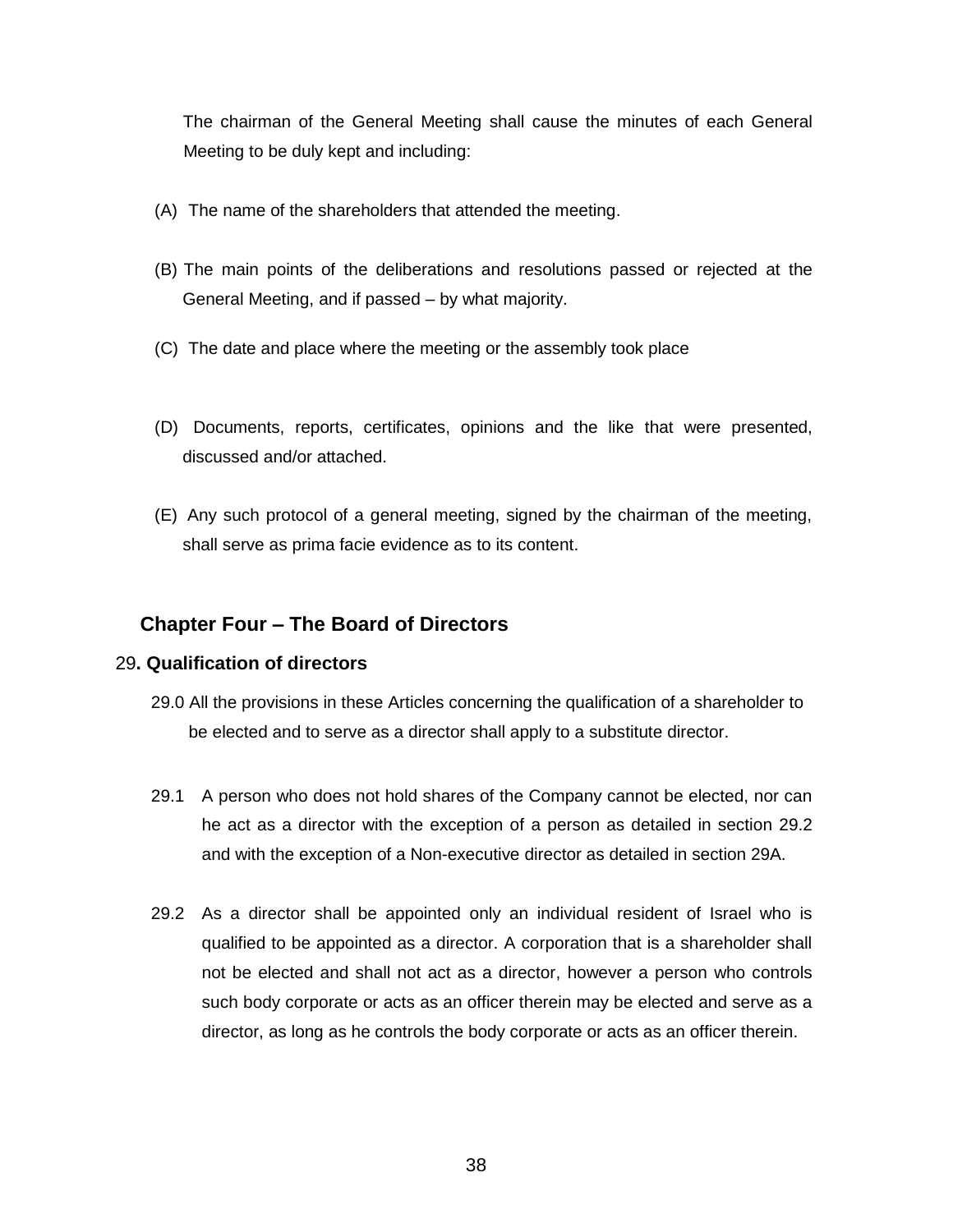If the person serving as a director on behalf the body corporate ceases to be a director for any reason (hereinafter: "**the former director**"), he shall be replaced by the person who received the largest number of votes after the former director in the sector in which the former director was elected.

If the person who was elected as a director on behalf of a body corporate ceases to control the body corporate or to be an officer therein, but controls another body corporate which is a shareholder in the Company or acts as an officer therein, the person shall remain a director.

- 29.3 Notwithstanding the provisions of section 22.1 (E) above, a member of the Board of Directors cannot serve as an officer or to hold any capacity in the Company (apart from being a director) or in any company that provides services to the Company or competes with the Company's business. Nothing in the provisions of this section shall prevent a member of the Company's Board of Directors from serving as a director of one of the Company's subsidiary or in a corporation connected to the Company
- 29.4 An officer or member of the Board of Directors of a society for collective administration of copyright or performance rights ("Another Society") may not be elected as a director of the Company and may not serve as a director in the Company. If any person serving as a director in the Company is elected to such aforesaid office in Another Society – he shall cease to serve as a director immediately upon his being so elected.
- 29.5 No person who was convicted of a criminal offence in a final judgment shall be elected or serve as a director, unless the limitation period as defined in the Criminal Registration Act 1981 has elapsed.
- 29.6 There shall not be elected and shall not act as a director, a shareholder that during the course of his tenure has excepted rights or works of the ACUM repertoire and/or during his tenure gave (one or more) direct licenses to a large number of users in respect of a significant part of his work. (meaning, a license in respect of which ACUM does not collect royalties and the collection of the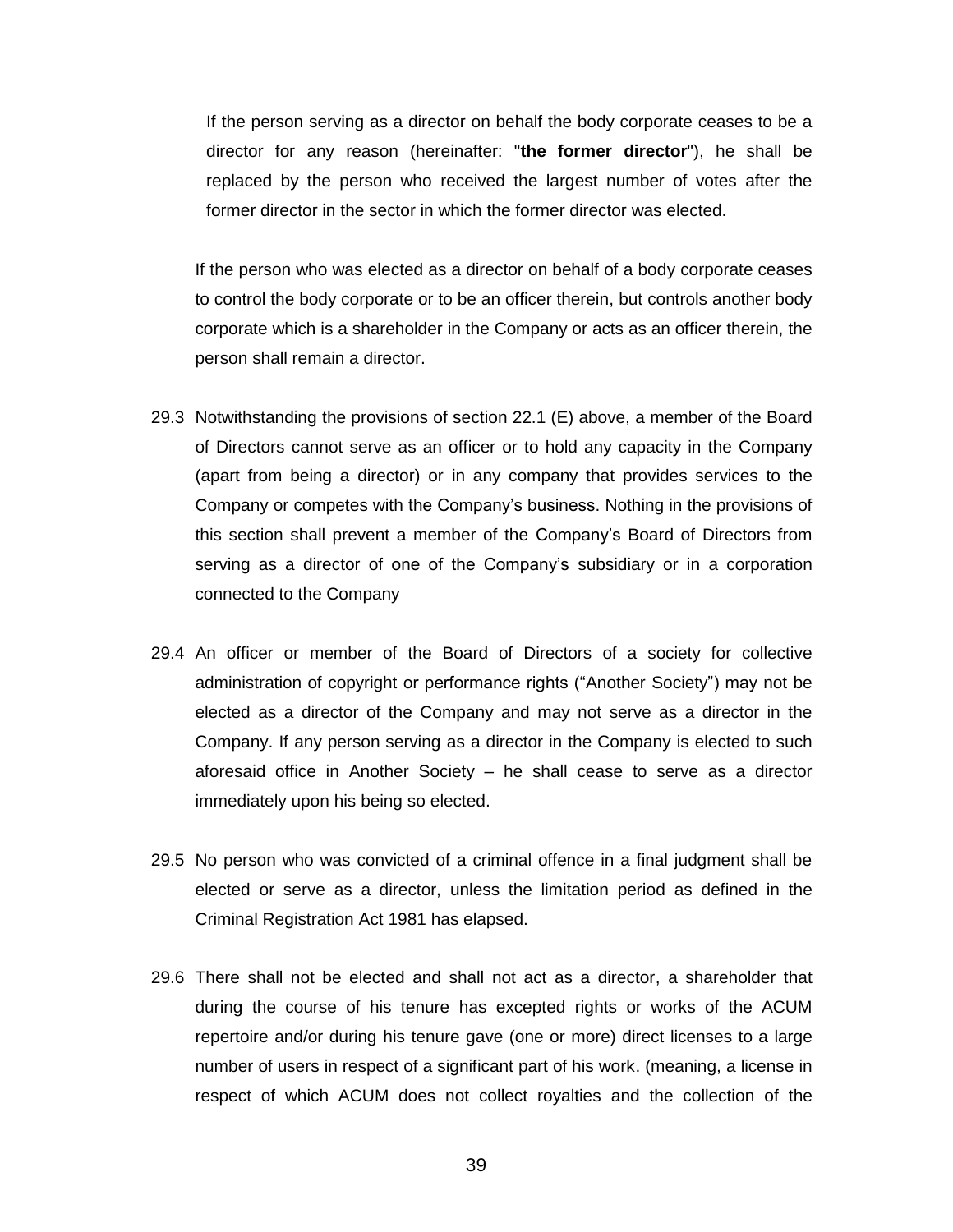royalties is the sole responsibility of the shareholder, including the enforcement of the rights of the shareholder in respect of the direct license).

#### 29A. **Non-executive directors**

- 29A.1 At least a third of the members of the board of directors of the Company shall be non-executive directors under such meaning in Part 5 of the First Chapter in the Sixth Section of the Companies Law, 5759 – 1999 and the provisions of this part shall apply, mutatis mutandis, on the Company.
- 29A.2 Revoked.
- 29A.3 Revoked.
- 29A.4 Revoked.
- 29A.5 Revoked.
- 29A.6 Revoked.
- 29A.7 The Board of Directors shall recommend to the General Meeting on the appointment of non-executive directors so that the number of the nonexecutive directors shall not be less than a third of the members of the board, and will present their resumes and professional qualifications to the meeting.
- 29A.8 Notwithstanding any provision in these Articles, the non-executive directors shall be appointed by the General Meeting by a simple majority of the holders of the ordinary shares present at the meeting, that have no personal interest in the decision, by a show of hands. In case of deadlock, a further vote shall take place during the same meeting. If the General Meeting did not appoint two candidates or one of them, the Board of Directors shall bring to the next General Meeting other candidate or other candidates, as well.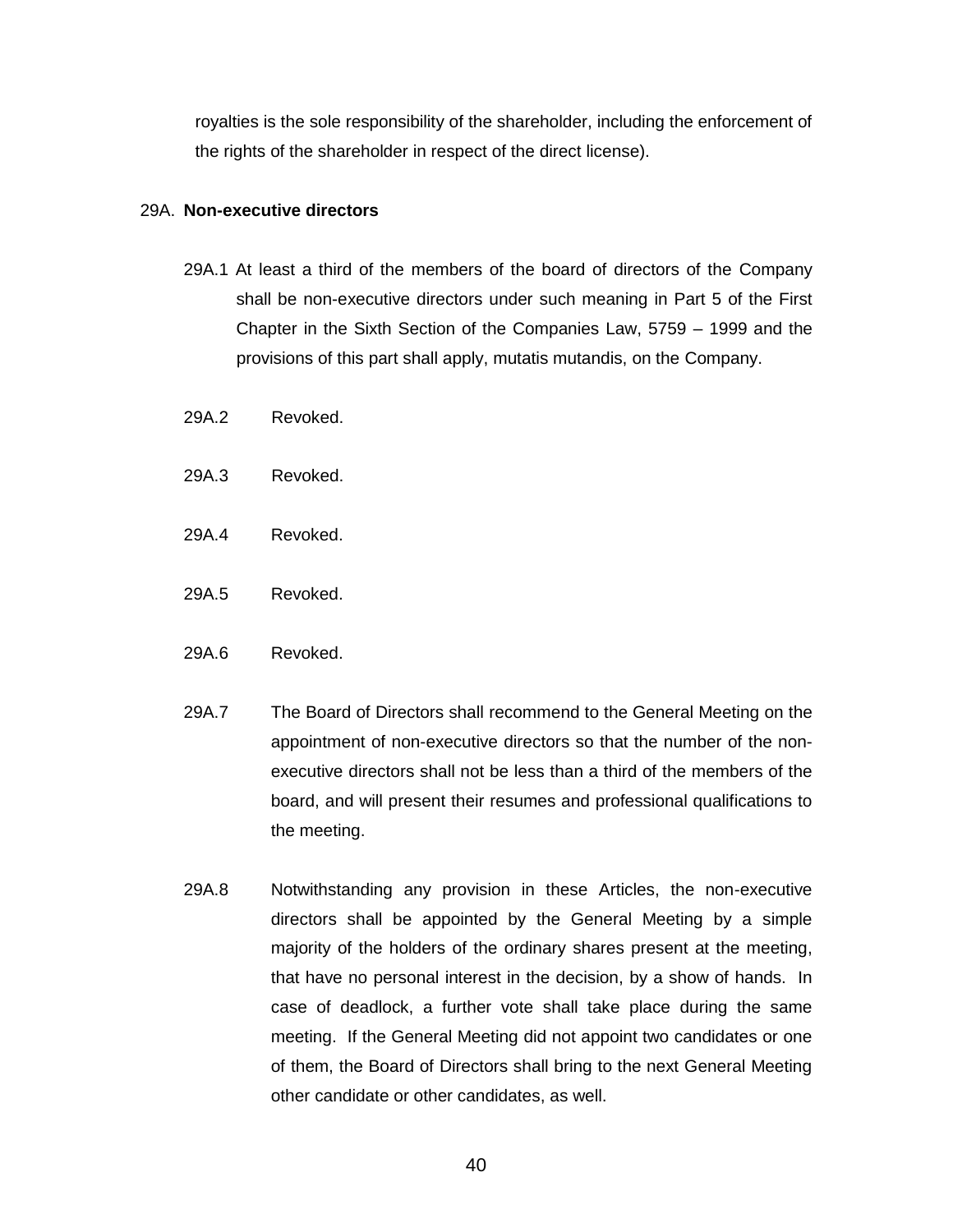#### 30. **Composition of Board of Directors**

## 30.1 deleted

30.2 The Board of Directors shall be composed as follows:

(1) two lyricists (2) one writer of serious literature (3) two composers of light music (4) one composer of serious music (5) one publisher (6) non-executive directors in a required number so that their number on the board will not be less than a third of the number of members of the board.

The composition of the Board of Directors may be changed only by a majority of 75% of the holders of ordinary shares present at a General Meeting, with the exception of the non-executive directors.

If the office of a director is vacated for any reason, it shall be filled by a substitute from the list of substitutes who has the maximum number of votes in the same sector whose office was vacated, and shall become a director for all purposes. If for any reason the substitute cannot fill the position, the board of directors, in accordance with the provisions of these Articles, shall act to convene a general meeting of the Company to choose a director from the sector in which an office of director became vacant, who will serve in the position until the expiration of the period of service of the board during which he was elected.

30.3 The number of directors in the Company shall be no less than four directors who are not non-executive directors and two non-executive directors (hereinafter: **"the Minimum Number**") and shall not exceed eleven, unless decided otherwise by the general meeting.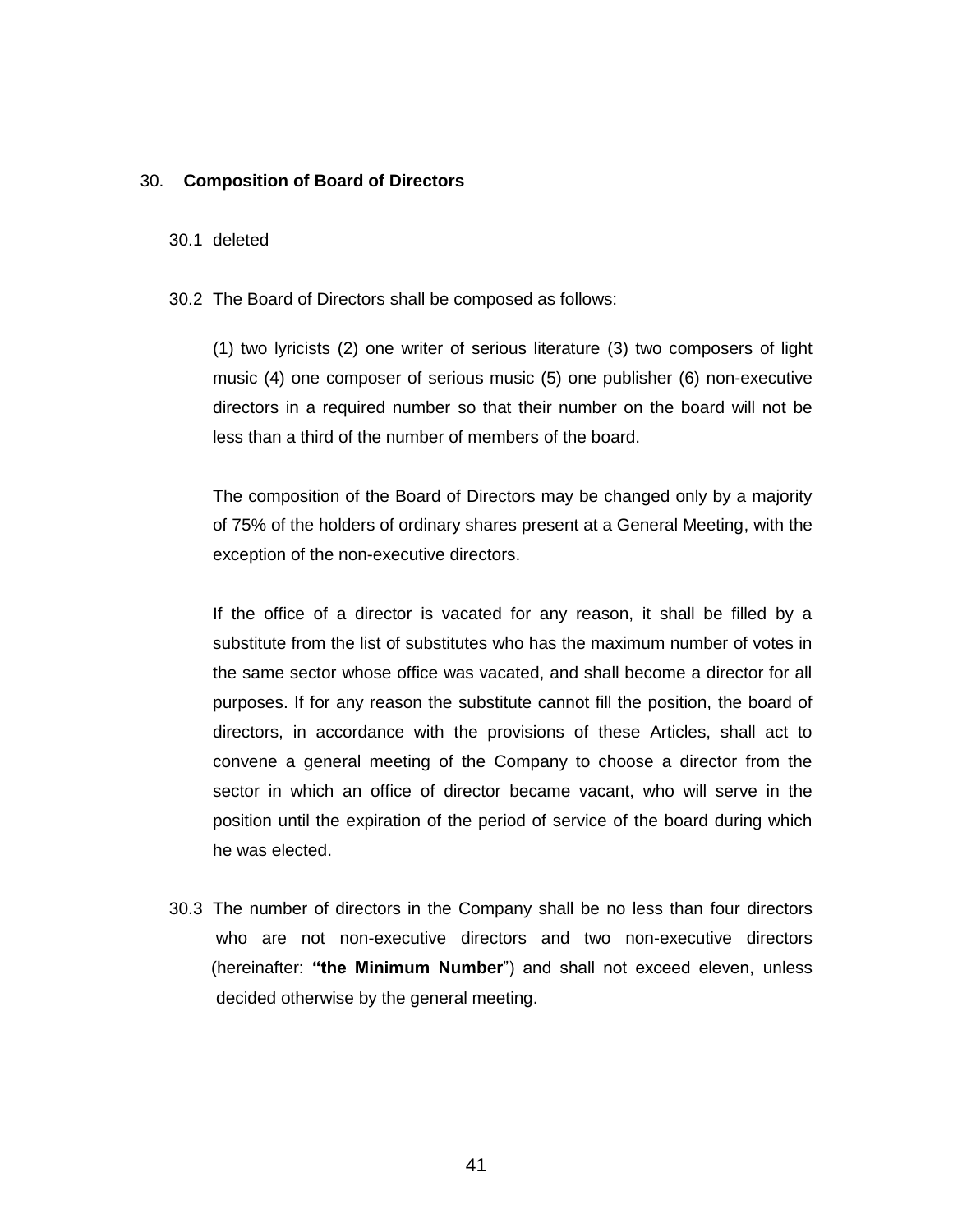If a position of a director becomes vacant, the remaining directors may continue to act, except in the case where the number of remaining directors is less than the minimum number.

If the number of the remaining directors is less than the minimum number, they will be entitled to act only for the election of other directors so as to reach the minimum number by summoning a General Meeting of the Company, but not for any other purpose.

- 30.4 deleted
- 30.5 deleted.
- 30.6 Substitutes shall not have voting rights in the Board of Directors. However, they shall be entitled to express their opinions. Resolutions of the Board of Directors shall be passed by a majority vote.
- 30.7 deleted.
- 31. deleted.

#### 32. **Officers in the Board of Directors**

32.1 The Board of Directors shall elect one of its members to be the chairman. Elections shall take place during the first meeting of the Board of Directors after the annual meeting at which the Board was elected, or at any other meeting as it may decide.

32.2 revoked

32.3 If the office of the Chairman of the Board has been vacated, a director elected by the Board to serve in such office shall serve until the next elections.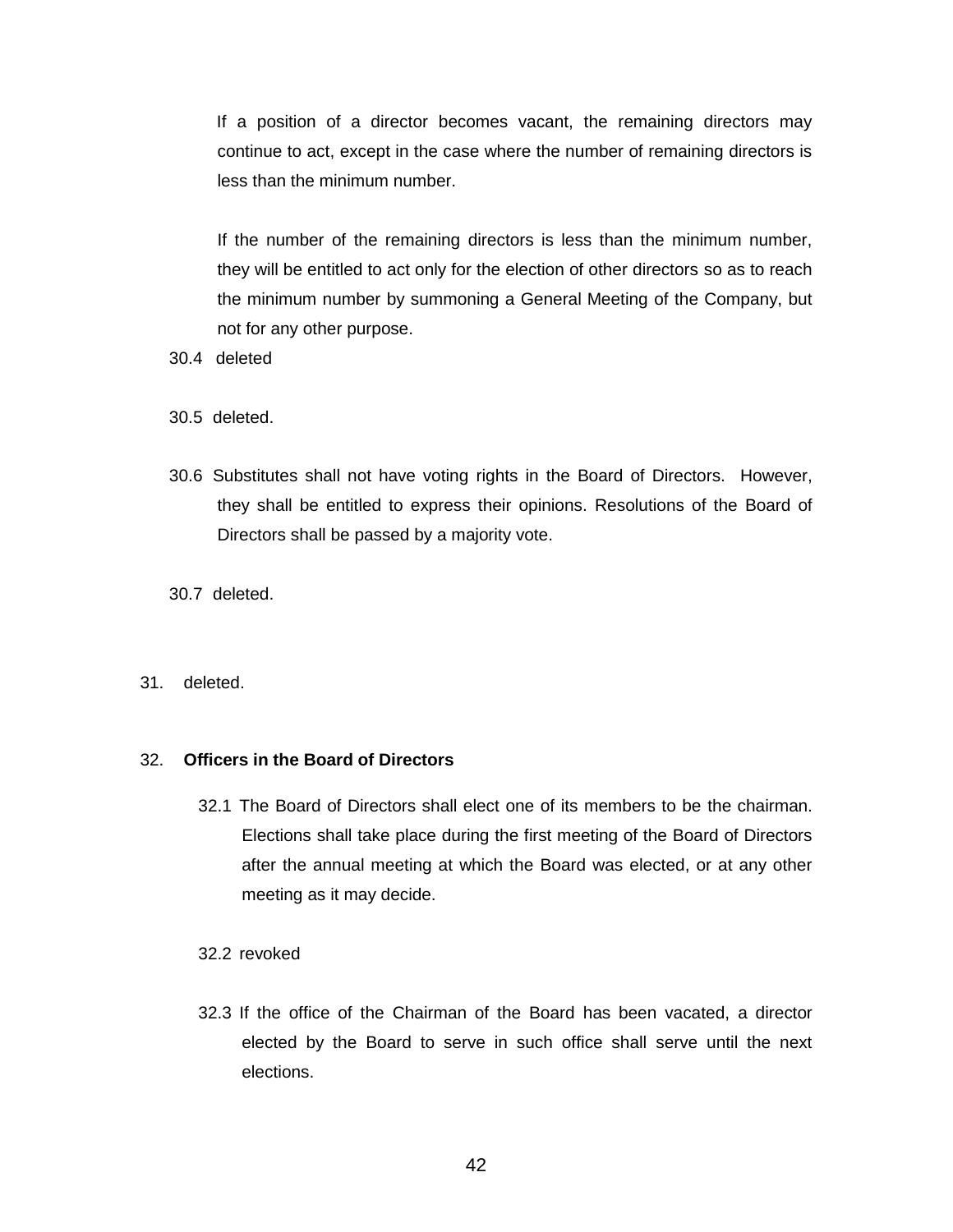## 32.4 revoked

## 32.5 Powers of the Chairman of the Board of Directors

- A. The Chairman of the Board shall chair each meeting of the Board, and sign the minutes of the meeting.
- B. If the votes for any resolution of the board are tied, the Chairman of the Board shall have an additional vote.
- C. The Chairman of the Board may at any time, of his own initiation or by resolution of the Board of Directors, demand reports from the General Manager on matters relating to Company business.

## 32.6 Restrictions concerning the Chairman's activities

- A. The Chairman of the Board may not serve as General Manager of the Company, unless he has been appointed in accordance with the provision of article 52.2 below.
- B. The Chairman of the Board shall not be a member of the Inspection Committee.

## 33. **Powers of the Board of Directors**

- 33.1 The powers of the board are as set forth by law and in the provisions of these Articles.
- 33.2 The business and operations of the Company shall be performed by the board, which shall be authorized to make all payments deriving from the establishment and registration of the Company, and may exercise all powers of the Company which under the Company Articles are not exercised by the General Meeting. All of the above is subject to the provisions of the Articles and subject to any provisions resolved upon by the Company in the General Meeting which may not contradict these Articles.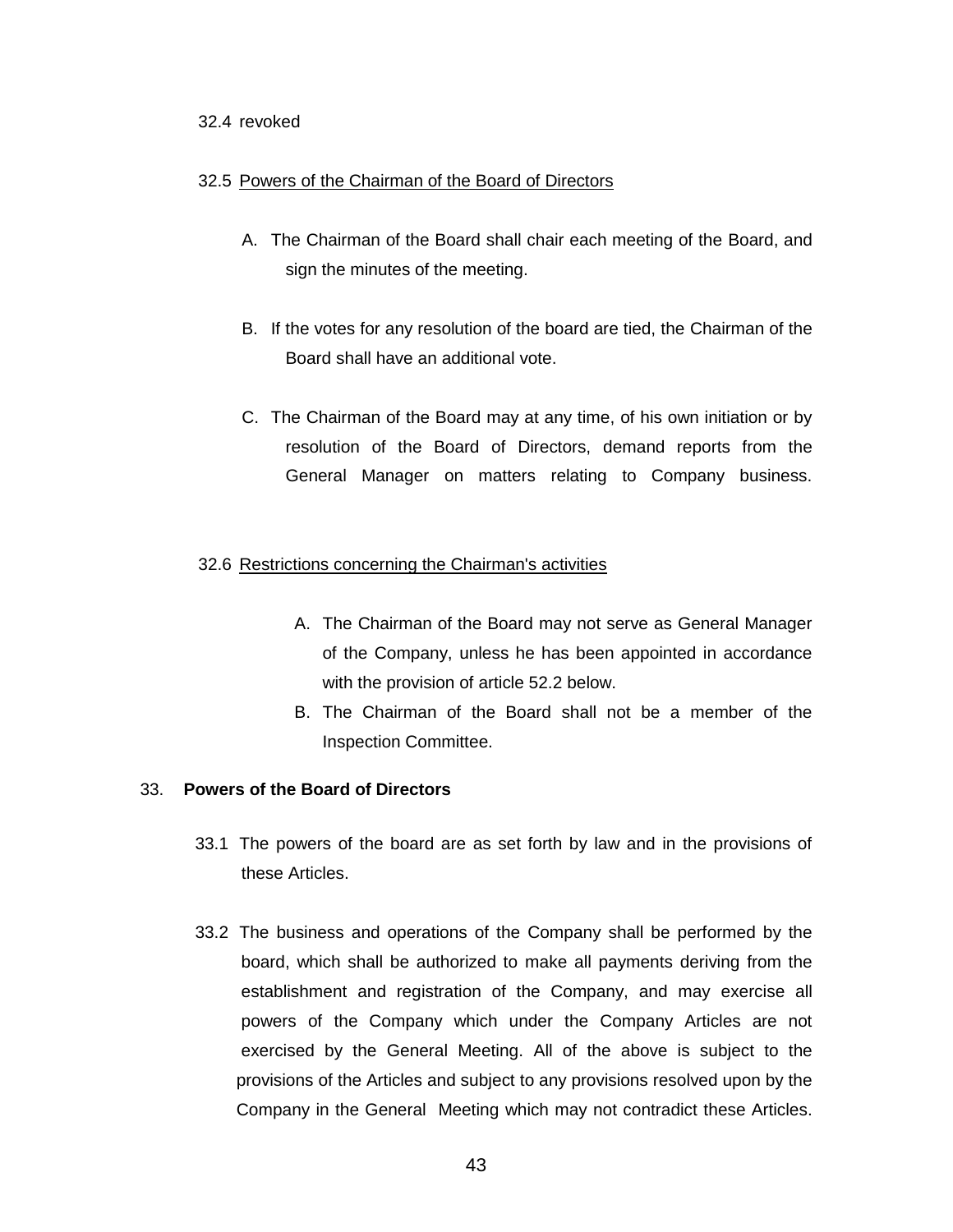However, no Article passed by the Company in a General Meeting may cancel any action taken by the board which would have been valid had such Article not been resolved.

- 33.3 The board has the power to provide for procedures and to modify such from time to time, subject to the provisions of these Articles. These procedures shall be notified to the shareholders of the Company by ordinary mail, and shall be binding.
- 33.4 deleted.
- 33.5 The General Manager shall prepare the Company budget and present it to the Board of Directors for its approval.

## 34. **Election of Directors who are not non-executive directors and Their Period of Office**

- 34.1 Directors shall be elected by the General Meeting once every four years in accordance with the provisions of Article 36 herein, and shall serve in office until the end of the General Meeting four years after the meeting in which they were elected, when a new board is elected, unless an office is vacated earlier under the provisions of these Articles. This Article will become effective as from the elections held on 2011.
- 34.2 The Directors will assume office 60 days after the date of their election (hereinafter: "Date of Assuming Office"). From the date of the elections to the Board of Directors until the Date of Assuming Office, the retiring Directors will continue to serve on the Board of Directors. During the 60 days after the date of their election, the Directors will serve as observers at the meetings of the Board of Directors. This regulation will take effect immediately and will apply both to the retiring Board of Directors and the Board of Directors which will be elected at the General Meeting on 1.7.2011.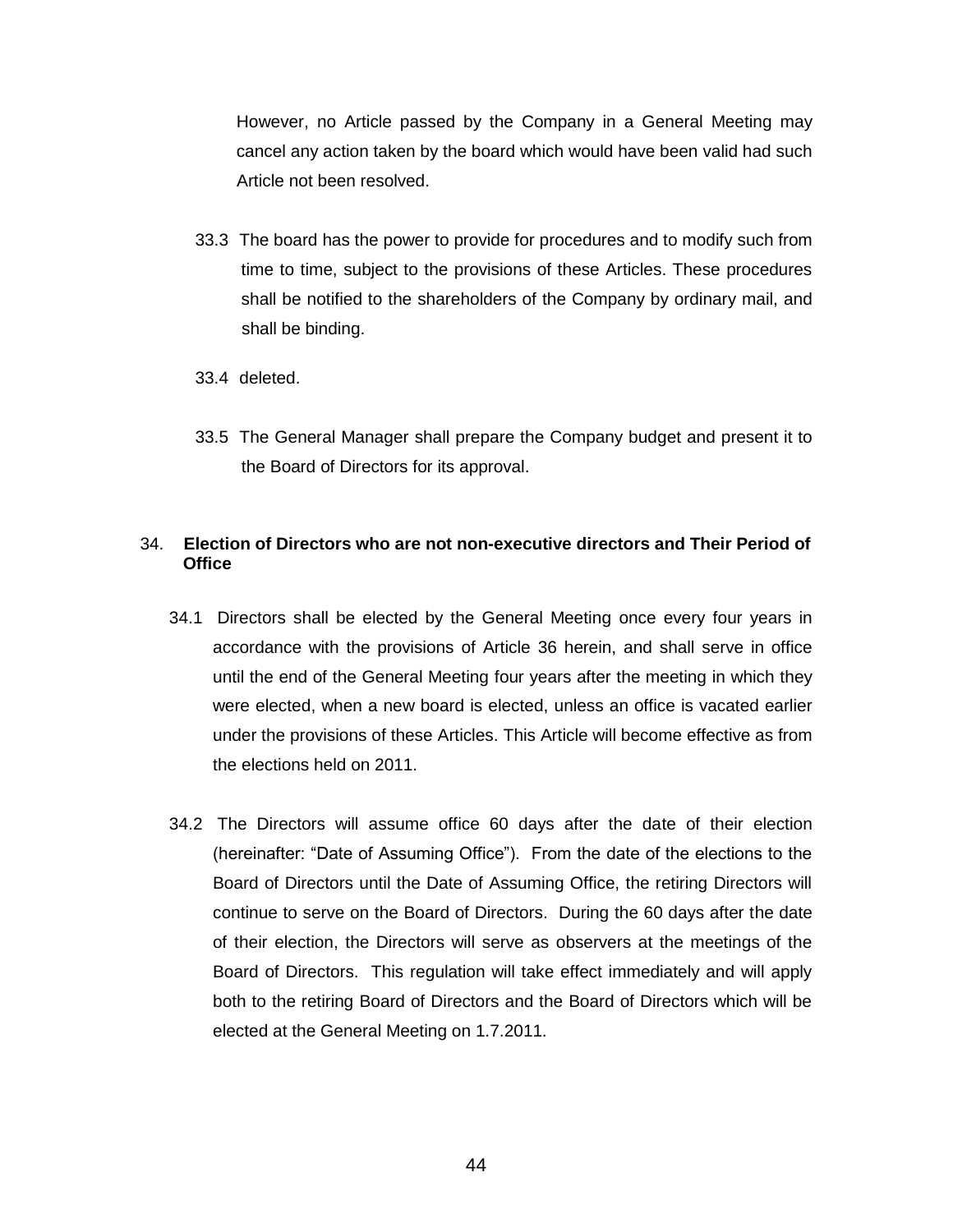- 34.3 At each annual meeting in which a Board of Directors has to be elected, the directors elected at a previous annual meeting shall be deemed to have resigned from office. A resigning director may be re-elected.
- 34.4 A special General Meeting of the Company may elect, in accordance with the provisions of article 36 herein, directors for the Company in place of directors whose office has been terminated and in the event that the number of the members of the board has fallen below the minimum fixed in these Articles or by the General Meeting.
- 34.5 It is understood that the provisions of article 34 shall not apply to nonexecutive directors, operations of which will be governed by the provisions of article 29a.

## 35. **The Election Committee**

35.1 The Board of Directors shall appoint an Election Committee not later than 90 days before the date on which elections for directors are held. The Committee shall serve until after the appointment of the new Election Committee. The Committee shall consist of four members who are:

The Company's external legal advisor, who shall serve as chairman of the committee, and three holders of Ordinary Shares in the Company, who are not members of the Board of Directors or members of any committee in the Company, and who are not Company employees. One of these must be a lyricist or writer of serious literature, the second a composer of serious music or composer of light music, provided at least one member is from the serious sector and one from the light sector, and the third, a publisher. Members of the Election Committee shall not be entitled to submit their candidacy in these elections.

35.2 The Election Committee shall act independently, and shall supervise the fulfillment of the provisions of these Articles regarding elections. The Election Committee shall have the power to provide for the identification of the voters, to issue instructions to ensure proper voting and for the implementation of these

45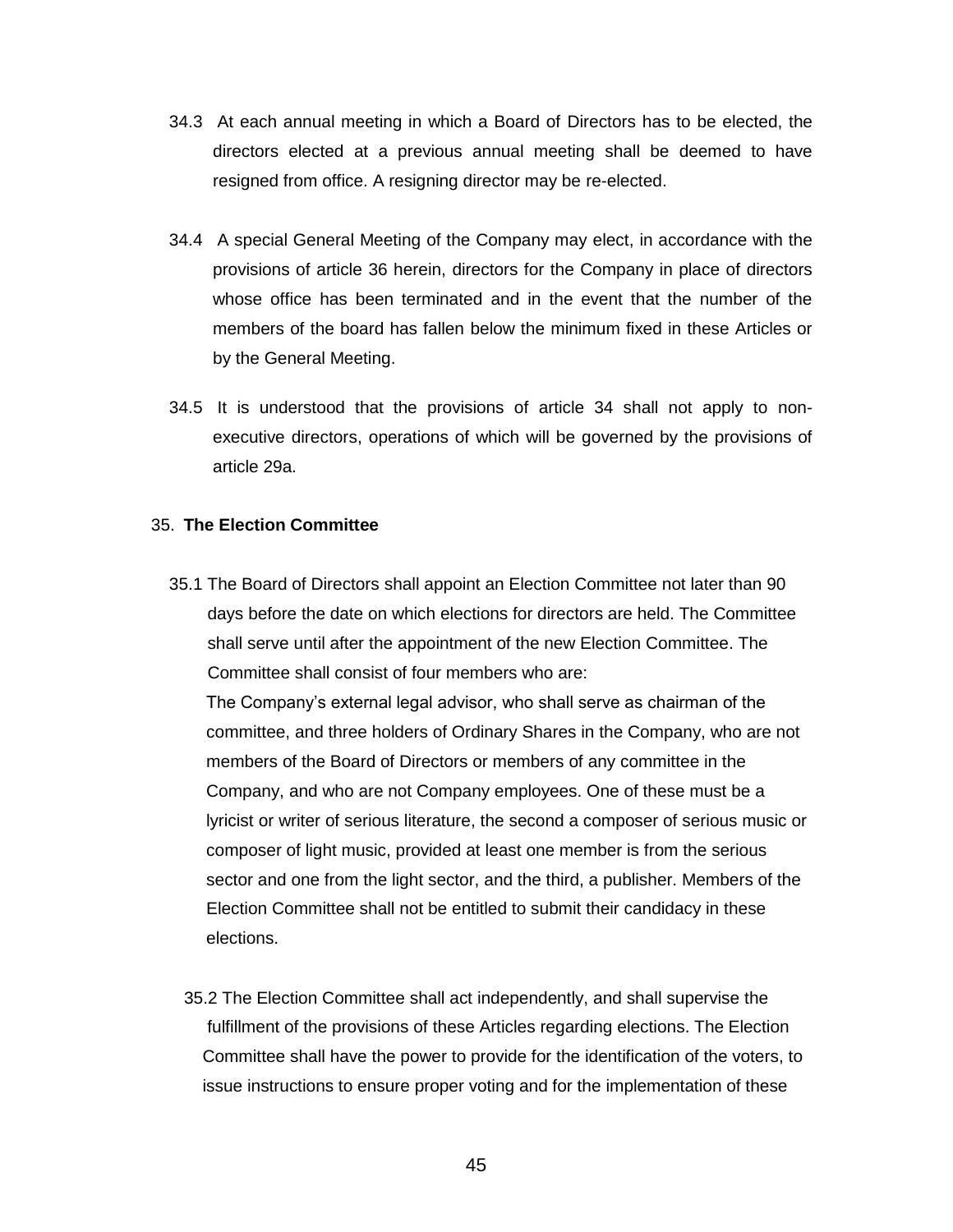Articles in all matters related to elections. The Election Committee's decisions in all matters relating to the outcome of the elections shall be recorded in the minutes of the General Meeting, and shall be final.

Decisions of the Election Committee shall be passed by majority vote, and in the event of a tie vote, the chairman of the Committee shall have a casting vote.

## 36. **Election proceedings for directors**

- 36.1 Directors shall be elected for a period of four years.
- 36.2 Elections shall be by ballot, at the time of the General Meeting, as set forth below.
- 36.3 The Board of Directors shall be elected by direct, secret, sectorial and proportional elections. This Article may not be amended except at a General Meeting by a majority of 75% of the members having voting rights.
- 36.4 Every holder of an ordinary share may elect and be elected.
- 36.5 Every holder of an Ordinary Share may vote in elections according to his main area of activity (sector). The sectors are as follows: lyricists, writers of serious literature, composers of light music, composers of serious music, publishers.
- 36.6 The Company shall classify each member having voting rights to a sector according to the following provisions:
	- A. Upon accepting a person as a holder of an ordinary share in the Company, such person shall declare the sector to which he belongs;
	- B. A holder of an Ordinary Share may from time to time by written notice change the sector to which he belongs. The notice shall be in an appropriate form available at the Company's offices and on its internet site, and shall be delivered to the Company so that it is received no later than 30 days before the date on which elections are held.
	- C. A holder of an Ordinary Share may not belong to more than one sector.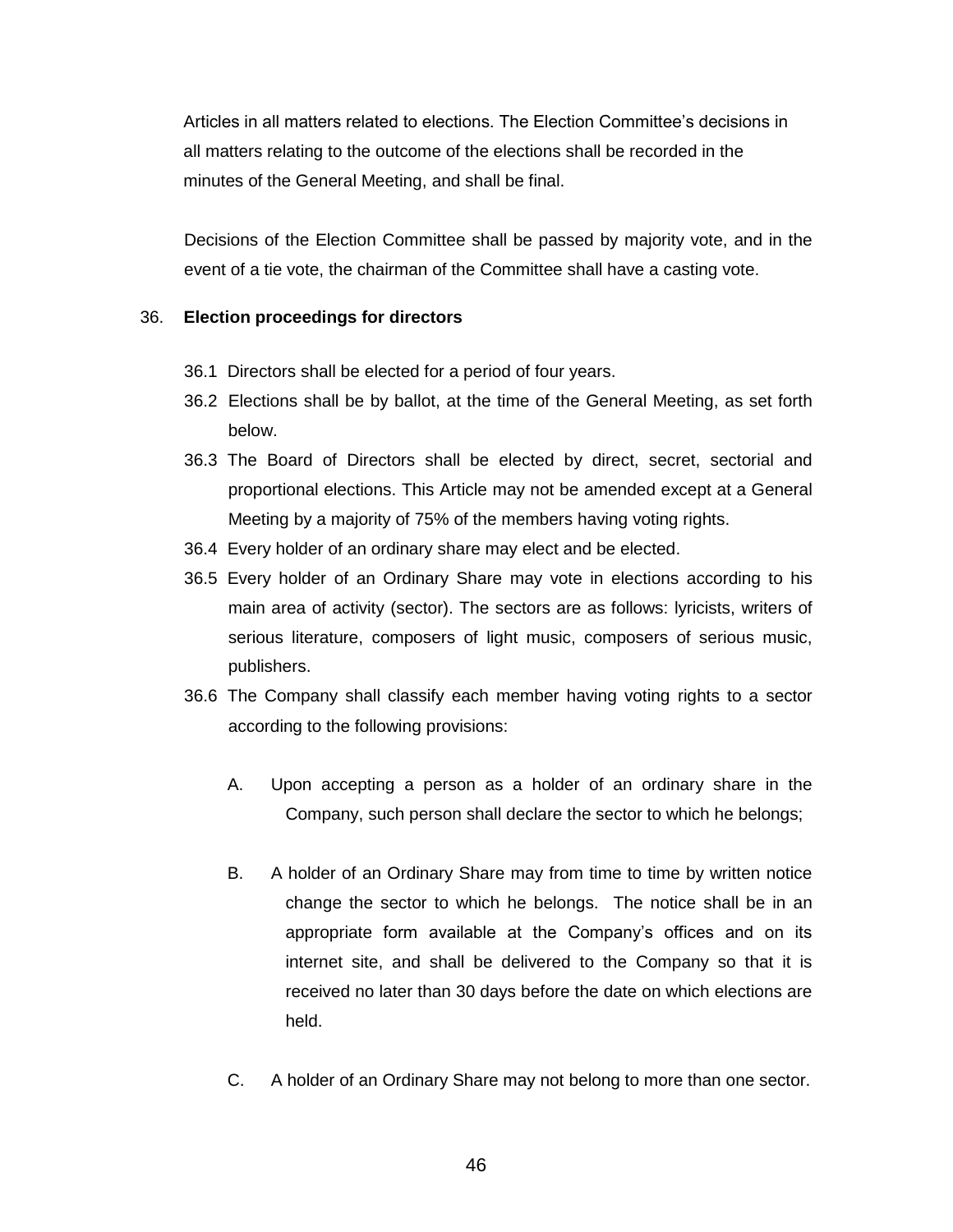- D. If a holder of an Ordinary Share has not declared to which sector he belongs, the sector shall be determined according to the majority of works registered in his name in the Company data base. If there is any doubt or dispute, the issue shall be determined by the Election Committee, and its decision shall be final and binding.
- E. The register of members with voting rights shall contain the name, surname and sector to which each eligible member belongs, and shall be open to the candidates for study and duplication, provided it is used for election purposes only.
- 36.7 The Election Committee shall send each eligible voter a notice by mail regarding the date of elections, not later than 60 days before election day. The notice shall state that elections shall be held by ballot, and shall name the date and place elections shall be held. A submission of candidacy form shall be attached to each notice, and any member eligible to be elected may submit candidacy using this.

Any member wishing to submit candidacy must present the signatures of seven members having voting rights, belonging to the candidate's sector, supporting his candidacy, as a prerequisite to such member's candidacy. Three support signatures suffice for the publishers' sector.

The candidate or the member having voting rights recommending such candidate shall send to the Election Committee the Candidacy Submission Form signed by the candidate and with the supporting signatures. A declaration given by the candidate, confirming that he does not hold any position or office with the Company or in any business providing services to the Company must be attached to the form. The sender may also attach to the form a short statement presenting the candidate's platform (no more than 100 words). The sender shall ensure that the Candidacy Submission Form has been received by the Election Committee not later than 45 days before the date of elections. Any candidacy form not received by the aforesaid date shall not be considered.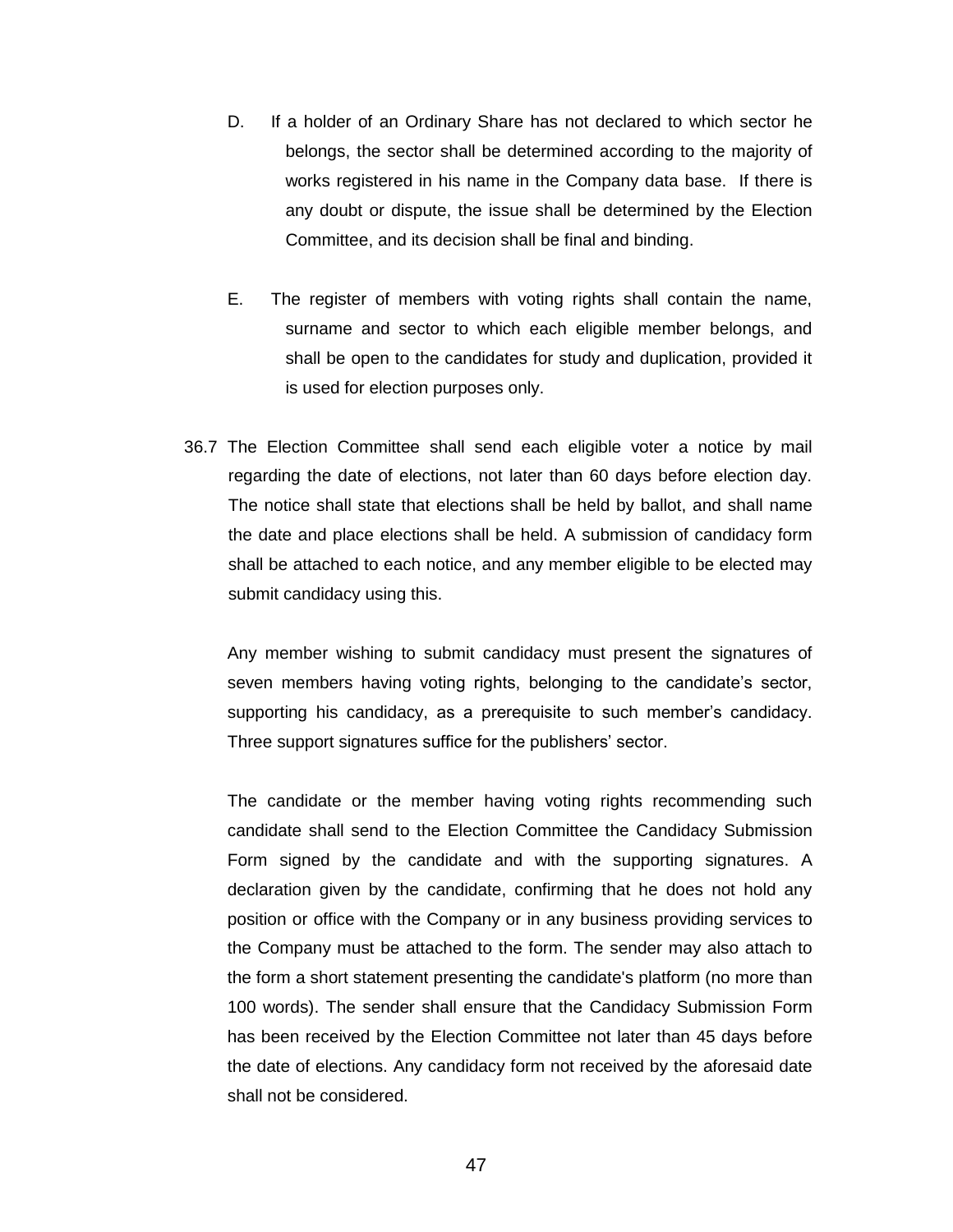- 36.8 The Election Committee shall send the names of all candidates to all members having voting rights, together with the candidates' platforms, not later than 30 days before the date of elections. These particulars shall appear on the Company's internet site on the same day.
- 36.9 All members having voting rights shall be entitled to vote at the ballot box at the time of voting. Voting at the ballot box shall be performed separately for each sector.
- 36.10 Members having voting rights shall elect their candidates, marking the voting form in the following manner:

A lyricist shall mark up to four names out of his sector's candidates; a writer of serious literature shall mark up to two names out of his sector's candidates; a composer of light music shall mark up to four names out of his sector's candidates; a composer of serious music shall mark up to two names out of his sector's candidates; a publisher shall mark up to two names out of his sector's candidates.

- 36.11Candidates shall be present at the polls at the time of voting. A candidate who in not present without reasonable justification shall be disqualified.
- 36.12Upon conclusion of the voting at the polls, the Election Committee shall count all of the participating qualified votes, and shall ensure that no member having voting rights voted more than once.

The Election Committee shall decide who was elected to serve as a member of the Board of Directors, or as a substitute director, according to the following provisions:

Two directors shall be those who received the largest number of votes in the lyricist sector, and their substitutes shall be the two having the next largest number of votes in that sector.

One director shall be the person who received the largest number of votes in the sector for writers of serious literature, and his substitute shall be the person having the next largest number of votes in that sector.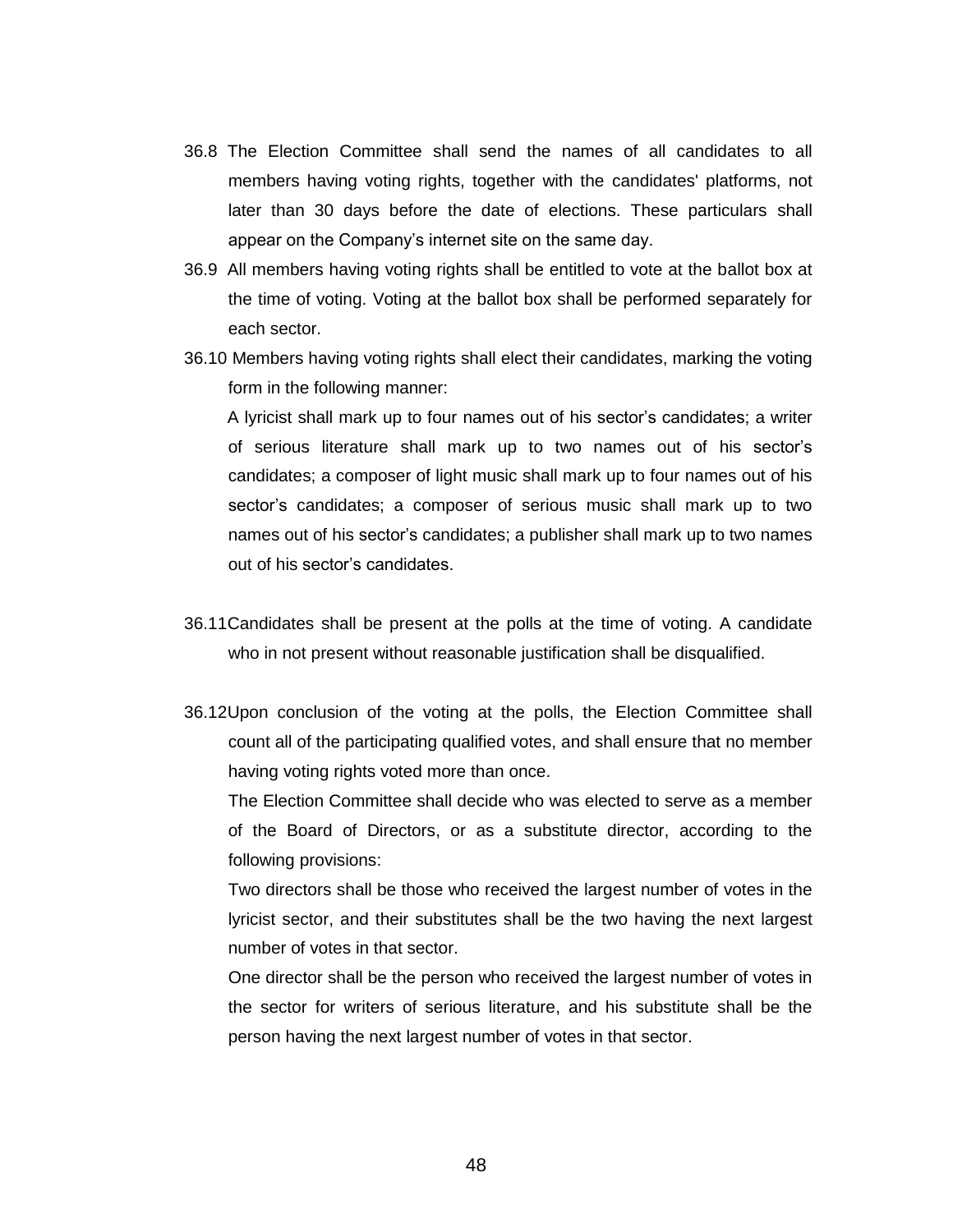Two directors shall be those who received the largest number of votes in the sector of composers of light music, and their substitutes shall be the two persons having the next largest number of votes in that sector.

One director shall be the person who received the largest number of votes in the sector of composers of serious music, and his substitute shall be the person having the next largest number of votes in that sector.

One director shall be the person who received the largest number of votes in the publishers' sector, and his substitute shall be the person having the next largest number of votes in that sector.

In the event that two candidates from a certain sector receive the same number of votes and cannot agree which one was elected, the Election Committee shall decide who was elected by casting lots.

- 36.13 In the event that the office of any director or substitute director is vacated, the candidate with the next largest number of votes in that sector shall come in place thereof.
- 36.14 It is understood that the provisions of article 36 shall not apply to nonexecutive directors, operations of which will be governed by the provisions of article 29a.

## **37. Termination of a Director's Office**

The office of a member of the Board of Directors shall be terminated in each of the following cases:

- 37.1 If he resigns by a written notice signed by his hand and submitted to the Company office.
- 37.2 If he be declared bankrupt or has settled with his creditors as part of bankruptcy proceedings.
- 37.3 If he be found legally disqualified.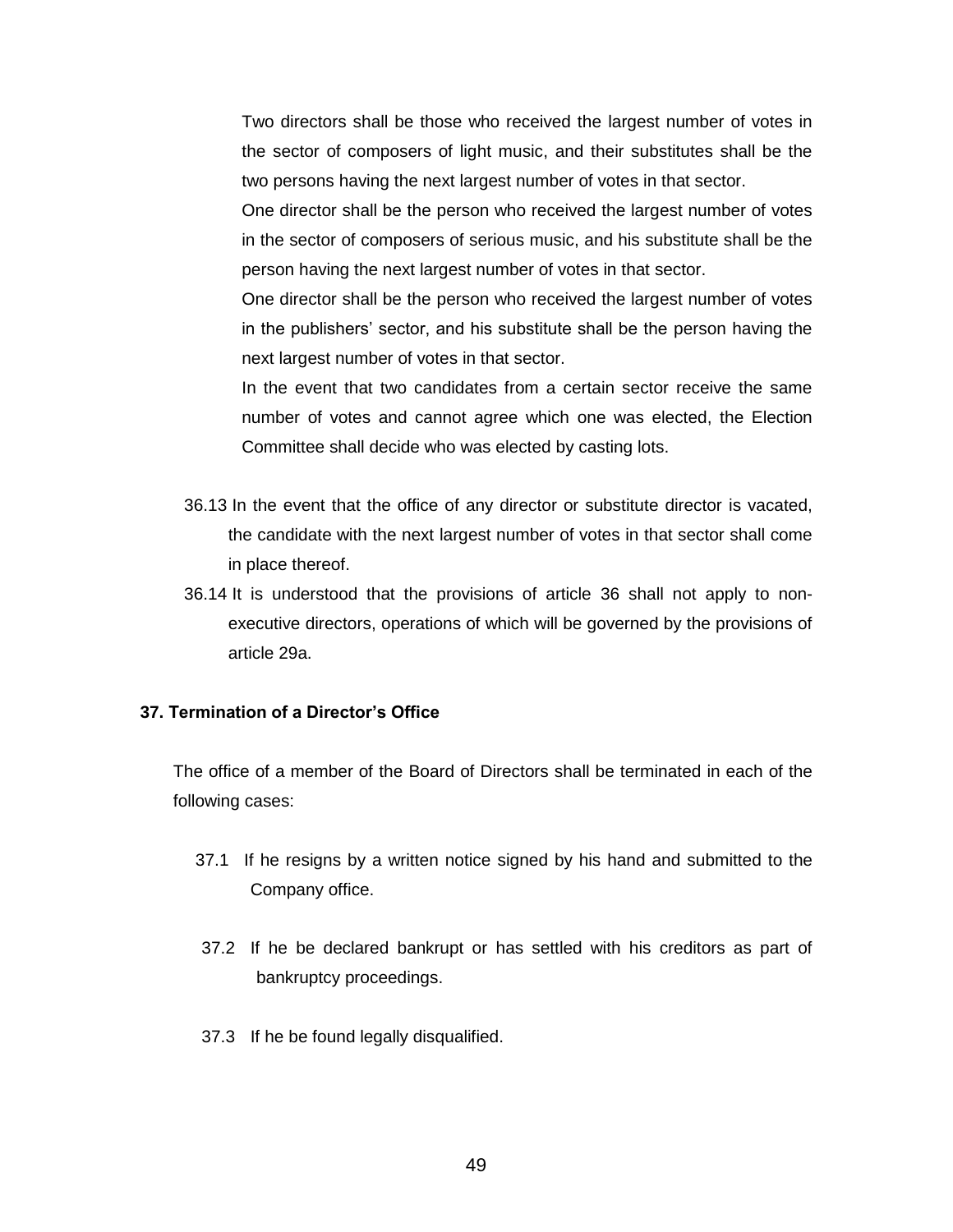- 37.4 If he is dismissed by a resolution passed by the Company's General Meeting before the end of his term of service.
- 37.5 If he is convicted of an offence, as stated in section 232 of the Companies Act.
- 37.6 If he is dismissed by the Board of Directors, under the provisions of section 231 of the Companies Act.
- 37.7 If the director ceases to be a holder of an Ordinary Share in the Company, or in the event that a director elected as the legal representative of a limited company or of a business, and the company or the business cease to be a holder of Ordinary Shares in the Company;
- 37.8 If the director is elected as the legal representative of a limited company or if a business ceases to have the qualifications necessary for such legal representative, as stated in Article 29.2;
- 37.9 If a director, whether personally or as the representative of a limited company or of a business, members of Acum, has any business relations with one of the Company's customers or potential customers or an interest in any contract between the Company and one of its customers, according to which the Company granted a license to that customer, or if such director is a member of a body or organization dealing in matters contrary to the Company's interests. This Article shall not apply if the director has declared the nature of his aforesaid relations or interests. Notwithstanding such aforesaid declaration given by the director, canceling his disqualification, such director shall not be entitled to vote at meetings or in votes relating to any such aforesaid matters, and if he has voted, his vote shall be disqualified, all in accordance with the provisions of sections 254-257 of the Companies Act. Such director shall also not be entitled to examine the Company's documents relating to the aforesaid matters.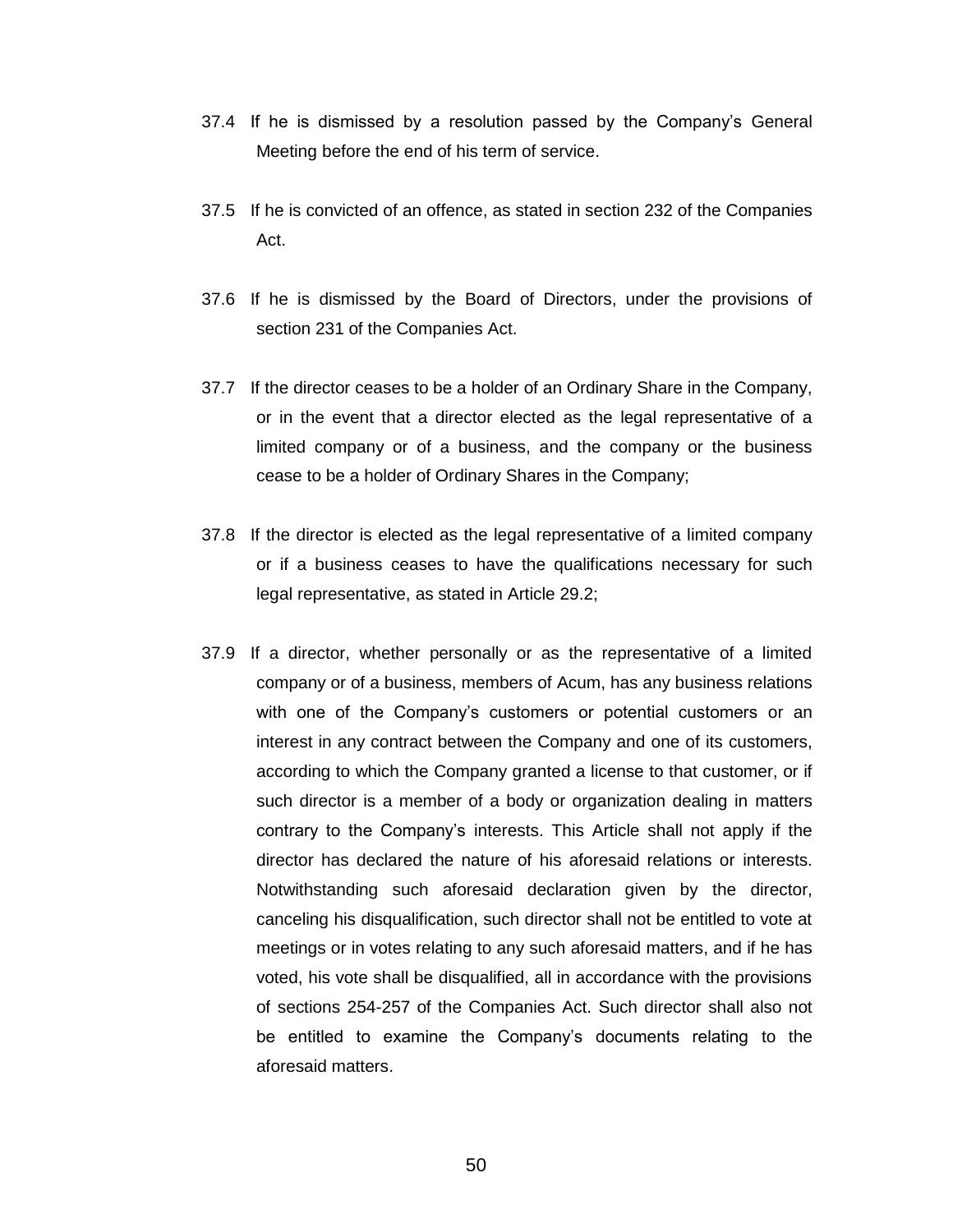- 37.10 In addition to the provisions of Article 37.9 above, no director shall be entitled to participate or be present at a meeting of the Board of Directors on any issue in which, according to a resolution of the majority of directors present at that meeting of the Board of Directors, such director has an interest contrary to the Company's interest, provided this majority includes representatives of two sectors at least.
- 37.11 The General Meeting shall have the power to dismiss members of the Board of Directors or any of them at any time, and to appoint another or others in their stead, as stated in Article 34 above.
- 37.12 A director who wishes temporarily to cease his activity as a member of the Board of Directors may be replaced by his substitute; however, this shall be for a period of no more than six months. The director who was replaced may return to serve as a director, if he so desires. In the event a director ceases his activities as a member of the Board of Directors for more than six months he will be considered to have resigned his directorship.
- 37.13 Any director who is absent for four consecutive meetings without, in the opinion of the Board of Directors, a reasonable cause, and without advance permission from the Board of Directors, may, at the Board's discretion, be deemed to have resigned from the Board of Directors, if a resolution to that effect is approved by the Board of Directors in a meeting in which all the members of the board of directors were present (with the exception of the absent member of the Board of Directors), by a majority of at least 70% of the directors serving at that time, unless otherwise decided for reasons detailed in the Board of Directors' resolution.

37.14 deleted

51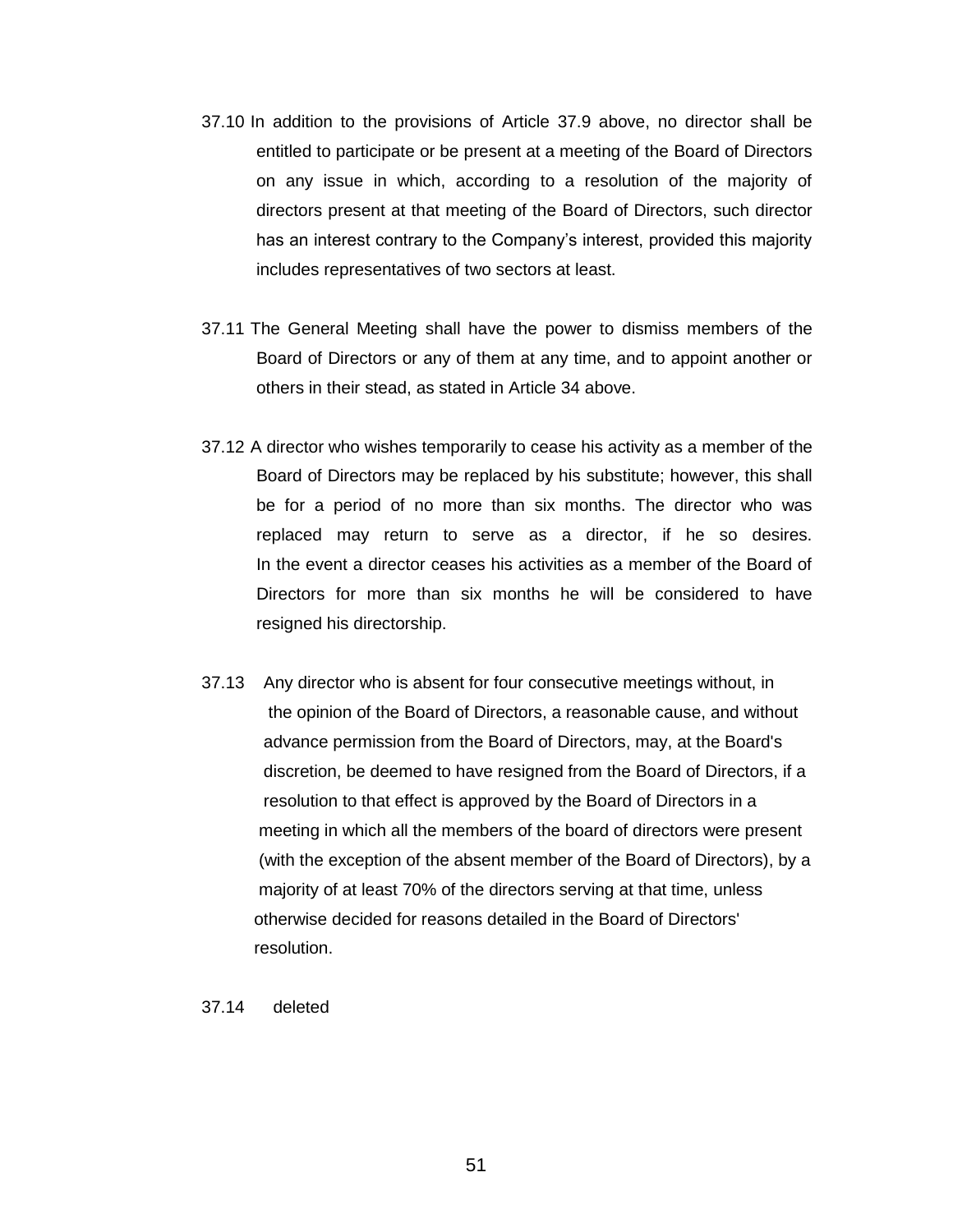#### 37.15 Remuneration for members of the Board of Directors

Members of the Board of Directors shall not receive any remuneration from Company funds, unless the General Meeting has so resolved, and in such amount as may be determined by the General Meeting, subject to the provisions of law.

Remuneration of members of the Board of Directors may be fixed as an overall sum or as payment for participation in meetings or any combination of such.

The Company may, by resolution of the Board of Directors, refund reasonable expenses to a director for performance of his duties, provided the Board of Directors approves such expenses in advance.

37.16 It is understood that the provisions of article 37 shall not apply to non executive directors, operations of which shall be governed by the provisions of article 29a.

#### 38. **Proceedings of the Directors**

- 38.1 The Board of Directors may regulate the convening and adjournment of its meetings as it deems fit. Subject to the provisions of these Articles prescribing a different majority for certain decisions, decisions of the Board of Directors shall be passed by a majority of votes, and if votes are tied, the chairman shall have an additional vote.
- 38.2 Absence of directors shall not disqualify the remaining directors' power to act, subject to the provisions of Article 30.3
- 38.3 The chairman shall serve as chairman at all meetings of the Board of Directors. If the chairman is not present 15 minutes after the time fixed for the meeting, the members of the Board of Directors present at the meeting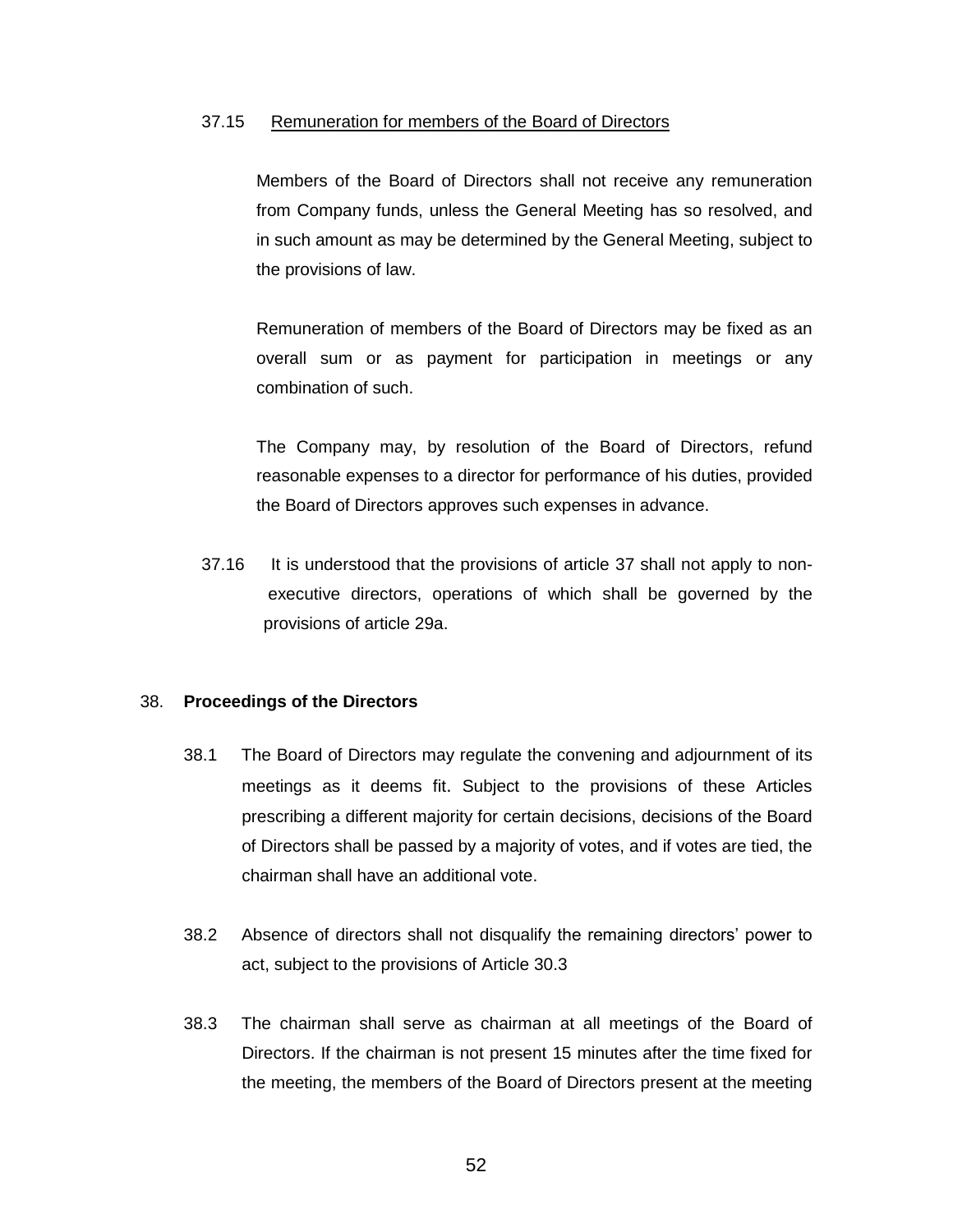shall elect one of their member to act as chairman of the meeting. Such an elected chairman shall not have a casting vote.

## **39. Convening a meeting of the Board of Directors**

- 39.1 The Chairman of the Board of Directors may convene the Board of Directors at any time.
- 39.2 The Chairman of the Board of Directors shall convene the Board of Directors at least 4 times a year, in a manner allowing the Company to comply with the provisions of the law concerning publication of financial statements and reporting to the public.
- 39.3 The Chairman of the Board of Directors shall convene the Board of Directors and shall hold a meeting of the Board of Directors on issues set forth, at the demand of at least two directors or at the demand of one director, if the Company has less than 5 directors serving.
- 39.4 The Chairman of the Board of Directors shall act without delay to convene a meeting of the Board of Directors within 14 days of the date on which a director of the Company informed the chairman of an issue discovered to seemingly be contrary to law or against proper business practices, or from the day on which the Company auditor has given notice of substantial defects in the Company's accounting audit.
- 39.5 If any action or report on the part of the General Manager requires action on the part of the Board of Directors, the Chairman of the Board of Directors shall immediately convene a meeting of the Board of Directors within 14 days of the date of such notice or report.

## **40 Summoning a meeting of the Board of Directors**

40.1 Any notice of a meeting of the Board of Directors may be given verbally or in writing, provided notice is given at least two business days before the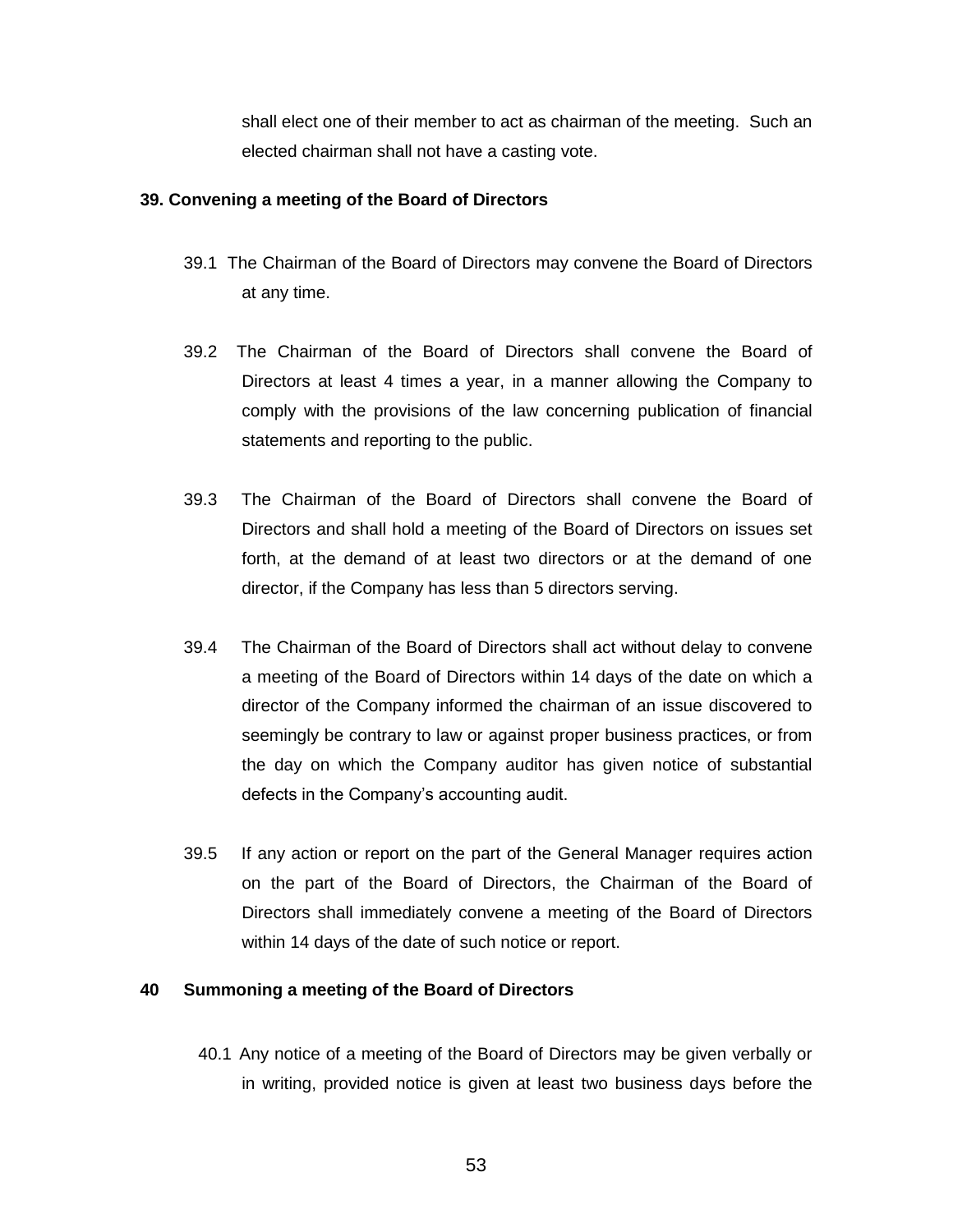date set for the meeting, unless all members of the Board of Directors or their substitutes (depending on who was invited) have agreed to a shorter time period.

- 40.2 Notice as aforesaid shall be given in writing or via facsimile or by electronic mail or through other communication, all to the address or facsimile number of e-mail address the director has provided the secretary of the Company upon appointment, or by written notice given to the secretary at a later time.
- 40.3 Notice as said shall be given verbally to a director in person or by telephone notice to the telephone number the director has provided the secretary of the Company upon appointment, or by written notice given to the secretary at a later time.
- 40.4 Notice provided or sent as stated above shall be deemed to have been delivered to the director personally on the date of delivery or transmission, as stated.
- 40.5 If a substitute has been appointed, notice shall be given to the substitute unless the director has notified that he wishes to receive the notice as well.
- 40.6 Notice of convening a meeting shall state the place and time of the meeting of the Board of Directors, arrangements for meeting procedure (if media is to be used) and details of the issues on the agenda, as well as any additional material as the chairman has asked to attach to the notice.
- 40.7 The provisions of this Article shall apply, mutatis mutandis, to cases where substitutes are invited to meetings of the Board of Directors.

## **41 Agenda for meetings of the Board of Directors**

The agenda for meetings of the Board of Directors shall be fixed by the Chairman of the Board of Directors, and shall include the following subjects: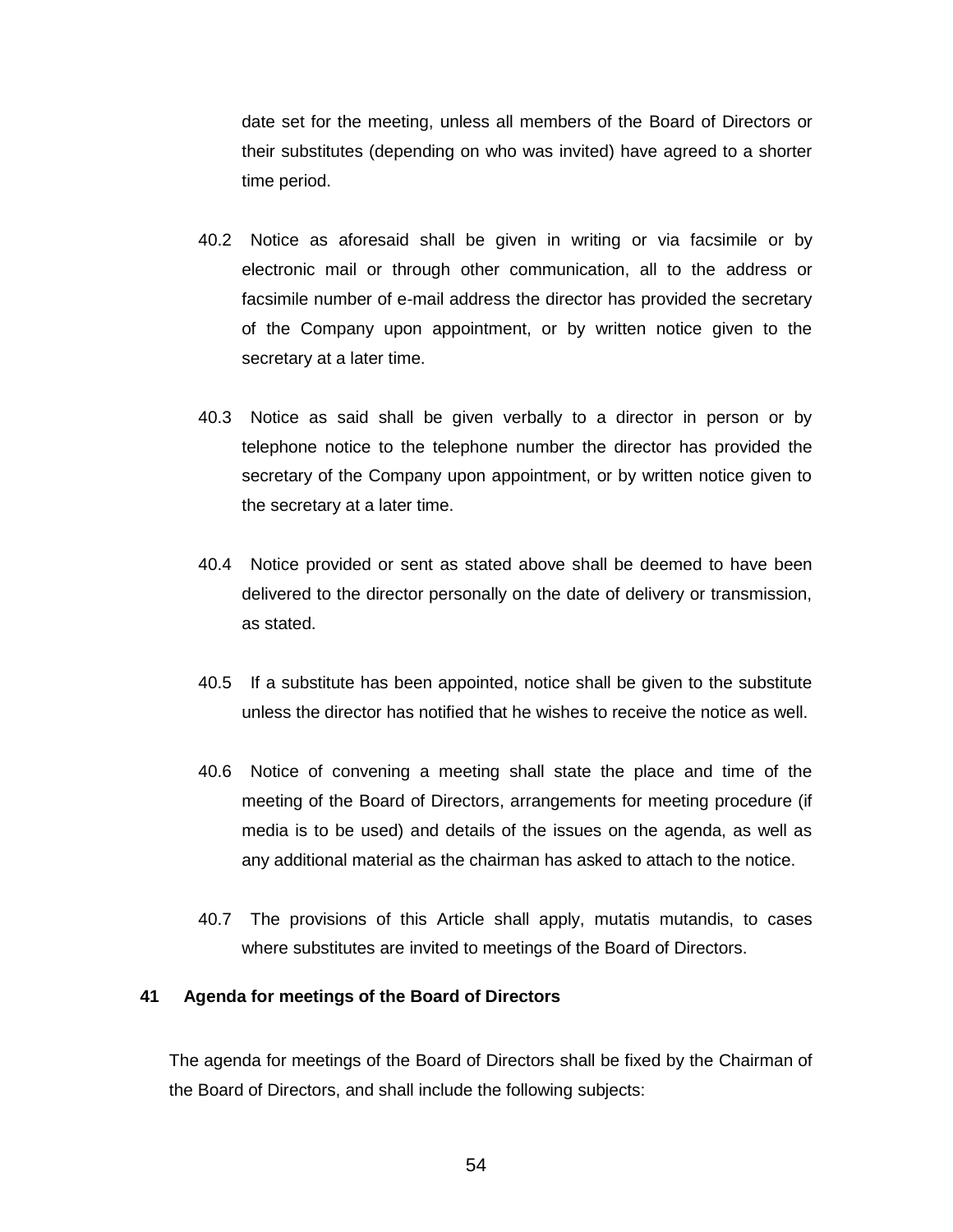- A. Issues set by the Chairman of the Board of Directors.
- B. Issues for which the meeting was called, as stated in Article 39 above.
- C. Any issue a director or the General Manager has asked the Chairman of the Board of Directors to include on the agenda a reasonable time before the convening of the meeting.

## **42 Quorum for meetings of the Board of Directors**

The quorum for meetings of the board of directors shall be the majority of the members of the Board of Directors serving at that time.

## 42.1 A Meeting via means of communication

 The Board of Directors may hold a meeting using any means of communication, provided that all the participating directors can hear each other simultaneously.

## 42.2 Voting at a meeting of the Board of Directors

 Questions arising at meetings of the Board of Directors shall be resolved by a majority of votes of the directors (or participants, in the case of a vote via means of communication) present and voting, unless otherwise stipulated in these Articles.

## 42.3 Written resolution

A resolution in writing, signed by all directors, shall be deemed a resolution duly passed at a meeting of the Board of Directors. Such resolution may contain a number of documents identically worded, each signed by one or a number of directors.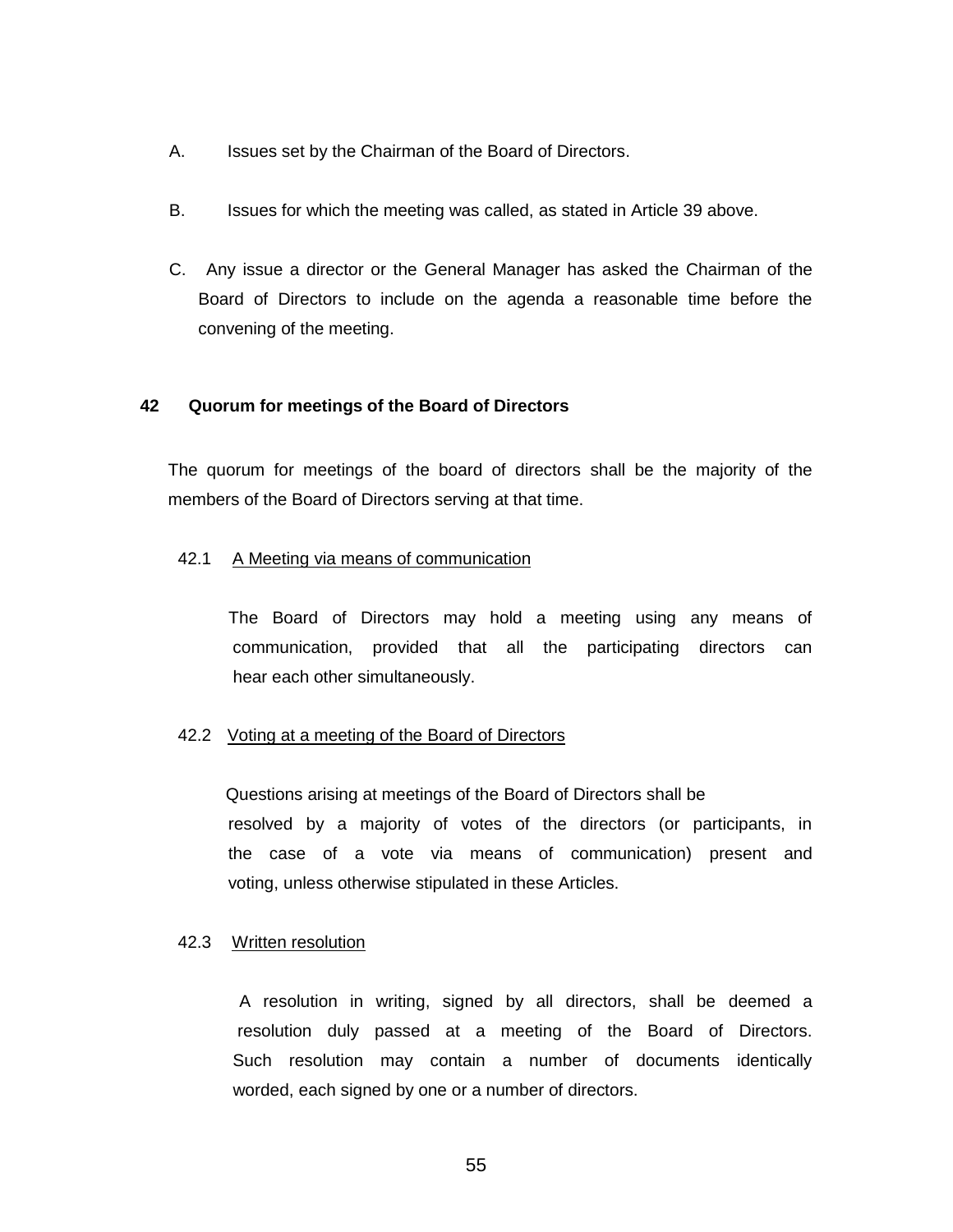Such a resolution may be passed by the signature of some of the directors, if the directors who have not signed the resolution were not entitled to participate in the deliberations and in the vote on the issue of this resolution under the law, provided they confirmed in writing that they were aware of the intention of passing such resolution.

#### 42.4 Resolution confirmed via means of communication

A resolution confirmed by the directors via means of communication shall be deemed a resolution duly passed at a meeting of the Board of Directors, and the provisions of Article 42.2 above shall apply. Such a resolution may be passed by confirmation that was given by means of communication by some of the directors, if the directors who have not confirmed the resolution were not entitled to participate in the deliberations and in the vote on the issue of this resolution under the law, provided they confirmed in writing that they were aware of the intention of passing such resolution.

#### 42.5 Effect of Actions of Board of Directors

All actions taken in good faith at meetings of the Board of Directors, or by a committee of the Board of Directors, or by any person acting as a director, shall be valid, even it is later discovered that there was a defect in the appointment of a director or any such person so acting, or that they or one of them were disqualified, just as if such person were duly appointed and was qualified to serve as a director.

## **43 Company Rights of Signature and Power of Attorney on Its Behalf**

43.1 The Board of Directors shall prescribe the rights of signature on behalf of the Company for various issues. The signature of any person appointed by the Board of Directors from time to time, in general or for a special purpose,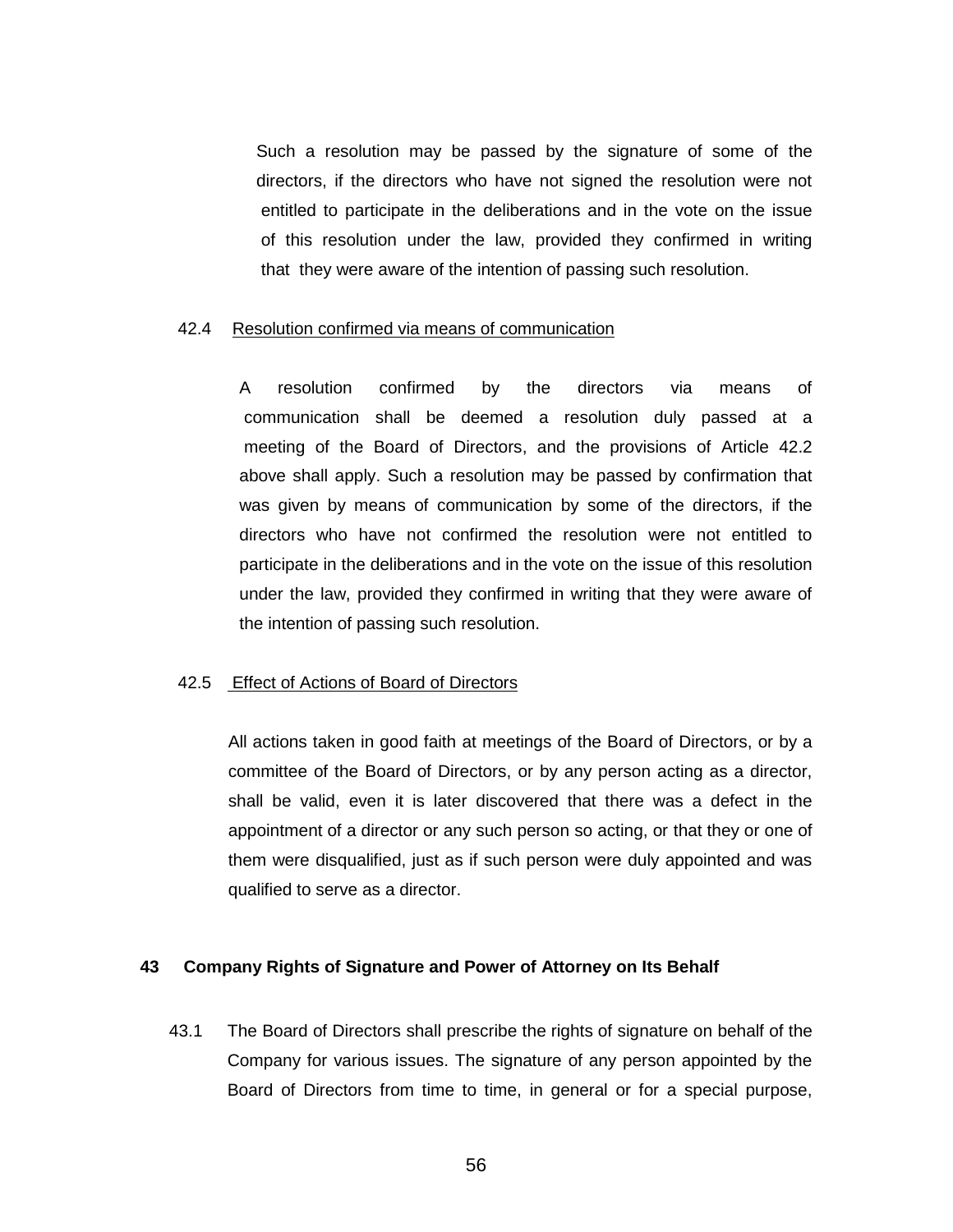whether alone or with others, together with the seal or stamp of the Company, or its printed name, shall bind the Company, under the conditions prescribed by the Board of Directors.

- 43.2 The Board of Directors may prescribe different rights of signature regarding different Company issues and regarding the different amounts of money in respect of which such persons are authorized to sign.
- 43.3 The Board of Directors may from time to time empower any person to serve as the Company's representative for such purposes and with such authorities and conditions and for such period as it sees fit. The Board of Directors may also grant any such representative the power to transfer all or any part of the powers, authorities and discretion given him.

#### **44 Directors' Powers with regard to expenses**

- 44.1 No expenses shall be incurred unless they are included in the expense budget that was approved by the Council as prescribed in these Articles.
- 44.2 The Board of Directors may approve an unexpected expense not included in the said budget.

#### **45 Support Fund**

- 45.1 The Board of Directors may, before distributing royalties among the shareholders, deduct amounts it deems fit, or regarding which it has been agreed shall be donated to a charitable or similar fund, established for the benefit of the shareholders, past Company employees, their wives, widows, families or other such dependents.
- 45.2 The Board of Directors may set aside amounts it deems fit from proceeds, for the purpose of establishing a reserve fund for any event, or for future distribution, or for repair and improvements in maintenance of Company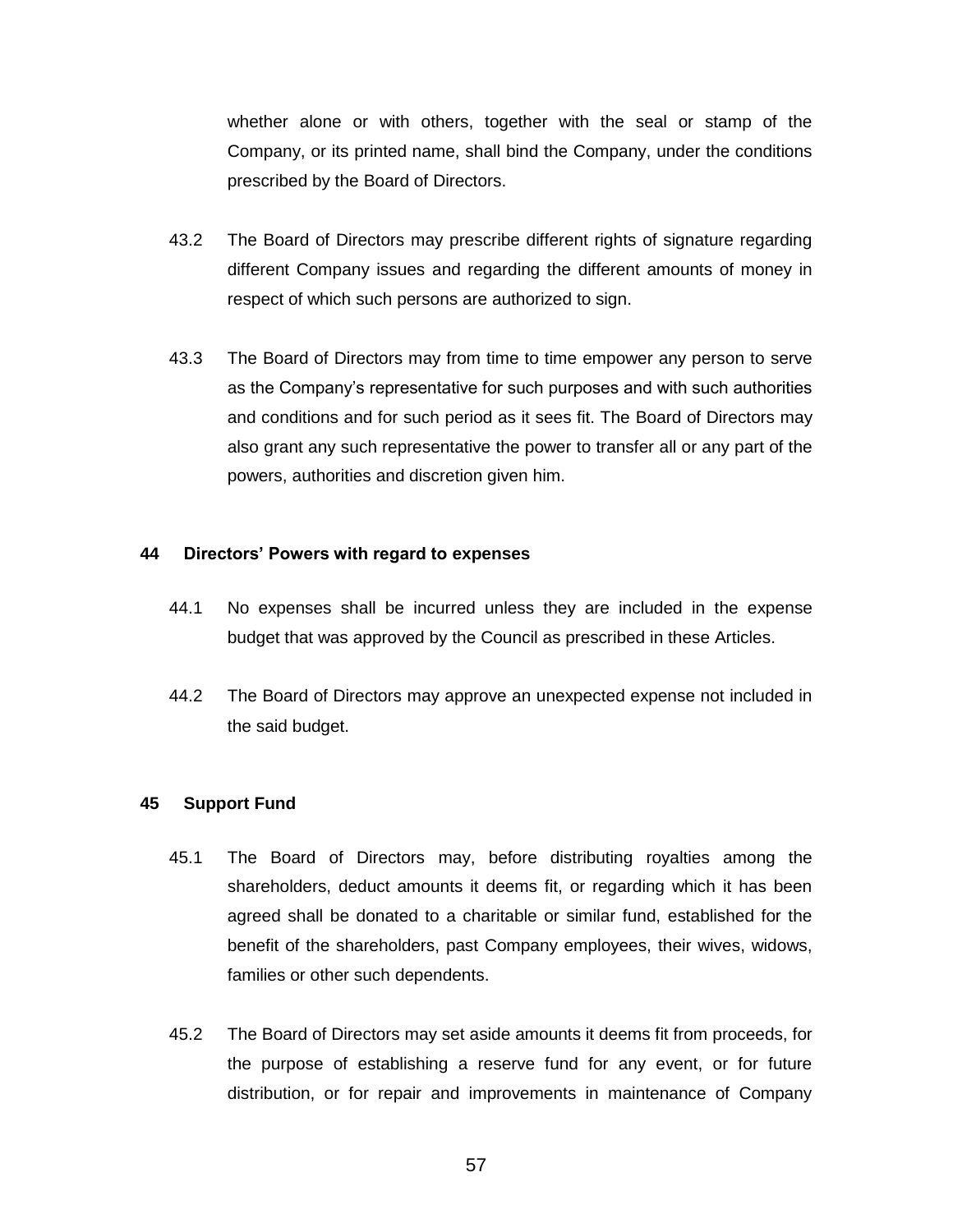property or premises and for any other purpose, which at the Board of Directors' complete discretion seems necessary or beneficial for the good of the Company. The Board of Directors is also authorized to invest funds so set aside in investments which it deems appropriate, and to exchange or modify such investments from time to time and to use all or any part of such for the good of the Company; the Board of Directors shall also be authorized to divide the reserve fund into special funds as it deems fit, and to use the reserve fund, or part thereof, for the Company's general use, without being required to maintain the aforesaid fund separately from other assets.

- 45.3 Subject to the provisions of these Articles, the Board of Directors must pay the Company's expenses and obligations deriving from the exercise and enforcement of shareholders' rights, assigned to the Company under these Articles; such payment shall be made out of the money received by the Company from administering and enforcing these rights.
- 45.4 The Board of Directors may from time to time receive a sum or sums of money as it deems required for any necessary purpose for the benefit of the Company. Receipt of such sums shall be performed by the creation and issue of bonds or shares, creating attachments on the property and assets of the Company or any part thereof, or by the creation of other securities on such aforesaid property and assets. The Board of Directors does not, however, have the power to pledge the rights or interests of any shareholder assigned to the Company in any shareholder's works.

#### **46 Minutes of the Board of Directors**

The Chairman of the Board of Directors shall ensure that minutes are duly kept and shall include:

- A. The names of directors present at any meeting.
- B. The decisions and a summary of the deliberations of the aforesaid meetings.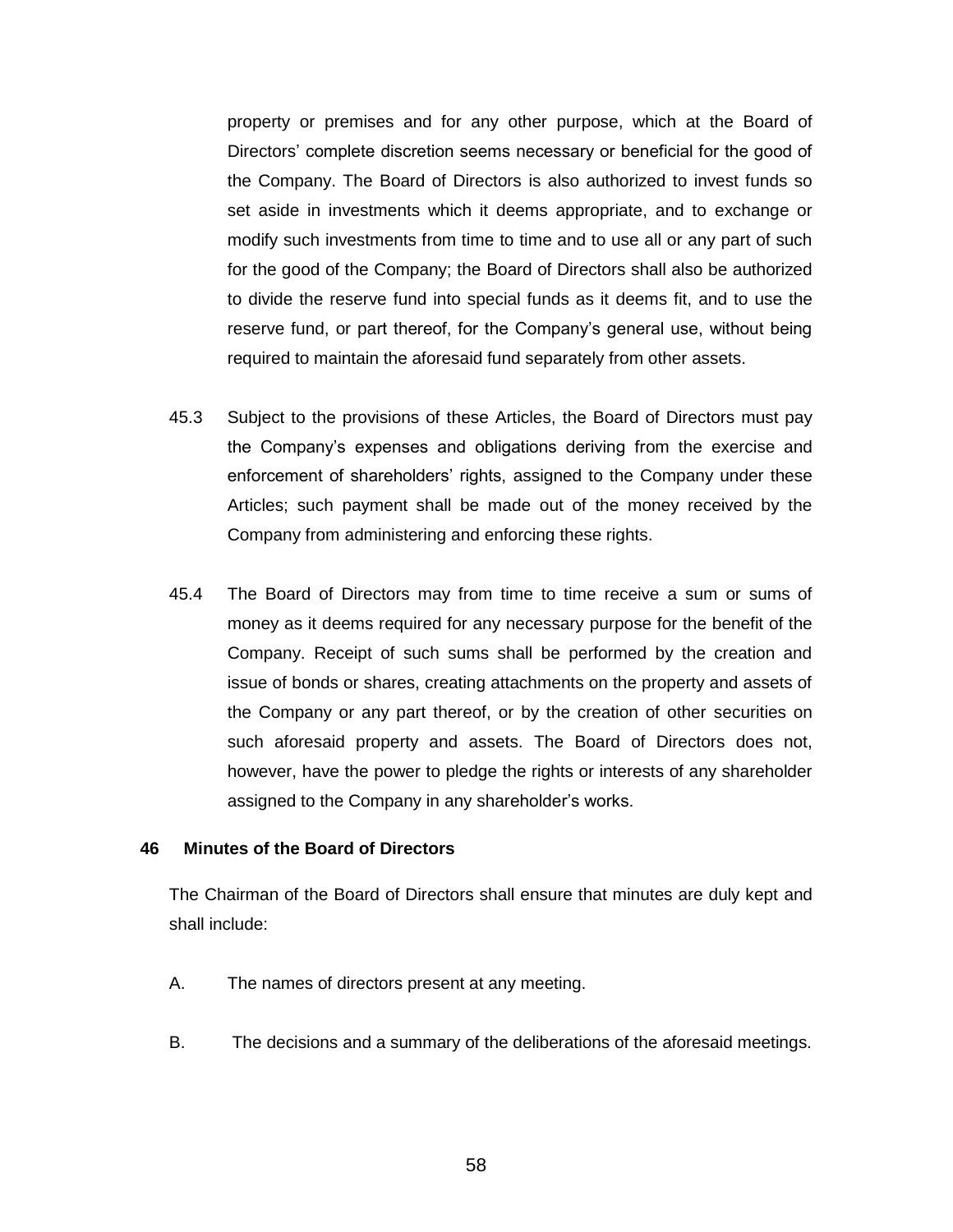All such minutes of a meeting of the Board of Directors signed by the chairman of such meeting or by the chairman of the subsequent meeting, shall be admitted as prima facie evidence of the matters contained therein.

## **47 Company's Registered Office**

The Board of Directors shall decide on the location of the Company's registered office.

## **48 Board of Directors' Committees**

- 48.1 Subject to the provisions of article 112 of the Companies Act, The Board of Directors may delegate its powers or part of them to the Committees, at its discretion, and it can cancel that delegation from time to time. Every such Committee must, at the time it may use the power detailed above, fulfill every provisions given by the board from time to time.
- 48.2 Each committee of the board of directors shall include at least one non-executive director and may also include members who are not directors
- 48.3 The provisions concerning the meetings of the Board of Directors shall apply mutatis mutandis to the meetings of any committee of the Board of Directors, unless no other provisions in this respect were made by the Board of Directors, and provided always that the quorum for any such Committee shall be two members thereof.

## **49 Additional Committees**

- 49.1 The Board of Directors may establish Board Committees. When establishing such a Committee, the Board of Directors shall decide whether powers of the Board of Directors shall be delegated to such a Committee or if it be a consultative committee.
- 49.2 Only members of the Board of Directors may serve on a Committee to which powers of the Board of Directors have been delegated.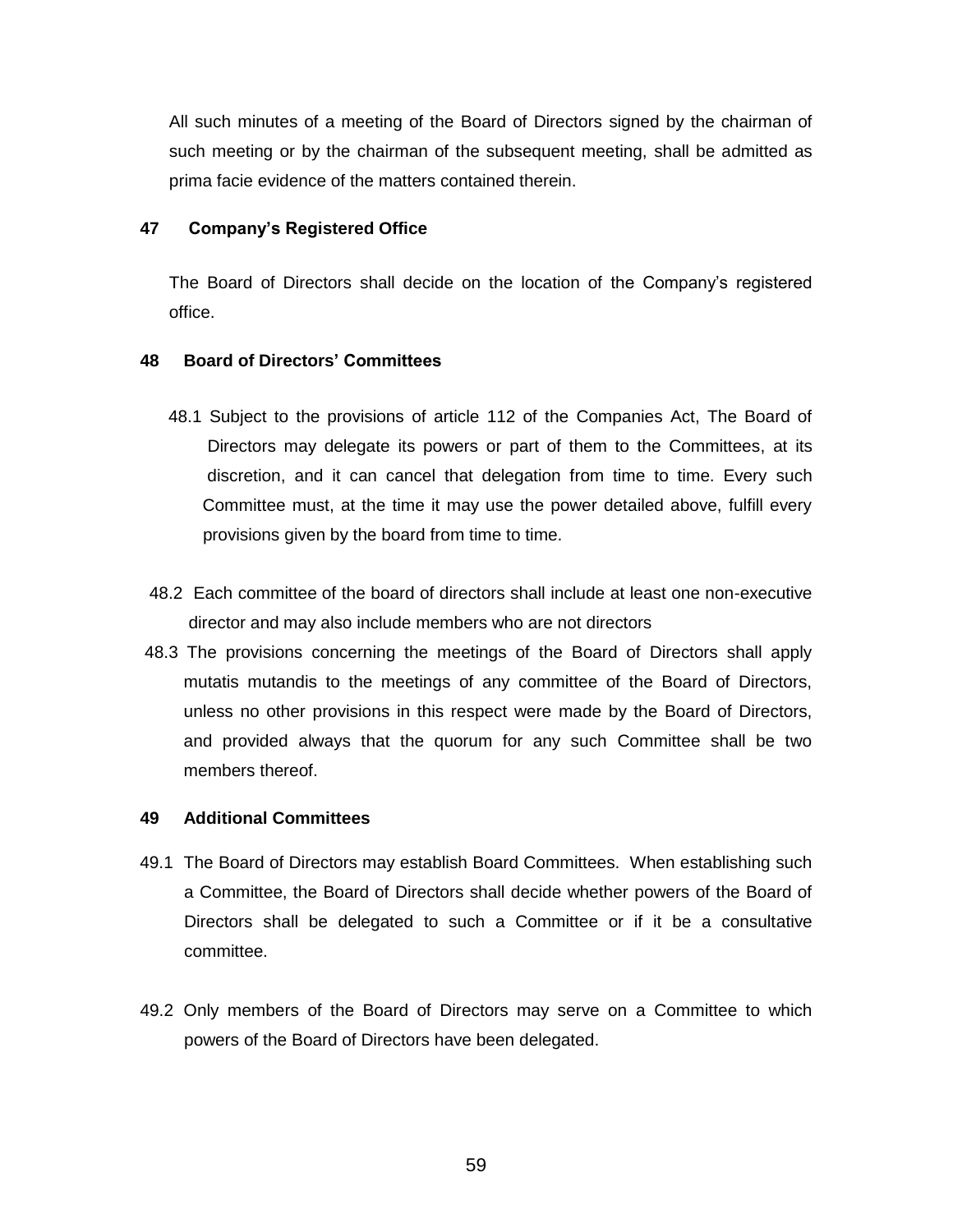- 49.3 A consultative committee may consist of persons who are not members of the Board of Directors.
- 49.4 A decision passed or an action done in a Board Committee, under a power delegated thereto by the Board of Directors, shall be as valid as a decision or action passed or done by the Board of Directors.
- 49.5 A Board Committee shall report regularly to the Board of Directors on its decisions or recommendations.
- 49.6 Minutes of a meeting of a Board Committee shall be prepared and sent to all the members of the Board of Directors. The Minutes shall be kept in accordance with the provisions of Section 108 of the Companies Act.
- 49.7 Any director may appeal a decision of a Board Committee within 30 days from the date on which he received the Minutes including the decision. If an appeal is filed, the Board of Directors shall decide and its decision shall be final.

## **50 Inspection Committee**

- 50.1 In respect to the Inspection Committee, there shall apply the provisions of Part 3, sub-section I to the Companies Act, mutatis mutandis, unless otherwise stated in this Article 50.
- 51.A Notwithstanding the provisions of the Companies Law, in the Inspection Committee shall serve at least three directors, while two thirds of them shall be non-executive directors, and one third shall be made up of directors of the Company that are not non-executive directors.The Chairman of the Inspection Committee shall be a non-executive director and shall be elected by the Inspection Committee by a simple majority.
- 50.2 The members of the Inspection Committee shall serve in their positions until the end of the term of office of the Board of Directors which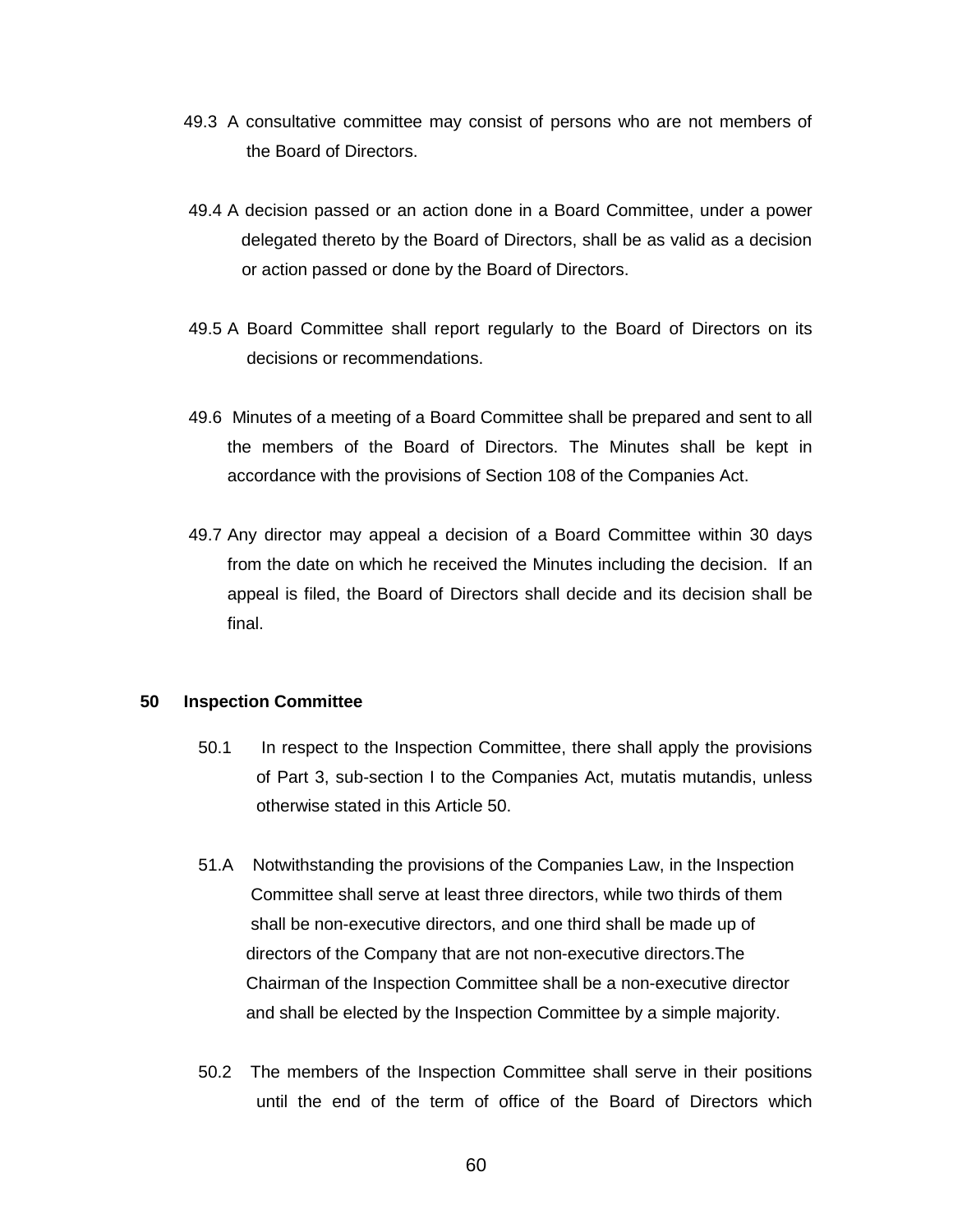appointed them, unless a position is vacated before this time under the provisions of these Articles.

- 50.3 deleted
- 50.4 deleted
- 50.5 deleted
- 50.6 deleted
- 50.7 A member of the Inspection Committee absent from three consecutive meetings shall be deemed to have resigned.
- 50.8 A quorum for a meeting of the Inspection Committee shall be the presence of the majority of its members. If a member is absent from the Inspection Committee, his absence and the reason therefor shall be recorded in the Minutes of the meeting.
- 50.9 deleted
- 50.10 The provisions of sections 37.9 and 37.10 of these Articles shall apply to members appointed to the Inspection Committee.
- 50.11 revoked
- 50.12 revoked
- 50.13 revoked
- 50.14 The Inspection Committee shall submit its comments in writing to the Board of Directors, whenever it feels the need to do so. The Committee shall submit the final report to the annual General Meeting, or to an extraordinary meeting called under the provisions of these Articles, after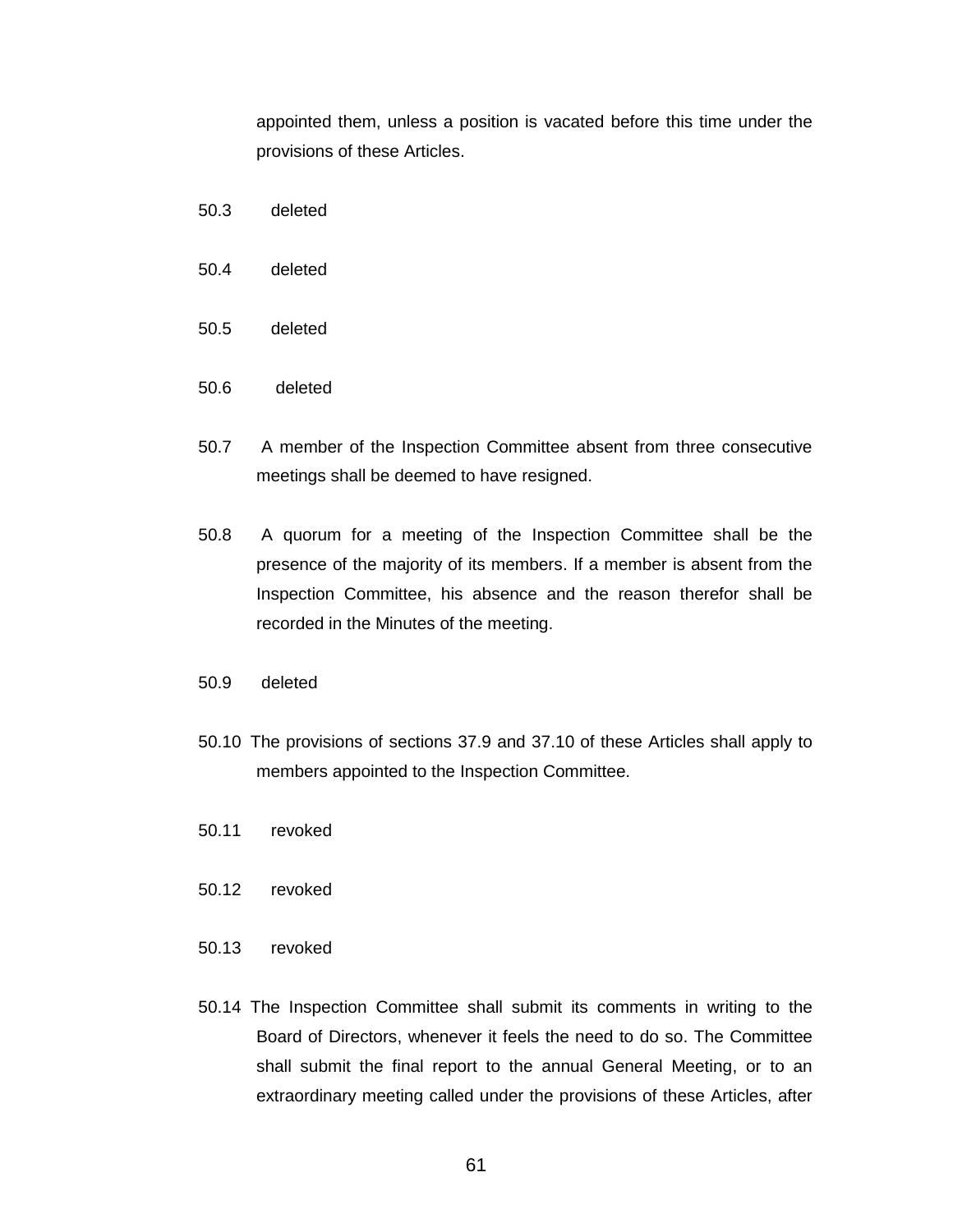clarifications with the Board of Directors at one of its meetings, at least two weeks prior to the date of the aforesaid meeting.

50.15 The Chairman of the Board of Directors shall convene the first meeting of the Inspection Committee no later than 14 days after the Committee is appointed. The Inspection Committee shall elect a chairman for the Committee at its first meeting, and shall set the next meeting of the Inspection Committee. The Inspection Committee shall hold its meetings as needed and at its discretion. The Inspection Committee shall regulate its working procedures.

## **51 Arbitration**

#### 51.1 Arbitrators, their appointment and fee

51.1.1 The Company shall request the President of the Tel Aviv District Court to appoint a retired Judge who will serve as an arbitrator and shall have the power to try and decide controversies enumerated in Article 51.2 hereunder (hereinafter: **"the Arbitrator between the shareholders**"). The arbitrator between the shareholders shall serve in his position for a period of four years from the date of his appointment. Upon the occurrence of such dispute, the fee of the arbitrator between the shareholders shall be paid by the Company, as agreed between the arbitrator and the Company.

51.1.2 deleted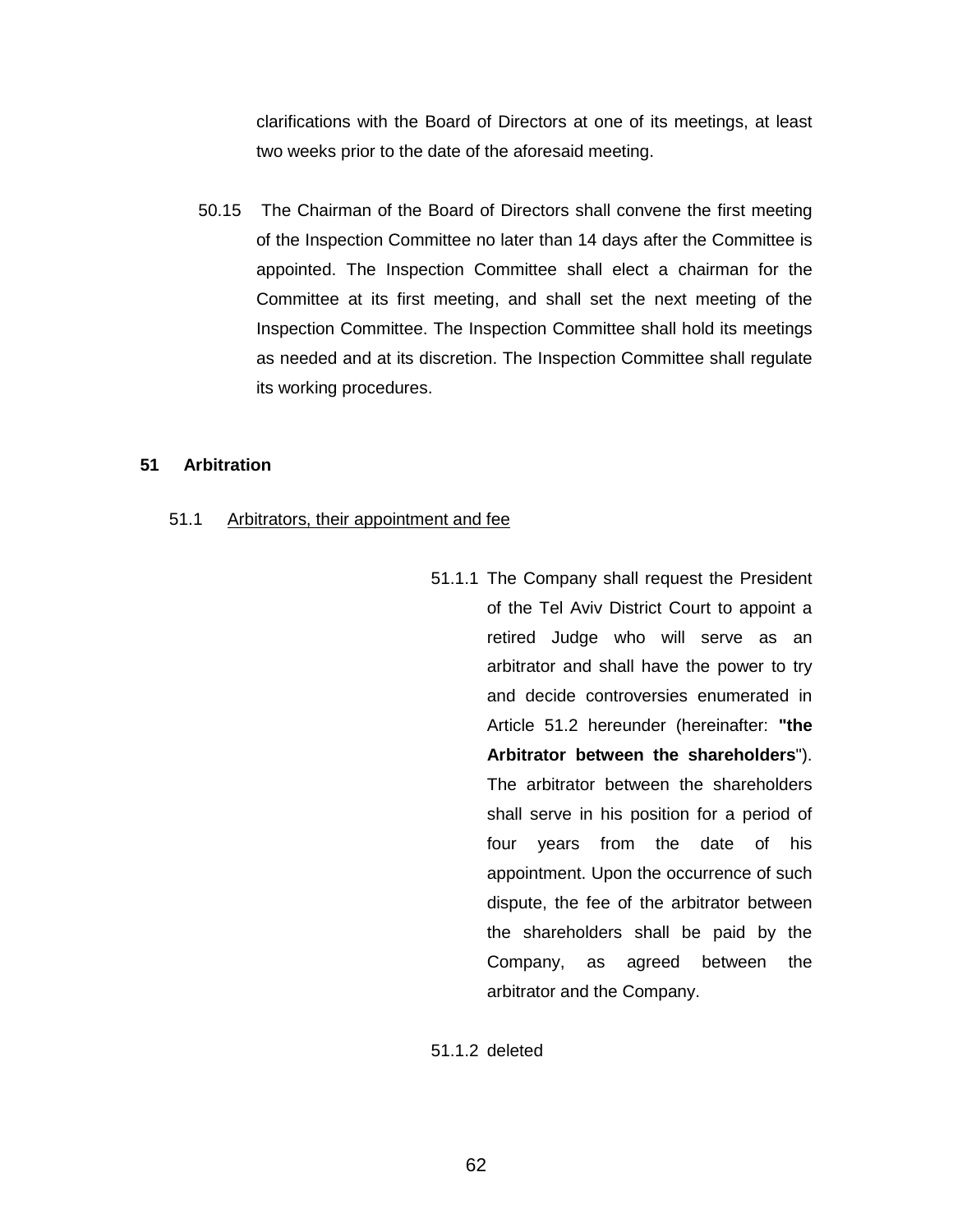- 51.1.3 In case the Arbitrator between the shareholders as defined by Article 51.1.1 above ceases to serve, or if he is unable to continue his service for any reason whatsoever, during his tenure, then the Company shall again request the appointment of an Arbitrator in accordance with Article 51.1.1.
- 51.1.4 In the event of a dispute as stated in Articles 51.2 (a) or 51.2 (c) below, the shareholder (in the event of a dispute as stated in regulation 51.2 (a)) or a director (in the event of a dispute as stated in regulation 51.2 (c) ) to choose an arbitrator from a list of arbitrators in respect to which the Company received approval from the President of the Tel Aviv District Court, that will serve as arbitrators and will be authorized to hear the above disputes (hereinafter: **"the arbitrator in the matters of the Company**"). If the Company did not receive an approval for the list of arbitrators from the President of the Tel Aviv District Court, there shall be appointed an arbitrator (in the relevant situation) appointed by the Ombudsman for Arbitration and Dispute Resolution. The arbitrator in the matters of the Company shall serve in his position for a period of four years from the date of his appointment. Upon the occurrence of such dispute, each party shall bear the expenses and costs applicable to it,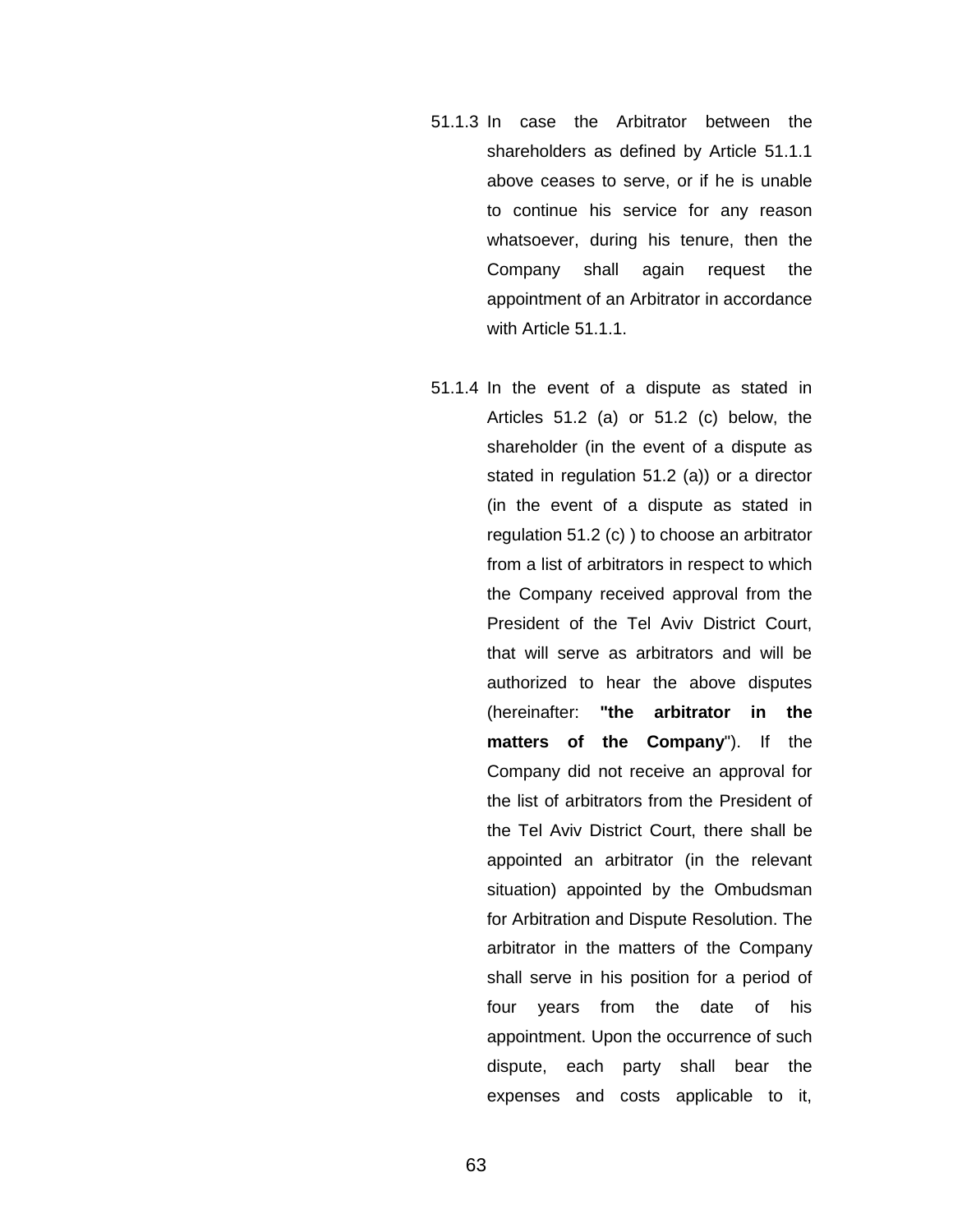including the fee of the arbitrator in the matters of the Company.

51.1.5 The arbitrator between the shareholders and the arbitrator in the matters of the Company's affairs shall be referred to above and hereinafter: "**the arbitrators"**, as the case may be.

## 51.2 **The Arbitrators' Authority**

The Arbitrators shall have the exclusive jurisdiction to decide in each of the following matters:

- (a) Any dispute between a shareholder and the Company shall be discussed, exclusively, by an arbitrator in the matters of the Company;
- (b) Any dispute between the shareholders themselves regarding their rights and works of art managed by the Company, including arguments regarding the moral rights in relation to that dispute, will be discussed, exclusively, before the arbitrator between the shareholders;
- (c) Each dispute between the Directors and the Company and between the Directors themselves which derive from their duty as Directors, including any matter connected with the termination of the service of a Director in the Company shall be discussed, exclusively, before an arbitrator in the matters of the Company;

## 51.3 **Procedures before the Arbitrators**

51.3.1 The Arbitrators will be subject to the substantive law, but will not be subject to the rules of evidence nor to any legal procedures.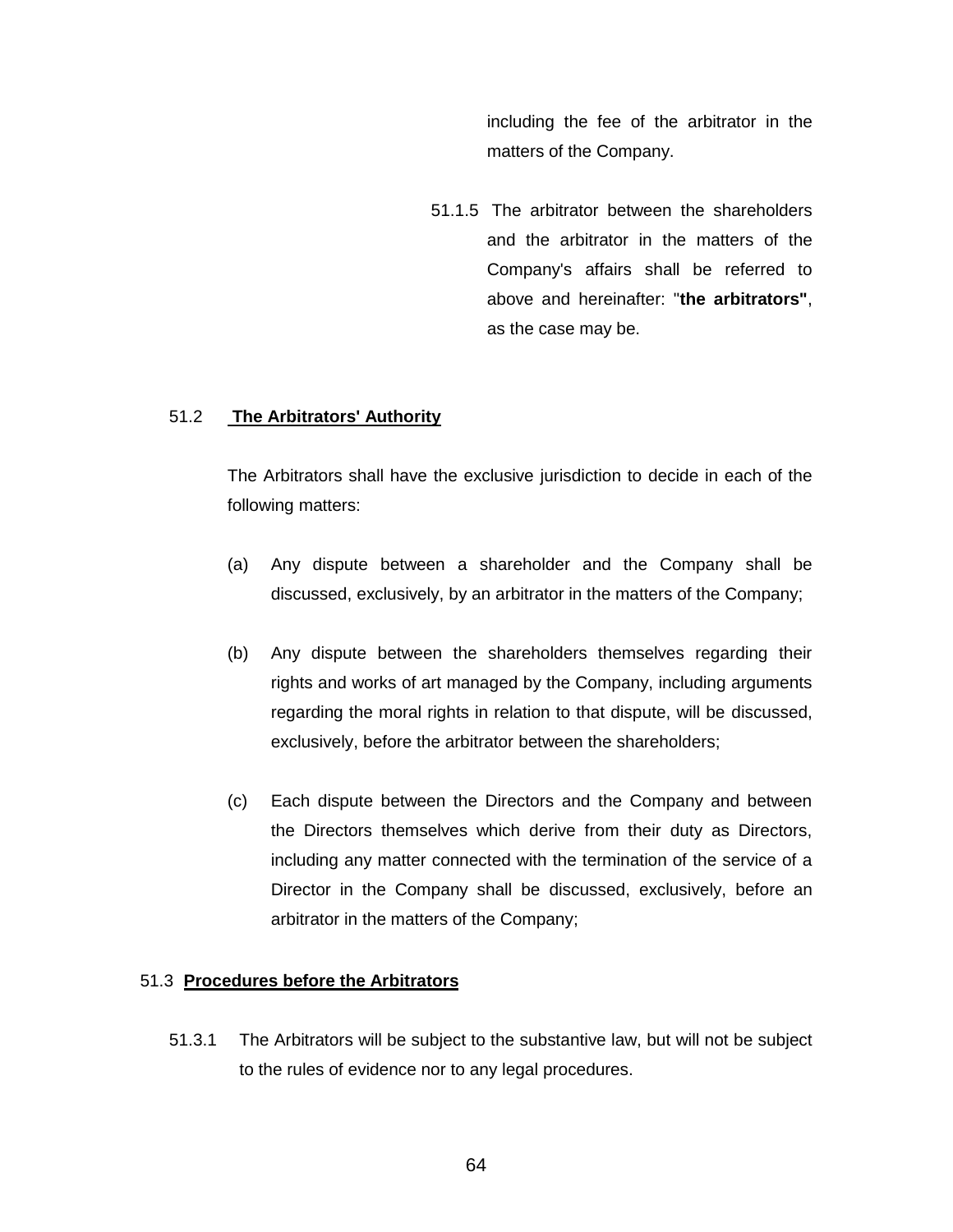- 51.3.2 The Arbitrators will be authorized to grant a declaratory judgment, a mandatory or a prohibiting injunction, and any other remedy that the Court is authorized to grant.
- 51.3.3 Whoever wishes to approach the Arbitrators will submit his claim to the Company's Secretary. With the submission of the claim, the claimant will pay a claim fee as follows:
	- A. In a claim for a fixed sum a fee in NIS equal to 1.25% of the amount of the claim, but not less than NIS 100. If a procedure of submission of evidence (proof) is conducted in this case, the claimant will pay no later than 5 days before the date of commencement of the hearing of the evidence, and as a condition of its taking place, a further sum in NIS equal to 1.25% of the amount of the claim, but no less than NIS 100.
	- B. In the matters specified below, a fixed claim fee of NIS 350 shall be paid:
		- B.1 Declaratory order, prohibiting injunction, mandatory injunction or enforcement order, apart from a claim for monetary remedy as a result of such order;
		- B.2 The duty to account, apart from a claim for monetary remedy as a result of producing accounts.
	- C. The amount of the claim fee will be linked to the Consumer Price Index and adjusted annually.
	- D. If the claimant so requests, the Arbitrators shall be entitled, at his/its discretion, if it is proven to the Arbitrators, that the claimant is in a state of considerable economic hardship, which prevents him from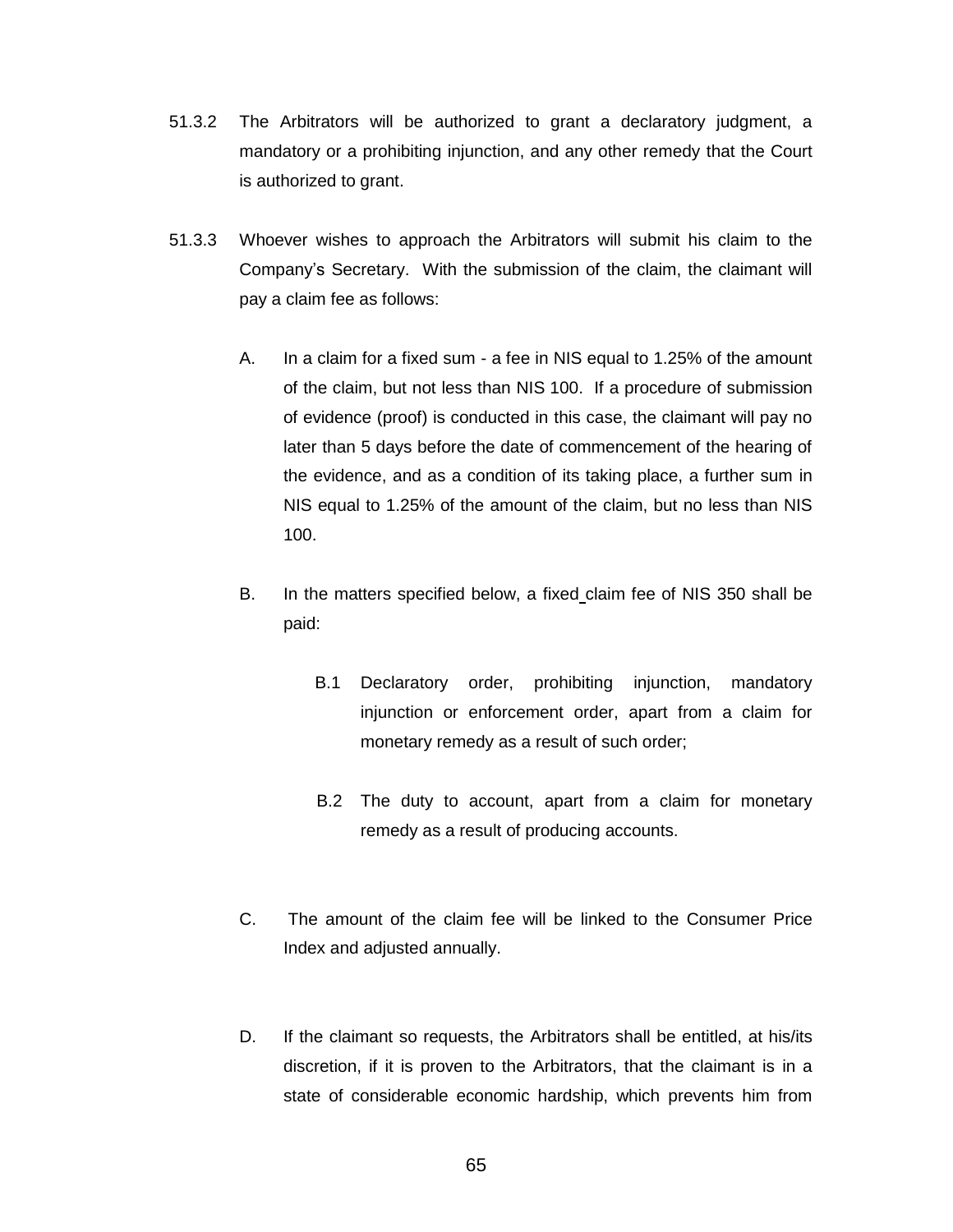paying the said claim fee, to exempt the claimant from payment of the claim fee.

- E. With the submission of the claim, the Company Secretary shall open a file, number it and transfer it to the Arbitrators and to the Defendant. The claim will be sent to the Defendant together with a registered letter, with "proof of delivery", signed by the Company Secretary, informing the Defendant that a claim has been brought against him and that he must submit a statement of defense within 30 days of receipt of the claim. The letter will include a notice to the Defendant that if he does not submit a statement of defense within the said period, the Arbitrators will be authorized and entitled to hear the claim in his absence.
- F. When awarding costs in the case, the Arbitrators may use their discretion as to whether or not to take into account the amount of the claim fee paid by the Plaintiff in the case.
- G. Furthermore, in claims which are conducted between ACUM members themselves, the Arbitrators will have the authority to award costs in favor of ACUM, taking into account the costs incurred by ACUM in connection with the arbitration proceedings.
- H. If the hearing of the claim ends after the first arbitration meeting (even if it was only a preliminary meeting), the claim fee paid by the Plaintiff will be returned in full.
- 51.3.4 Notwithstanding the provisions of section 51.3.3 above, no claim fee shall be paid in respect to an arbitrator in matters of the Company, appointed in the event of a dispute as stated in regulation 51.2 (a) or 51.2 (c) above.
- 51.3.5 According to the Defendant's request, the Arbitrator is authorized to extend the term in which to submit the Statement of Defense, provided that the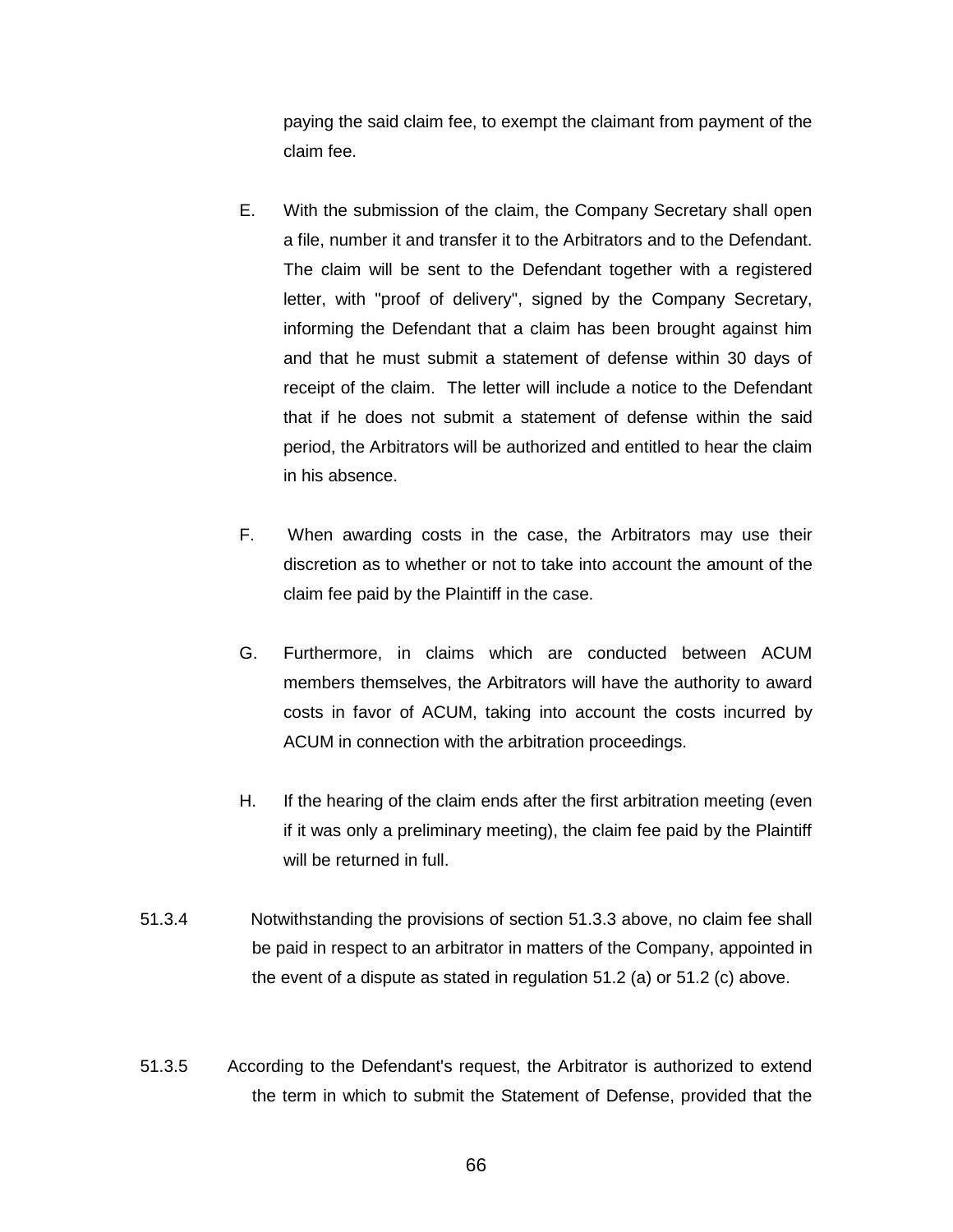extension will not exceed 30 days and the decision regarding the extension will be recorded in the protocol of the claim file.

- 51.3.6 The decision of the Arbitrator will be given within 3 months of the date he commenced hearing the case, but the Arbitrator is allowed to extend the term from time to time, as he deems necessary for special reasons which will be recorded.
- 51.3.7 revoked

## 51.3A Notification of the Arbitrators' decisions

51.3A.1 The Company is allowed to make public the Arbitrators' reasoned decisions.

51.3A.2 Notwithstanding the aforesaid, at the request of any of the parties to the arbitration, the Arbitrators shall be entitled to prohibit the notification of a decision (or any part of it), for reasons to be recorded, in the event that the decision involves a matter regarding the personal life of the petitioner, or for any other reason that the Arbitrators shall decide.

## 51.4 **Arbitration Agreement**

This Article constitutes a binding Arbitration agreement between all the parties mentioned in Article 51.2, amongst themselves, with regard to the matters mentioned in the said Article.

# **Chapter 5 – Company Officers who are not Directors, the Company's Auditor**

## **52 General Manager**

52.1 Appointment and Dismissal of General Manager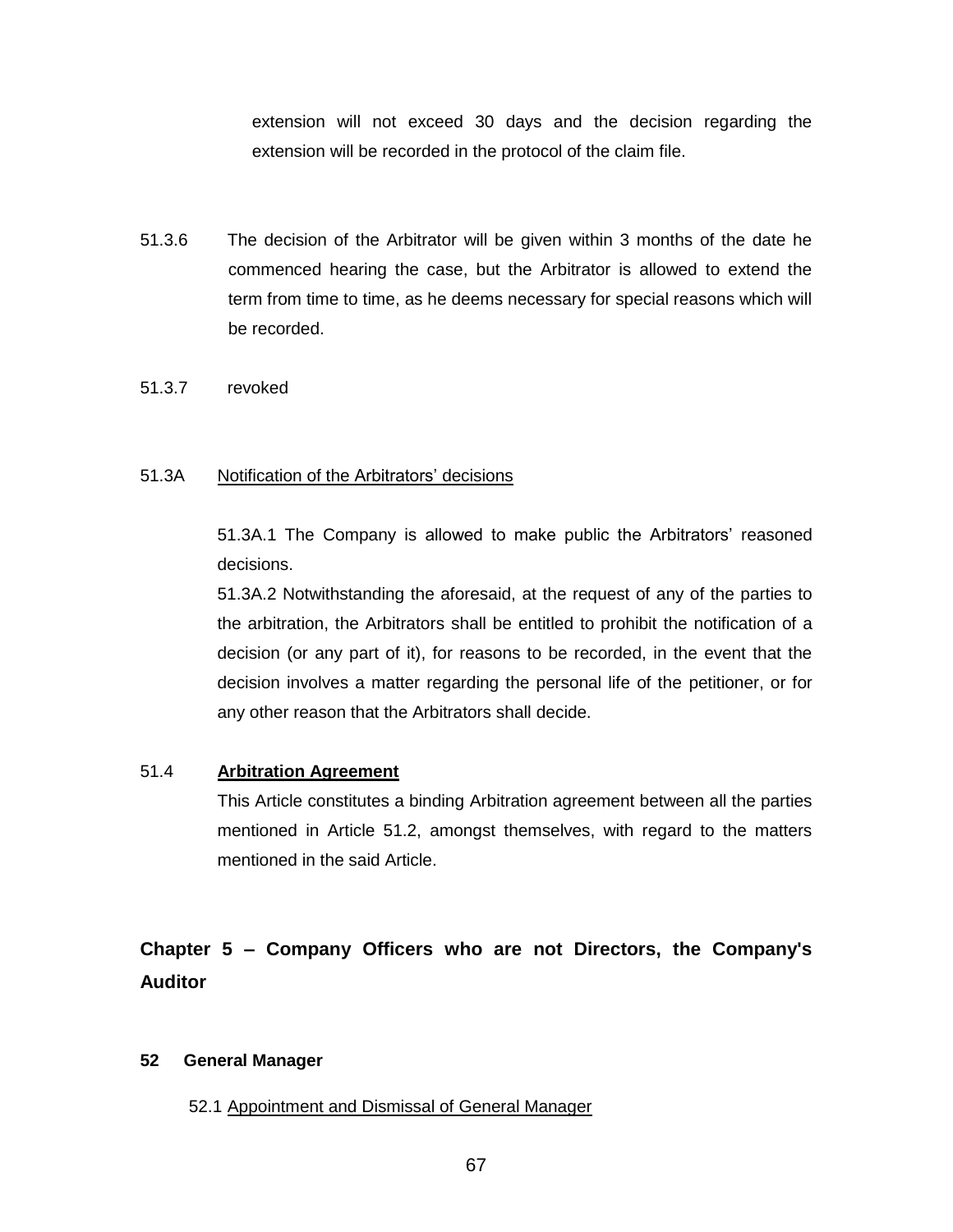- A. The Board of Directors shall appoint a General Manager, for a determined or indeterminate period. The Board of Directors may appoint more than one General Manager.
- B. The General Manager need not be a shareholder in the Company.
- C. The remuneration and terms of employment of the General Manager shall be determined by the Board of Directors, in any manner the Board of Directors deems fit.
- D. The Board of Directors may discharge the General Manager from his position from time to time, or dismiss him and appoint another or others to serve in his place.
- E. A resolution for the appointment or dismissal of a General Manager of the Company shall be adopted by a special majority of the board of directors.
- F. A member of the Board of Directors or a substitute director appointed to serve as a General Manager shall have to resign from the Board of Directors or from substitution with the Board of Directors, and to act subject to the provisions of Article 8.16.
- G. The General Manager's role, powers and terms of employment shall be determined by the Board of Directors, also by a special majority of the board of directors.
- H. Any other senior employee for permanent employment with the Company may be accepted by decision of the Board of Directors passed by a simple majority.

## 52.2 Chairman of the Board of Directors as General Manager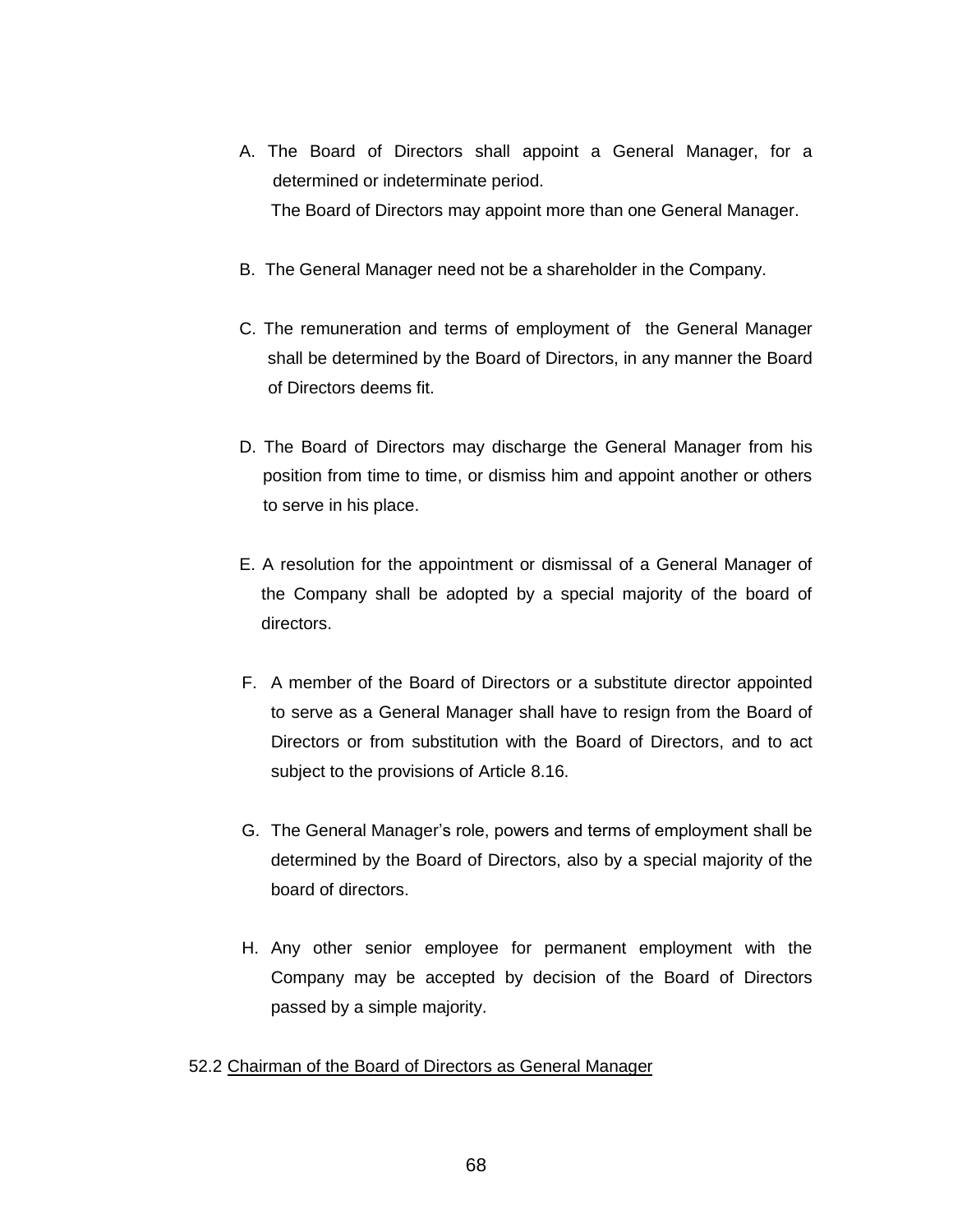Notwithstanding the provisions of Articles 8.16 and 52.1(F) above, the Company's General Meeting may authorize the Chairman of the Board of Directors to serve as General Manager or to exercise his powers, for a period not exceeding one calendar year from the date of appointment.

# 52.3 The Powers of the General Manager and his Subordination to the Board of **Directors**

A. The General Manager is responsible for the day to day management of the Company's business in accordance with the policies determined by and subject to the instructions of the Board of Directors.

The General Manager shall have all management and implementation powers not vested in another organ of the Company by law or by these Articles, and any other power delegated to him, and he shall be controlled by the Board of Directors and subject to its instructions.

The General Manager shall appoint, employ and dismiss Company officers, excluding directors, and shall determine their terms of employment unless otherwise prescribed by the Board of Directors.

- B. The Board of Directors may instruct the General Manager how to act in any particular matter; if the General Manager does not act in accordance with such instruction, the Board of Directors may exercise the powers required in order to perform such instruction in the General Manager's place. The Board of Directors may take upon itself powers granted to the General Manager for a particular matter or for a determined period of time.
- C. If the General Manager is unable to exercise his powers, the Board of Directors may exercise such powers in his place, or empower another to do so.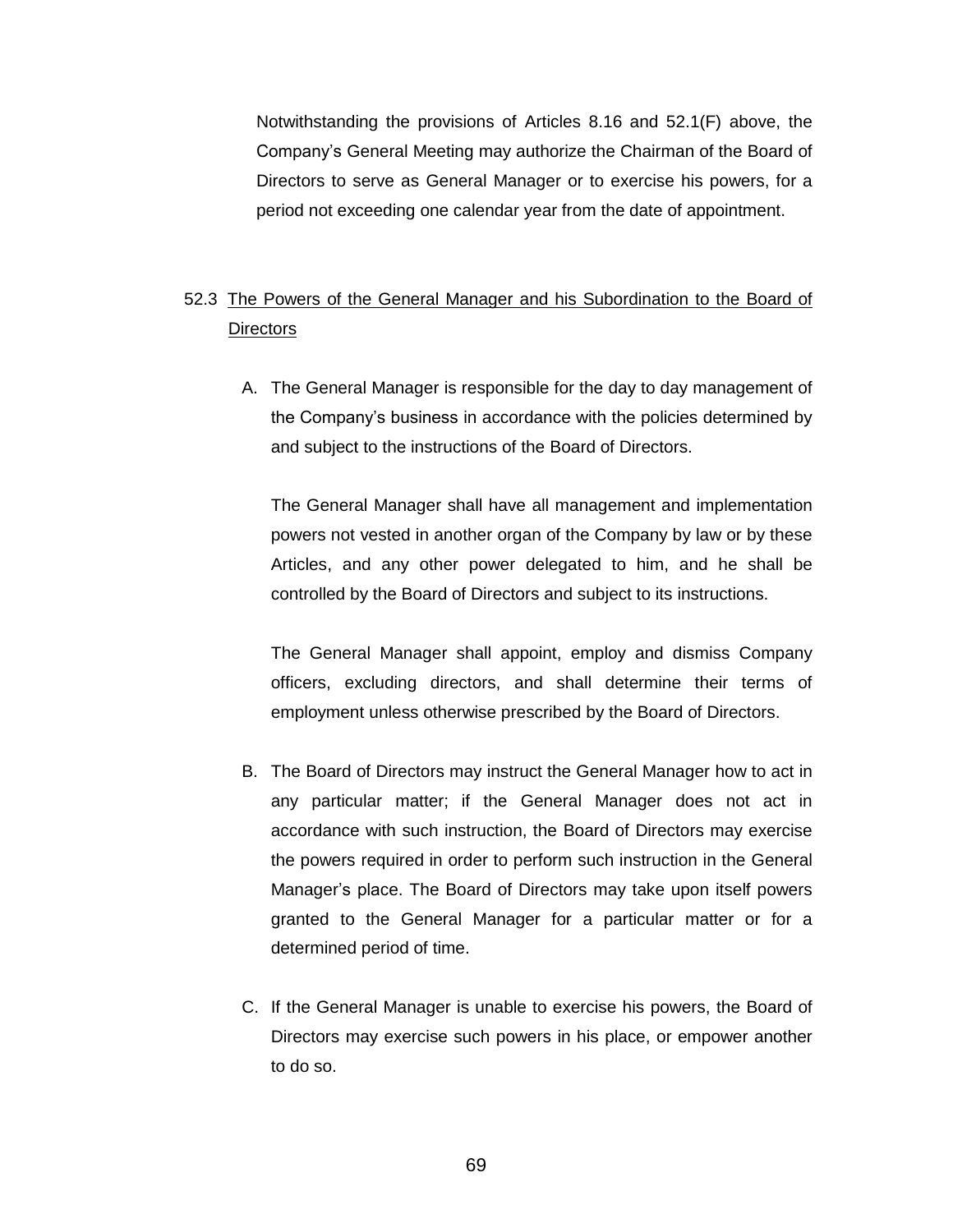D. The Board of Directors may empower the General Manager to fulfill all or some of its powers.

## 52.4 General Manager's duty to report

The General Manager has to notify the Chairman of the Board of Directors of any unusual matter of substantial importance to the Company or of any substantial deviation on the part of the Company from policy determined by the Board of Directors. If for any reason the Company has no Chairman of the Board of Directors, the General Manager shall make such report to the all members of the Board of Directors.

 The General Manager shall submit reports to the Board of Directors on issues, at such time and in such scope as determined by the Board of Directors.

 The General Manager shall report to the Chairman of the Board of Directors upon demand on issues relating to the Company's business and its proper management.

## 52.5 Delegation of the powers of the General Manager

 The General Manager may delegate powers to a person subordinate to him, with the approval of the Board of Directors. However, such delegation of powers does not release the General Manager from his responsibility.

## **53 Secretary and Other Officers in the Company**

## **Secretary**

53.1 The Board of Directors may appoint a secretary of the Company, under such terms as it deems fit, and define their functions and powers.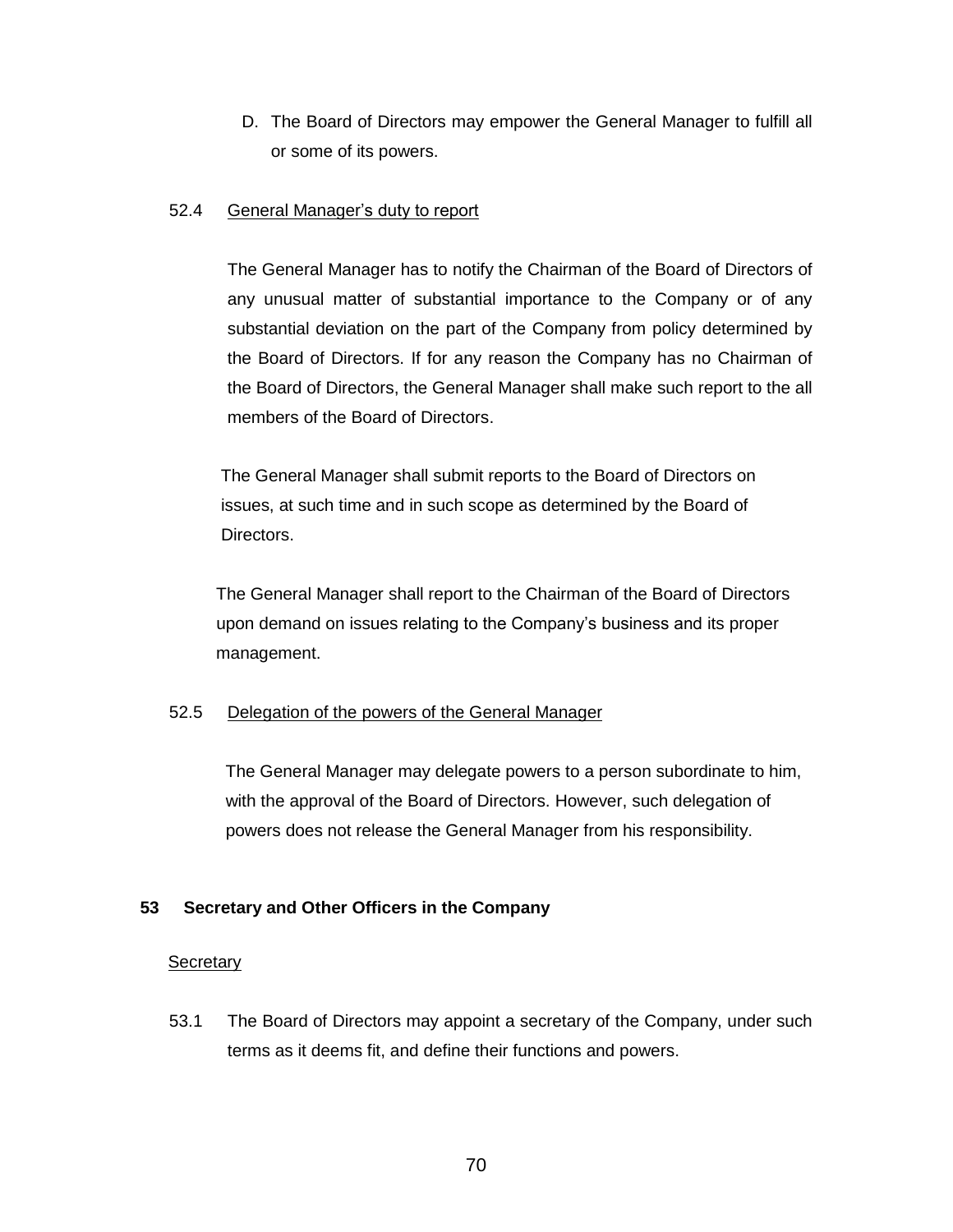- 53.2 If no secretary is appointed, the General Manager, or a person authorized by him, and in the absence of a General Manager, any person so authorized by the Board of Directors, shall fulfill the duties of the secretary under the law, these Articles and under the decisions of the Board of Directors.
- 53.3 The Company secretary shall be responsible for all documents kept at the Company's registered office, as stated in Section 124 of the Companies Act, and shall manage the records kept by the Company under the law.

## 53.4 Other Company officers

The Board of Directors may resolve that apart from the General Manager and the secretary, it shall appoint other officers of the Company, whether in general or in a specific case. In such a case, the Board of Directors shall appoint the officer, define his duties and powers, and determine his remuneration and terms of employment.

## **54 Company's Auditor**

- 54.1 The annual General Meeting shall appoint an auditor for a period up to the end of the next annual General Meeting.
- 54.2 The General Meeting may appoint an auditor for a period not extending beyond the third annual meeting following the annual meeting at which he was appointed. In the event the auditor has been appointed for such period, the annual meeting shall not deal with the appointment of an auditor during the said period, unless a decision has been made to terminate his office.
- 54.3 The General Meeting may at any time dismiss the auditor, or not renew his appointment.
- 54.4 The Board of Directors shall determine the remuneration of the auditor, and shall report this to the Company's annual meeting.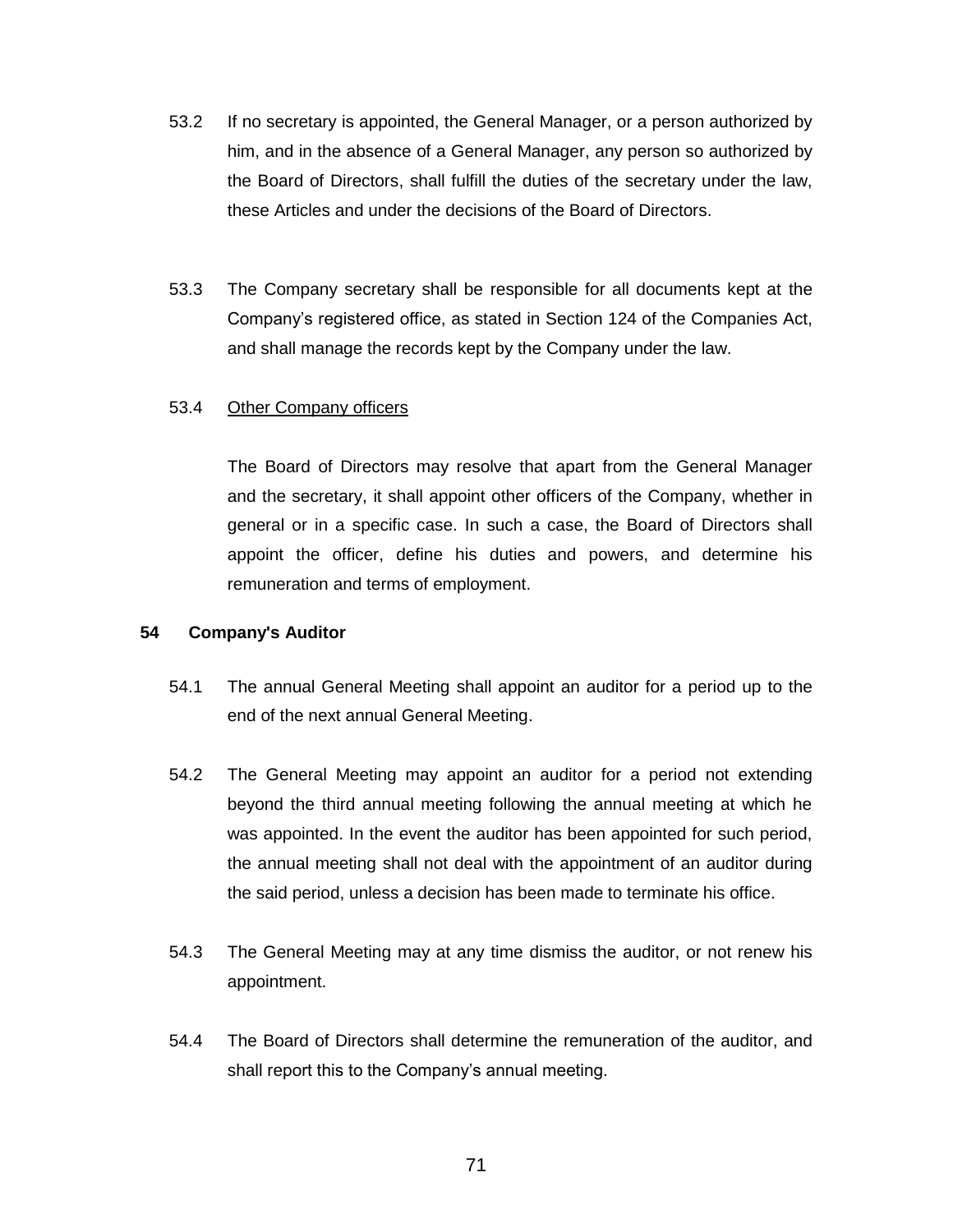54.5 The Board of Directors shall determine the remuneration of the auditor for additional services which are not auditing services, and shall report this to the Company's annual meeting.

## 54A **Internal Auditor**

54A.1 The Company's Board of Directors shall appoint an internal auditor in accordance with the proposal of the Inspection Committee.

54A.2 The general manager of the Company shall be the organizational supervisor of the internal auditor.

54 A.3 The internal audit plan to be prepared by the auditor shall be submitted for the approval of the Board of Directors, after it has been discussed and approved by the Inspection committee.

# **Chapter 6 – Distribution of Royalties**

## **55 Financial Regulations**

Licenses, tax invoices and receipts shall be issued by the Company only, and on the Company's official forms. They shall contain such terms and provisions deemed appropriate from time to time.

## 55.1 Distribution of royalty money and rights

(A) By virtue of the rights assigned to or to be assigned, or which have to be assigned to the Company under these Articles, the Company shall act for the benefit of its shareholders and members of the affiliated foreign Societies. All monies received or to be received by the Company shall be divided, budgeted and allocated or administered, at the times decided by the Company, subject to and in accordance with these Articles.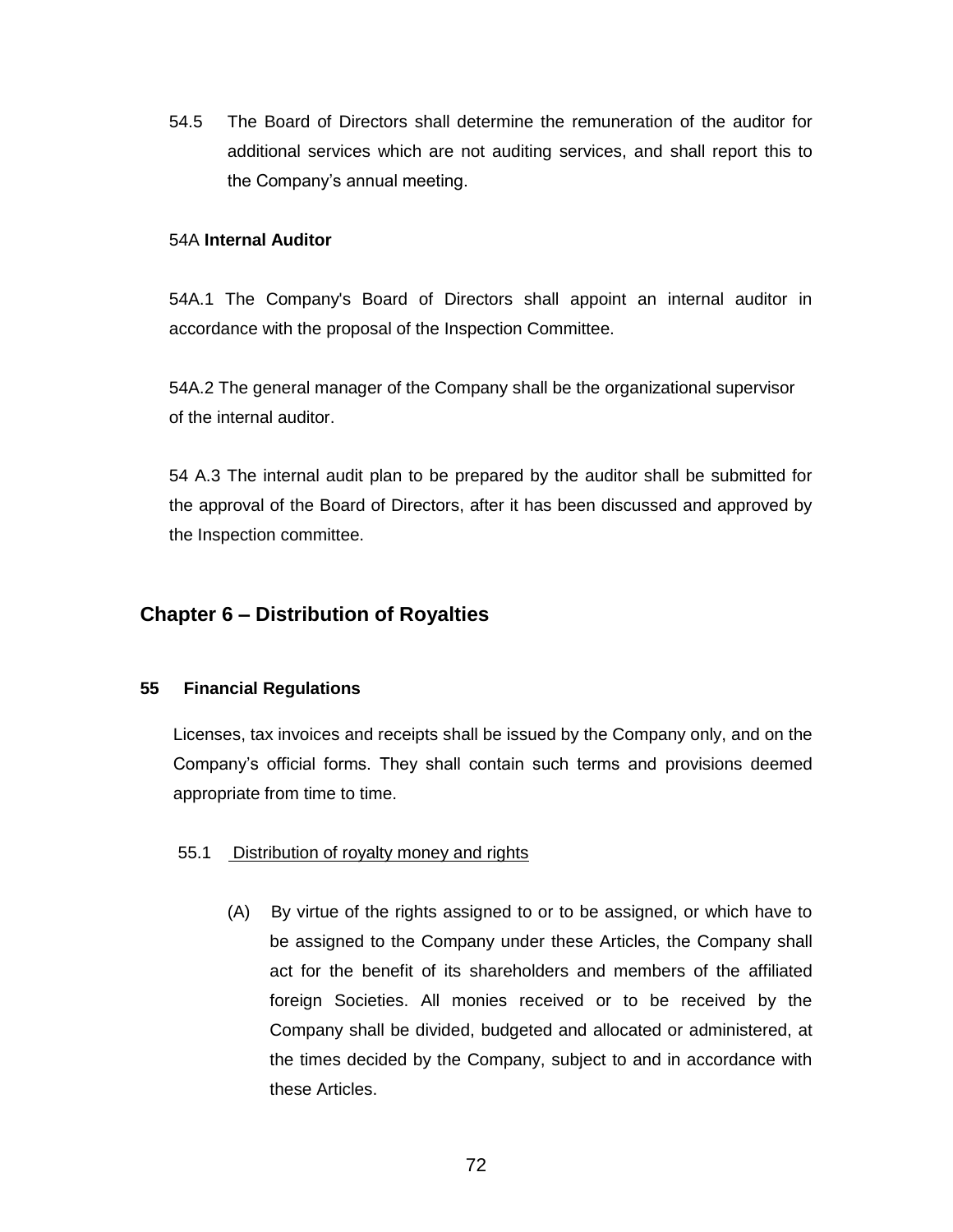- (B) All amounts collected by the Company as royalties for the use of works protected by the Company shall be recorded to the credit of various accounts, according to the sources of such sums.
- (C) After deduction of the Company's expenses related to the collection and distribution of these sums, and to the management of the Company's business and operations, and after deduction of the amounts determined by the Board of Directors as contributions and allowances for any charities, pension or any other fund, the amounts recorded to the credit of the aforesaid various accounts shall be distributed among the shareholders, in accordance with the various accounts and various types of royalties, determined according to the decisions of the Board of Directors, and according to the various types of works, their appraisal and distribution of royalties applicable thereto according to the existing Table or a Table applicable from time to time.

The Board of Directors has the power to decide that in any case where the cost of deciphering user's reports and entering them into the Acum data base is not reasonable in proportion to the royalties to be distributed for uses set forth in such reports, royalties shall be distributed according to a sample. The Company shall prepare the sample, and the Board of Directors must approve it.

The Board of Directors shall establish an appeals committee on the matter of the sample (hereinafter: the "appeals committee").

A shareholder that disagrees in respect with the distribution of royalties as a result of the use of the sample may submit an appeal to the appeals committee. The appeals committee, after hearing the appellant's and the Company's contentions, shall have the power to hear and decide the appeal. The appeals committee shall be deemed to be an adjudicator (and not an arbitrator), and its decision shall be final for all intents and purposes.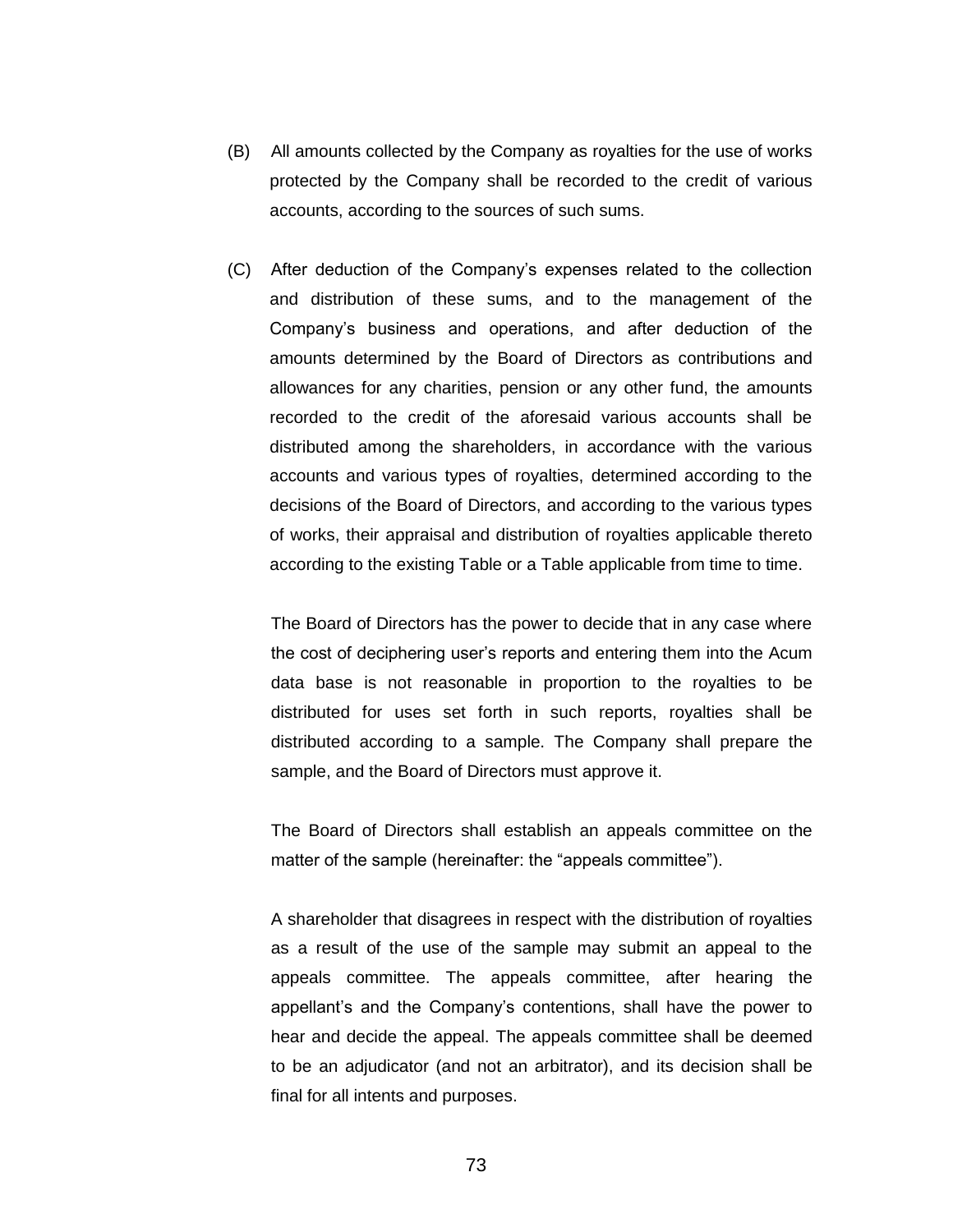- (D) Any change in the existing Table, determining the appraisal of a work by a number of points and the distribution of royalties among persons who jointly own the rights therein, shall be done only in a meeting of the Board of Directors, in which all members of the Board of Directors are present and by a special majority of the board. Any change to the table related to the rights of the publisher may be made only if the publisher, a member of the board, is among the members of the board of directors voting for said change.
- (E) deleted
- (F) Distribution according to the work appraisal Table may be changed by an agreement between the shareholders, by written notice to the Company regarding such agreement, to be signed by the shareholders affected by the change; provided, however, that the portion of the author shall be no smaller than 50% (fifty percent) of all royalties paid for such works.
- (G) No shareholder may submit notice to the Company requesting that the Company pay another person all or part of the amount to which that shareholder is entitled; however, the Board of Directors may allow delivery of such notice in writing, at its discretion.
- (H) deleted
- (I) Any amount allocated for a shareholder who is a publisher, which was not collected for a period of three years from the time notice was sent in respect thereof, to the shareholder's last known address, or to a person to whom the member requested to send such notice, the Board of Directors may transfer said sum to the author or authors of the works for which the amount was allocated.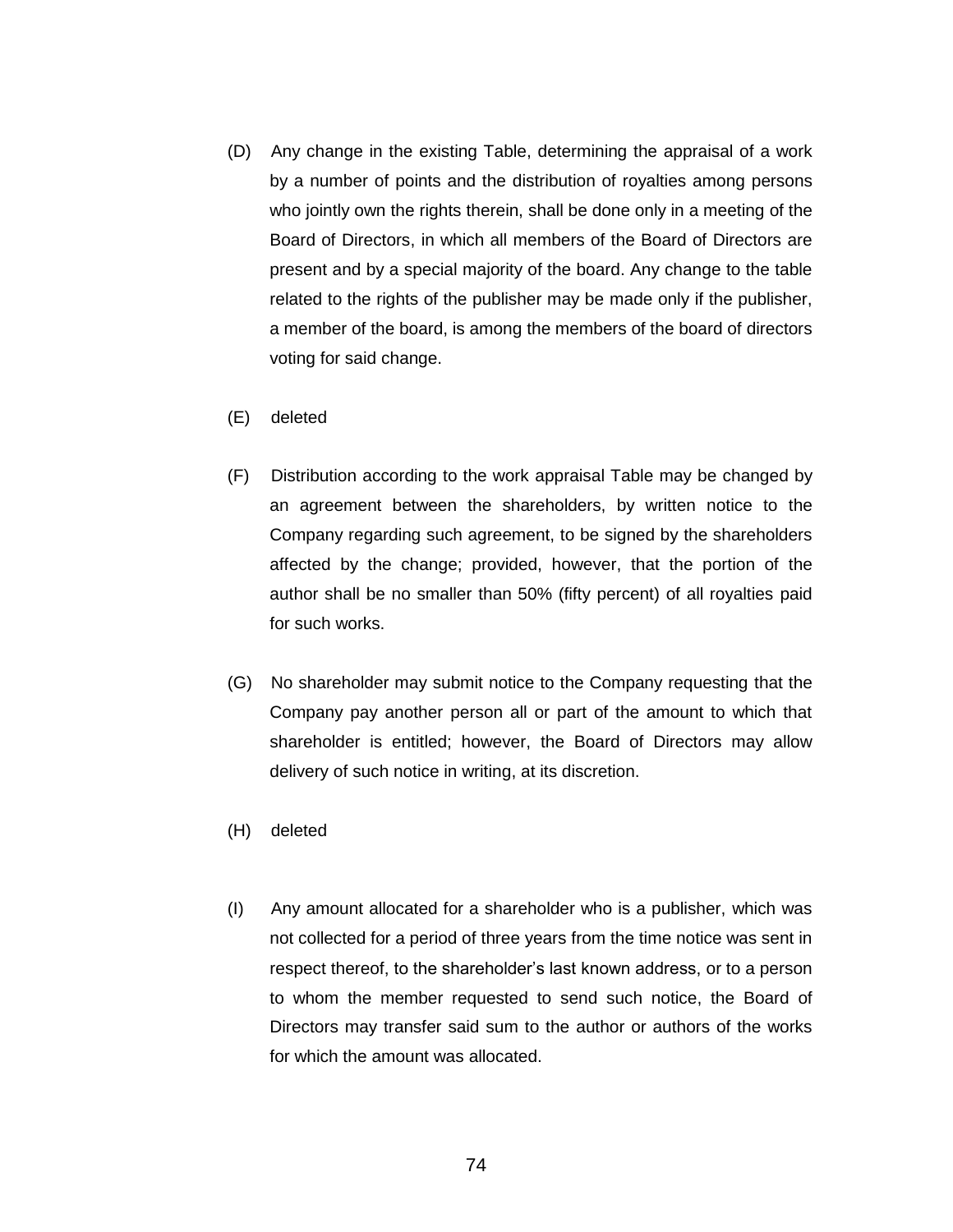If the work had more than one author, the aforesaid sum shall be divided among them according to the Table.

- (J) A shareholder who received royalties together with an account of royalties, (hereinafter: "**the account")** and did not give notice that he disagrees with the contents of the account within 36 months of the date of the account (hereinafter: **"the period**"), his lack of action shall be deemed as agreement that the account is true and complete. If the shareholder objects in respect to the account, at the end of the period, the burden of proof and persuasion will bear on him. The Company shall inform the member regarding this provision.
- 55.2 revoked
- 55.3 Revoked.
- 55.4 Any income received by the Company from money accumulated and not yet distributed for various reasons, under Article 55.1 (B), shall be the property of the shareholders entitled thereto. However, such money shall be paid subject to a decision by the Board of Directors, in accordance with the provisions of Article 55.1(C) above.

The Company may invest any such aforesaid money accumulated and not yet distributed in solid investments in order to maintain the capital and to guarantee the fruit. The Board of Directors shall determine from time to time the manner and the period of investment of the money, taking into account the expected time such money shall be distributed among the members.

56 Deleted.

# **Chapter 7– Officers' Insurance, Indemnification and Waiver of Liability**

**57 Officers' insurance**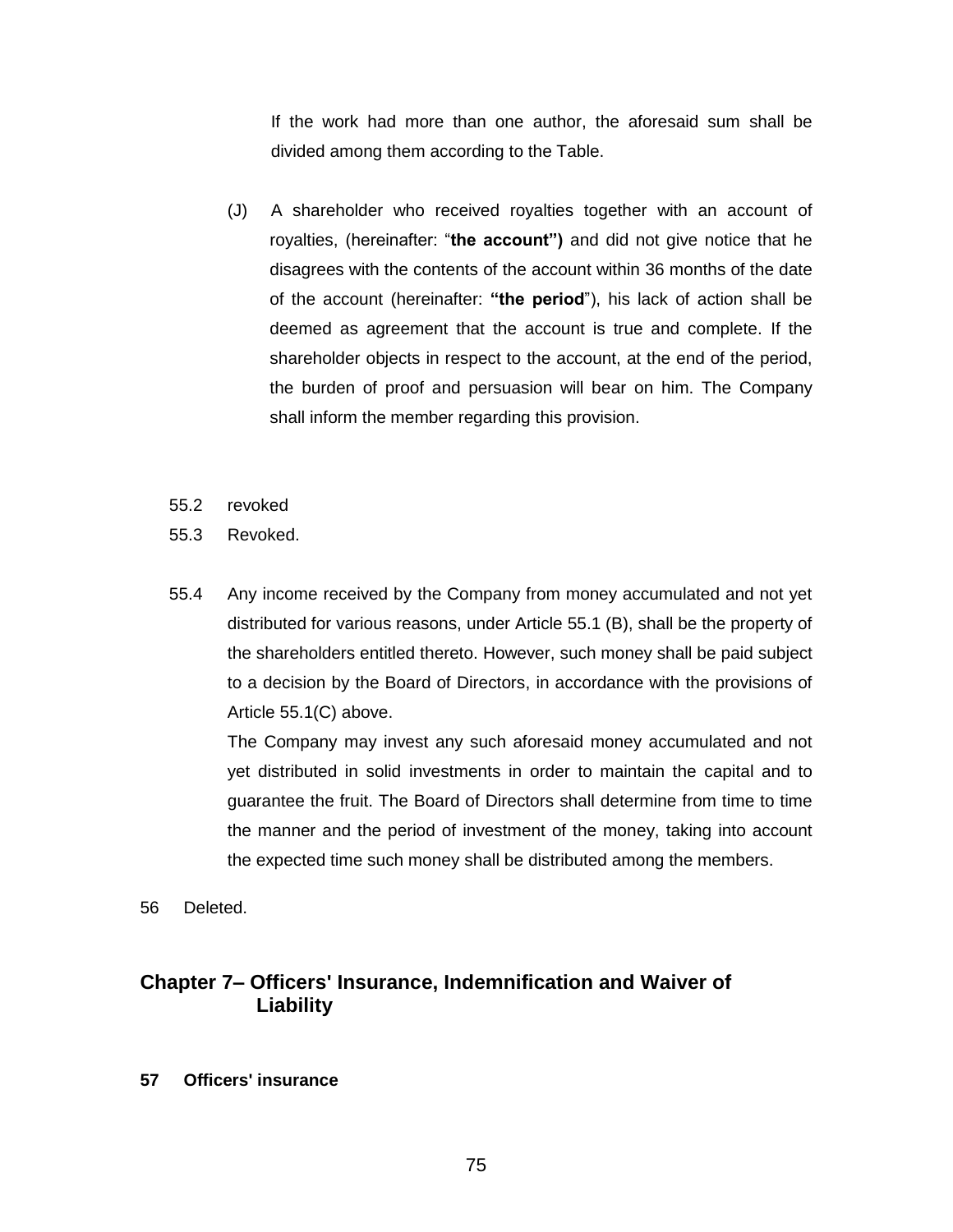- 57.1 The Company may insure the liability of its officers solely in accordance with the provisions of this chapter.
- 57.2 The Company may engage in a contract to insure the liability of an officer of the Company for any liability imposed on him due to any action taken by him by virtue of his service as an officer, in respect of each of the following cases:
	- A. Breach of the duty of care towards the Company or towards any other person;
	- B. Breach of fiduciary duty of care towards the Company, provided that the officer acted in good faith and had a reasonable ground to believe that the action would not harm the welfare of the Company;
	- C. Financial liability imposed on the officer in favor of another person.
	- D. Expenses incurred by a Company officer or requested from him in connection with an administrative enforcement proceeding that was conducted in his case, including reasonable litigation expenses, including attorney fees, to the extent permitted by law;

For this purpose - **"Administrative Enforcement Proceeding**" - an administrative enforcement proceeding in accordance with the provisions of any law, including the Antitrust Law, 5748-1988, as updated from time to time, including an administrative petition, objection or appeal in connection with such proceeding.

- E. Any other event in respect of which it is permitted and/or it will be permitted to insure the liability of an office holder.
- 57.3 The Company may not engage in a contact to insure the liability of its officers in respect of each of the following cases: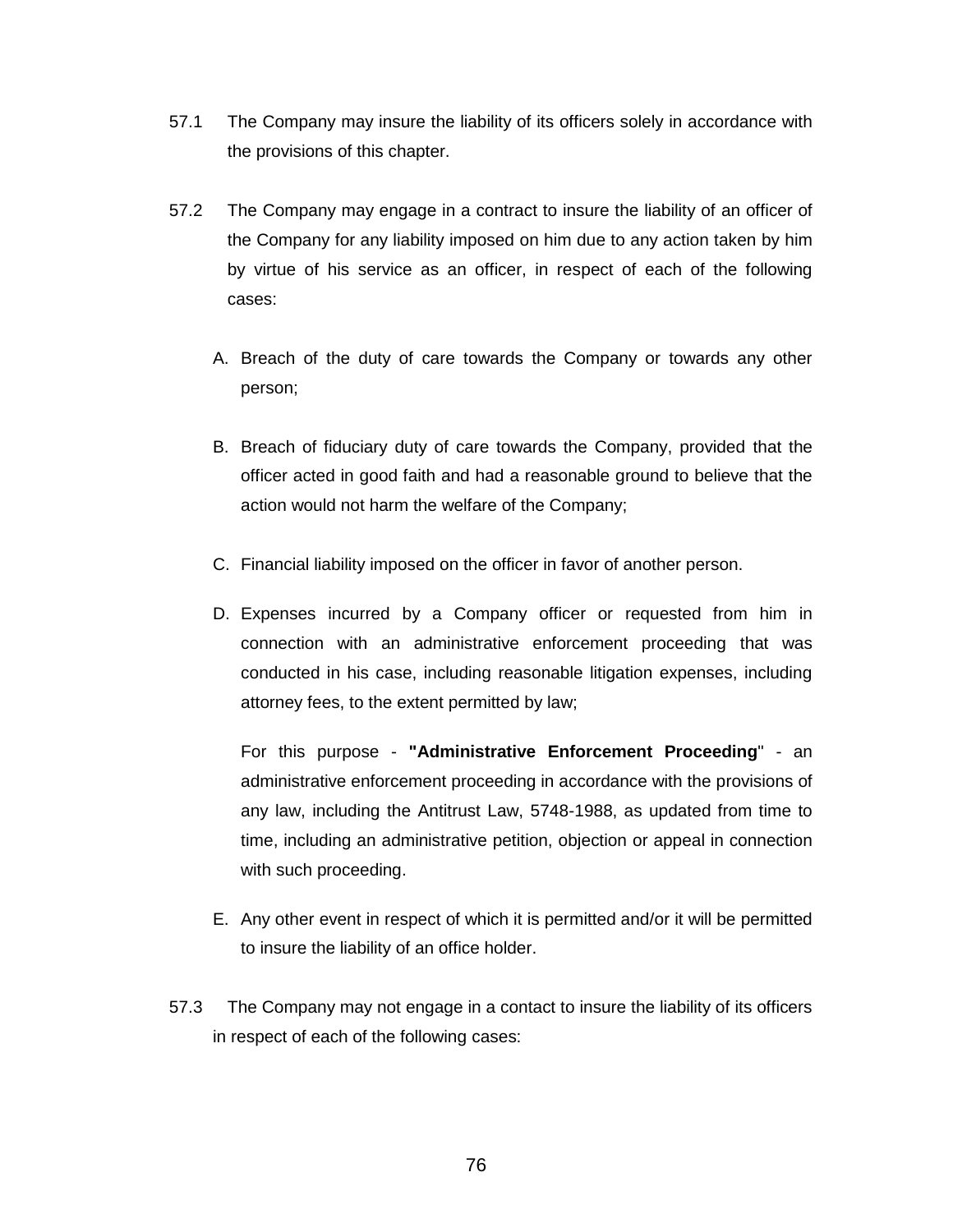- A. Breach of fiduciary duty towards the Company, except where the officer acted in good faith and had a reasonable ground to believe that the action would not harm the welfare of the Company;
- B. Breach of duty of care done with intent or recklessly;
- C. Any action done with the intention of making unlawful personal gain;
- D. A fine or ransom imposed

## **58 Indemnification of Officers**

- 58.1 The Company shall indemnify its officers solely in accordance with the provisions of this chapter and subject to the provisions of the Company Act. The Company shall be entitled to indemnify its officer holders to the fully extent permitted by law.
- 58.2 Notwithstanding the aforementioned, the Company may indemnify an officer in respect of a liability or expense imposed on him or that he incurred as a result of an act that he performed by virtue of being an officer thereof, as follows:
- 58.3 Financial liability imposed upon him in favor of another person pursuant to a judgment, including a judgment awarded by compromise or arbitrator's award approved by the court.
- 58.4 Reasonable litigation expenses, including attorney's fees, incurred by the officer following an investigation or proceeding conducted against him by an authority competent to conduct the investigation or the proceeding, that ended without an indictment being filed against him and without any financial liability being imposed on him as an alternative to a criminal proceeding, or ended without an indictment being filed against him but with imposing financial liability as an alternative to a criminal proceeding for an offense that does not require proof of criminal intent.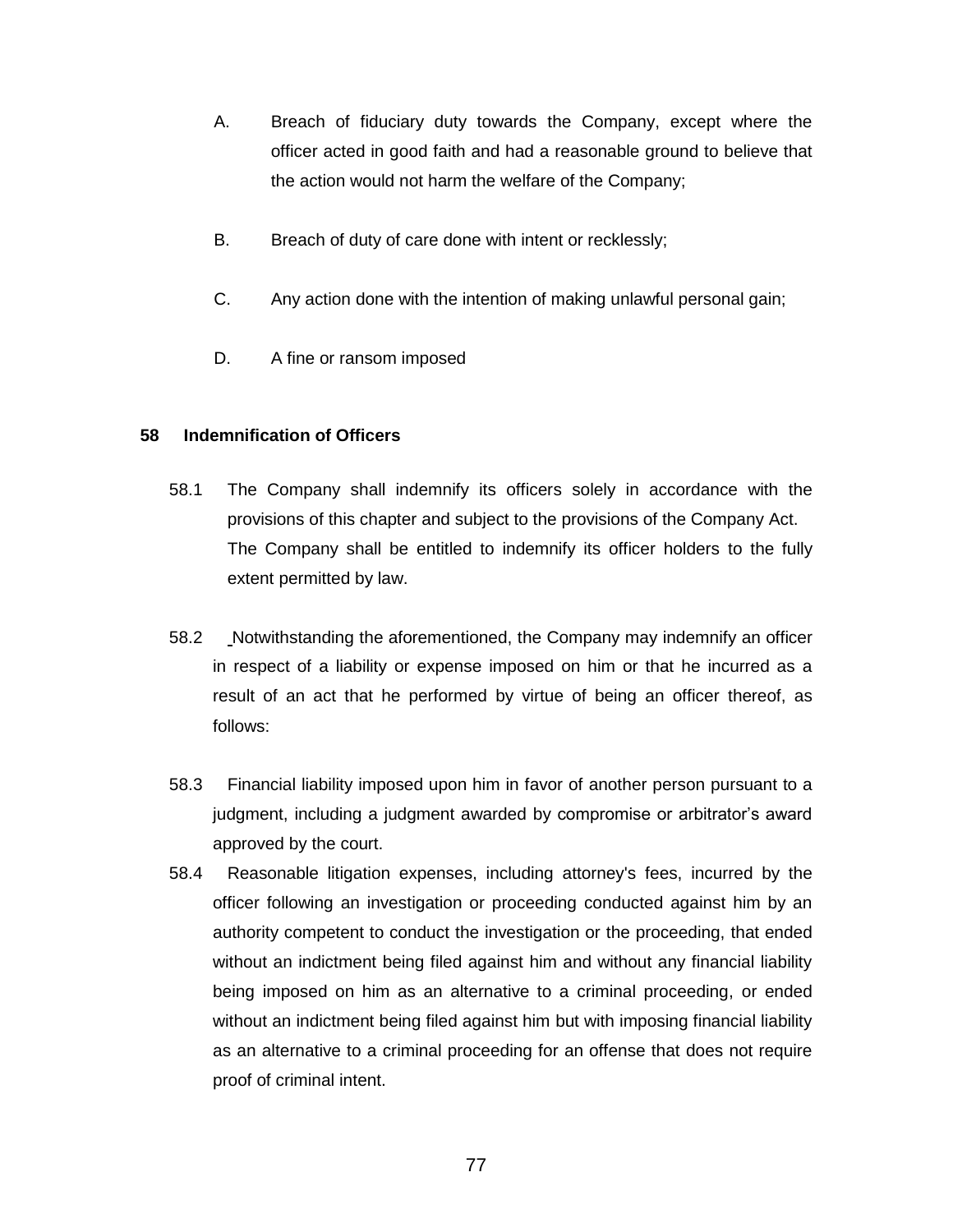- 58.5 Reasonable litigation expenses, including attorney's fees, incurred by the officer or imposed on him by a court in a proceeding filed against him by the company or on behalf of another person or by a criminal charge from which he was acquitted or in a criminal charge in which he was convicted of an offense that does not require proof of criminal intent.
- 58.6 Expenses incurred by an office holder or imposed on him in connection with an administrative enforcement proceeding conducted in his case, including reasonable litigation expenses, including attorney fees.
- 58.7 Payment to a victim of the breach.
- 58.8 Any liability or other expense for which it is permitted or it will be permitted by law to indemnify an officer.
- 58.9 Indemnification in advance

The Company may undertake in advance to indemnify one of its officers, provided that the undertaking is limited to certain types of events that, in the opinion of the Board of Directors, may be expected at the time of the undertaking to indemnify, except for the events enumerated in section 57.3 above and to the amount determined by the Board of Directors as reasonable under the circumstances in light of the Company's actual activity at the time of the undertaking, as well as in the amount or by a criterion that the Board of Directors determined to be reasonable under the circumstances. The Company may give a prior undertaking to indemnify an officer in respect of liabilities or expenses as detailed in sections 58.4 - 58.8 above.

### 58.10 Retroactive indemnity

The Company may retroactively indemnify one of its officers.

## **59 Waiver of liability**

59.1 The Company may waive the liability of any officer for breach of a duty of care towards it solely in accordance with the provisions of this chapter.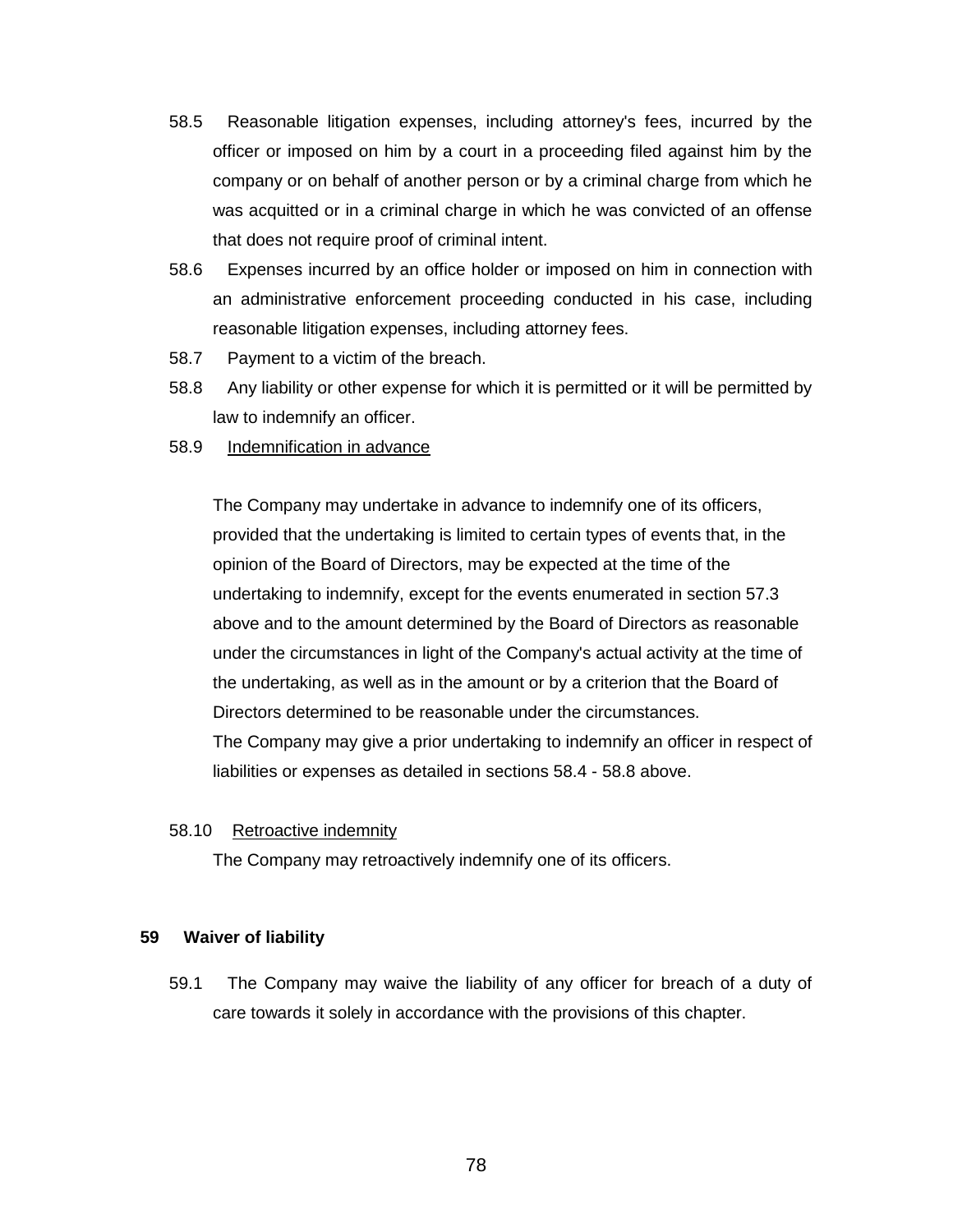- 59.2 The Company may waive all or any part of an officer's liability in advance and retrospectively, for damage resulting from breach of duty of care towards the Company.
- 59.3 Notwithstanding the aforesaid, the Company shall not waive any officer's liability for any of the following cases:
	- A. Breach of fiduciary duty towards the Company;
	- B. Breach of duty of care done with intent or recklessly;
	- C. An action done with the intention of making unlawful personal gain;
	- D. A fine or ransom imposed

## **Chapter 8– Dissolution and Reorganization of the Company**

- **60 Dissolution**
	- 60.1 Upon dissolution of the Company, whether voluntary or otherwise, the Company's surplus assets, except the copyright assigned to the Company by the shareholders, shall be divided among the shareholders pro rata to each shareholder's portion of royalties paid by the Company during the period of at least 10 years preceding the dissolution, according to information existing in the Company records.
	- 60.2 Upon dissolution of the Company, the rights (if any) assigned to the Company by any shareholder, shall be returned to the shareholder or to his lawful heirs.

## **61 Reorganization of the Company**

61.1 Upon the sale of the Company's assets, the Board of Directors, or the liquidators (in the case of dissolution), if so empowered by a resolution passed by the Company's General Meeting by simple majority, may receive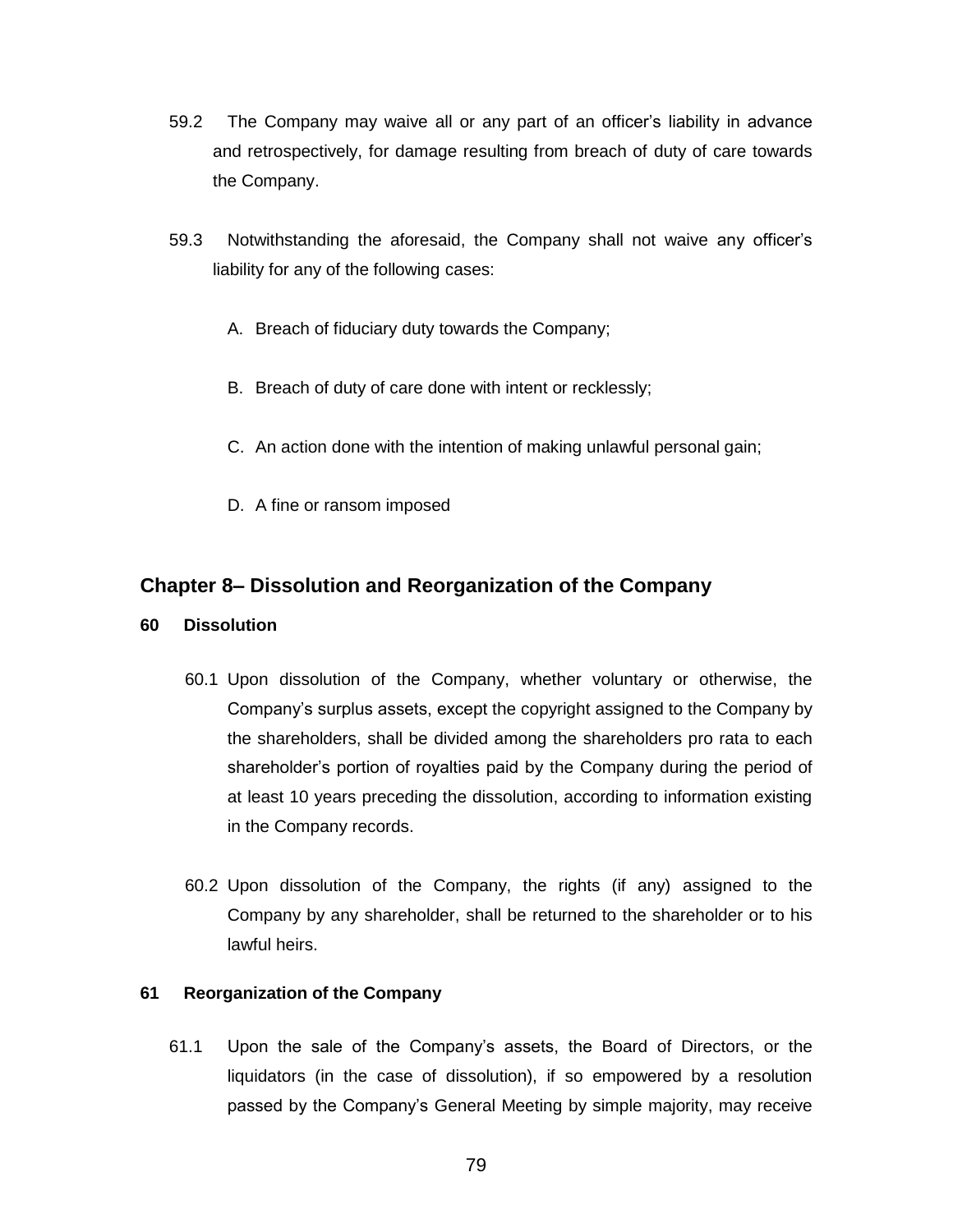fully or partially paid up shares, debentures or other Company securities of another company, Israeli or foreign, whether incorporated or about to incorporate for the purpose of purchasing the Company's assets or any part thereof, and the Board of Directors (if the Company profits allow) or the liquidators (in the case of dissolution) may divide such shares or securities or any other Company assets among the shareholders, without realizing them, or deposit them in the hands of trustees in the name of the shareholders.

- 61.2 The General Meeting may resolve, by resolution passed thereby by a simple majority, on assessment of securities or of the assets mentioned above, at such price and in such manner as the General Meeting shall decide, and all shareholders shall be obligated to accept the assessment or the division so authorized, and to waive their rights in this matter, save, in the event the Company is dissolved or is in the process of dissolution, such legal rights (if any) which according to the provisions of law cannot be modified or deviated from.
- 61.3 The provisions of Article 60.2 shall apply, mutatis mutandis, with regard to reorganization of the Company.

## **Chapter 9– Miscellaneous**

### **62 Accounts**

- 62.1 The books of accounts shall be kept at the Company's registered office or at such other place as The Board of Directors sees fit, and shall at all times be open for inspection by the members of the Board of Directors subject to the provisions of Article 37.9.
- 62.2 The Board of Directors shall decide from time to time to what extent, when where and under what conditions and regulations Company shareholders who are not directors may examine the Company books. Shareholders who are not directors shall not be entitled to examine the Company books, accounts or any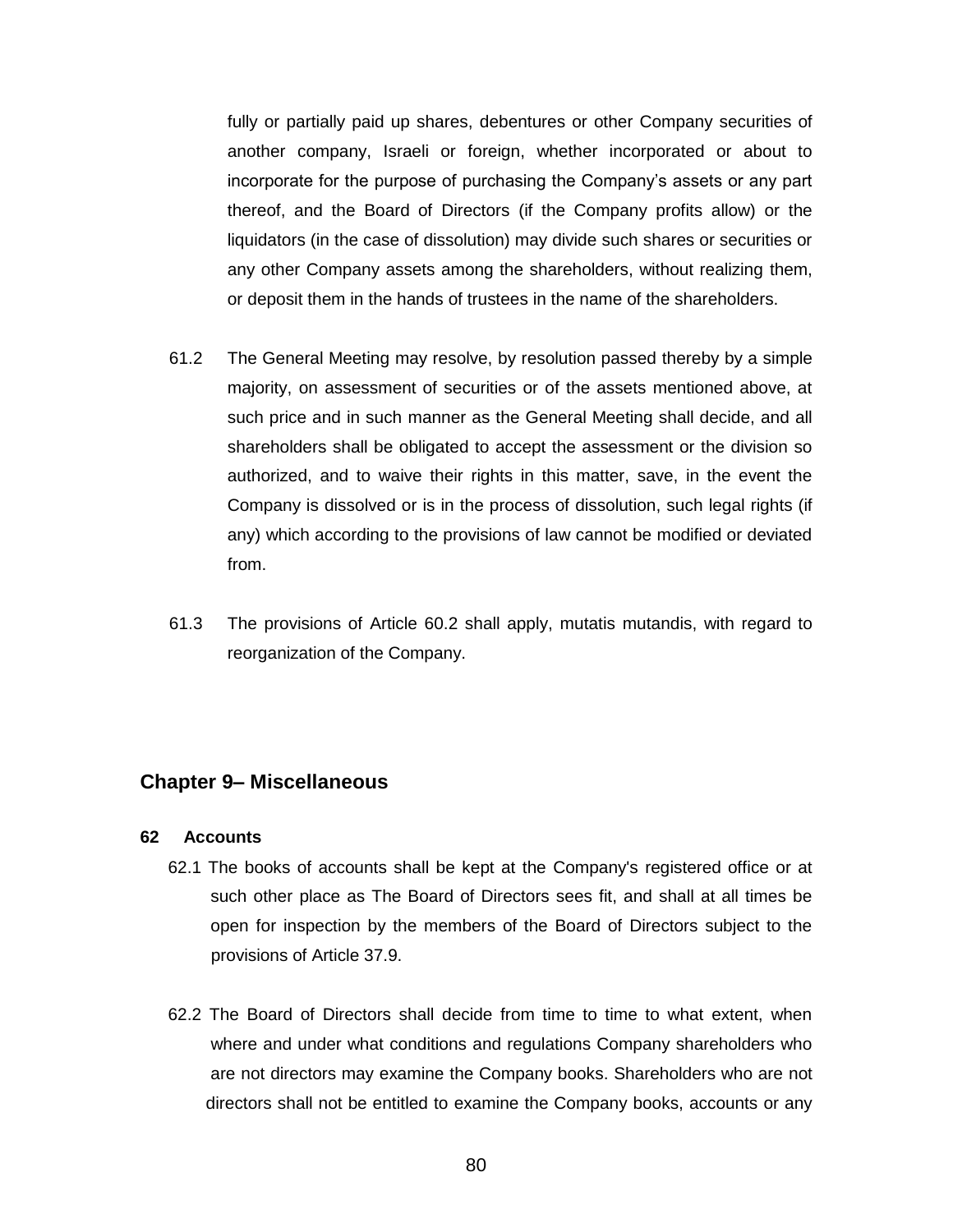other company documents, except where the law so authorizes or when permission is granted by the Company's Board of Directors.

#### **63 Notices**

- 63.1 A notice or any document may be delivered by the Company to any shareholder appearing in the Company's register of shareholders, by one of the following methods: In person, by mail, by facsimile, by electronic mail or by a phone message. Any notice shall be addressed to the address recorded in the Company's shareholders register.
- 63.2 With regard to shares having joint owners, notice shall be delivered to the person whose name appears first in the shareholders' register, and any notice so delivered shall be deemed a sufficient notice to all joint shareholders.
- 63.3 Deleted
- 63.4 Any notice or other document served or delivered to a shareholder in accordance with these Articles shall be deemed to have been duly served and delivered, even if that same shareholder has passed away at that time, or has been declared bankrupt, or has been ordered to liquidate, or has been appointed a trustee or liquidator or receiver for his shares (whether or not the company was aware of that), until another person is registered in the shareholders' register in place of such member, and service or delivery of such aforesaid notice or document shall be deemed sufficient service or delivery for any person having rights in such shares.
- 63.5 Any notice or other document sent by the Company shall be deemed to have been received:

If sent by post within 48 hours from the time of the delivery of the letter to the Post Office;